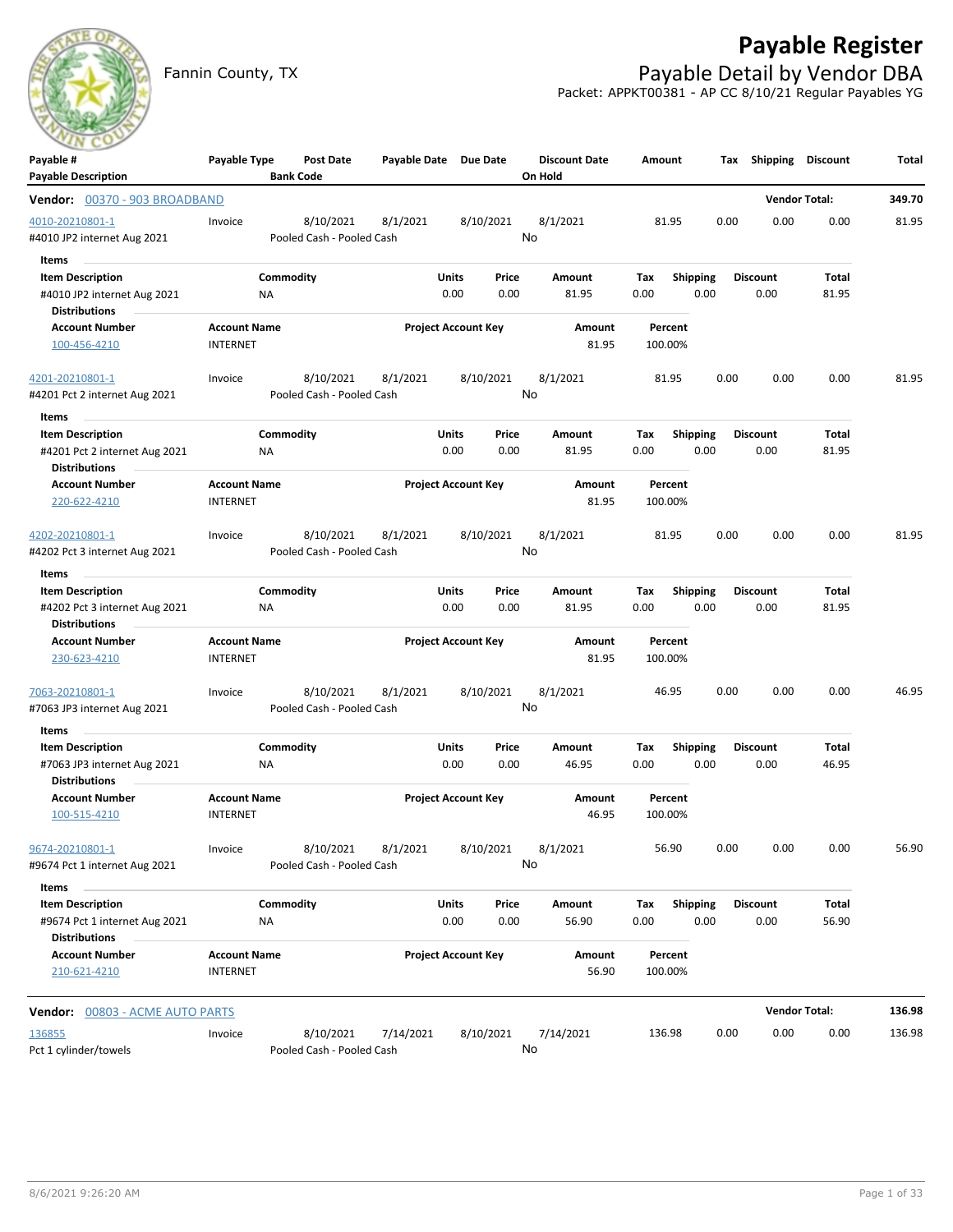**Payable Register Packet: APPKT00381 - AP CC 8/10/21 Regular Payables YG**

| Payable #<br>Payable Type<br><b>Payable Description</b><br>Items |                                      | <b>Bank Code</b>       | <b>Post Date</b>                       | Payable Date Due Date      |               |               | <b>Discount Date</b><br>On Hold | Amount             |                         |      | Tax Shipping            | <b>Discount</b> | Total  |
|------------------------------------------------------------------|--------------------------------------|------------------------|----------------------------------------|----------------------------|---------------|---------------|---------------------------------|--------------------|-------------------------|------|-------------------------|-----------------|--------|
| <b>Item Description</b>                                          |                                      | Commodity              |                                        |                            | Units         | Price         | Amount                          | Tax                | <b>Shipping</b>         |      | <b>Discount</b>         | Total           |        |
| Pct 1 cylinder/towels                                            |                                      | ΝA                     |                                        |                            | 0.00          | 0.00          | 136.98                          | 0.00               | 0.00                    |      | 0.00                    | 136.98          |        |
| <b>Distributions</b>                                             |                                      |                        |                                        |                            |               |               |                                 |                    |                         |      |                         |                 |        |
| <b>Account Number</b>                                            | <b>Account Name</b>                  |                        |                                        | <b>Project Account Key</b> |               |               | Amount                          | Percent            |                         |      |                         |                 |        |
| 210-621-4580                                                     | <b>R&amp;M MACHINERY PARTS</b>       |                        |                                        |                            |               |               | 100.00                          | 73.00%             |                         |      |                         |                 |        |
| 210-621-3400                                                     | <b>SHOP SUPPLIES</b>                 |                        |                                        |                            |               |               | 36.98                           | 27.00%             |                         |      |                         |                 |        |
| <b>Vendor: 00025 - ATMOS ENERGY</b>                              |                                      |                        |                                        |                            |               |               |                                 |                    |                         |      | <b>Vendor Total:</b>    |                 | 315.01 |
| INV0002795                                                       | Invoice                              |                        | 8/10/2021                              | 7/29/2021                  |               | 8/10/2021     | 7/29/2021                       | 63.07              |                         | 0.00 | 0.00                    | 0.00            | 63.07  |
| #3032178178 Windom gas 6/27-7/27/21                              |                                      |                        | Pooled Cash - Pooled Cash              |                            |               |               | No                              |                    |                         |      |                         |                 |        |
| Items                                                            |                                      |                        |                                        |                            |               |               |                                 |                    |                         |      |                         |                 |        |
| <b>Item Description</b>                                          |                                      | Commodity              |                                        |                            | Units         | Price         | Amount                          | Tax                | <b>Shipping</b>         |      | <b>Discount</b>         | Total           |        |
| #3032178178 Windom gas 6/27-7/27/21<br><b>Distributions</b>      |                                      | ΝA                     |                                        |                            | 0.00          | 0.00          | 63.07                           | 0.00               | 0.00                    |      | 0.00                    | 63.07           |        |
| <b>Account Number</b>                                            | <b>Account Name</b>                  |                        |                                        | <b>Project Account Key</b> |               |               | Amount                          | Percent            |                         |      |                         |                 |        |
| 100-515-4410                                                     | UTILITIES GAS                        |                        |                                        |                            |               |               | 63.07                           | 100.00%            |                         |      |                         |                 |        |
| INV0002796<br>#4014116839 Pct 4 gas 6/26-7/26/21                 | Invoice                              |                        | 8/10/2021<br>Pooled Cash - Pooled Cash | 7/28/2021                  |               | 8/10/2021     | 7/28/2021<br>No                 | 63.29              |                         | 0.00 | 0.00                    | 0.00            | 63.29  |
| Items                                                            |                                      |                        |                                        |                            |               |               |                                 |                    |                         |      |                         |                 |        |
| <b>Item Description</b><br>#4014116839 Pct 4 gas 6/26-7/26/21    |                                      | Commodity<br><b>NA</b> |                                        |                            | Units<br>0.00 | Price<br>0.00 | Amount<br>63.29                 | Tax<br>0.00        | <b>Shipping</b><br>0.00 |      | <b>Discount</b><br>0.00 | Total<br>63.29  |        |
| <b>Distributions</b>                                             |                                      |                        |                                        |                            |               |               |                                 |                    |                         |      |                         |                 |        |
| <b>Account Number</b><br>240-624-4410                            | <b>Account Name</b><br>UTILITY GAS   |                        |                                        | <b>Project Account Key</b> |               |               | Amount<br>63.29                 | Percent<br>100.00% |                         |      |                         |                 |        |
| INV0002797<br>#3030687827 Co Bldg gas 6/26-7/26/21               | Invoice                              |                        | 8/10/2021<br>Pooled Cash - Pooled Cash | 7/28/2021                  |               | 8/10/2021     | 7/28/2021<br>No                 | 61.47              |                         | 0.00 | 0.00                    | 0.00            | 61.47  |
| Items                                                            |                                      |                        |                                        |                            |               |               |                                 |                    |                         |      |                         |                 |        |
| <b>Item Description</b>                                          |                                      | Commodity              |                                        |                            | Units         | Price         | Amount                          | Tax                | <b>Shipping</b>         |      | <b>Discount</b>         | Total           |        |
| #3030687827 Co Bldg gas 6/26-7/26/21<br><b>Distributions</b>     |                                      | NA                     |                                        |                            | 0.00          | 0.00          | 61.47                           | 0.00               | 0.00                    |      | 0.00                    | 61.47           |        |
| <b>Account Number</b>                                            | <b>Account Name</b>                  |                        |                                        | <b>Project Account Key</b> |               |               | Amount                          | Percent            |                         |      |                         |                 |        |
| 100-511-4410                                                     | UTILITIES GAS                        |                        |                                        |                            |               |               | 61.47                           | 100.00%            |                         |      |                         |                 |        |
| <b>INV0002798</b><br>#3030687434 TDHS gas 6/26-7/26/21           | Invoice                              |                        | 8/10/2021<br>Pooled Cash - Pooled Cash | 7/28/2021                  |               | 8/10/2021     | 7/28/2021<br>No                 | 65.30              |                         | 0.00 | 0.00                    | 0.00            | 65.30  |
| Items                                                            |                                      |                        |                                        |                            |               |               |                                 |                    |                         |      |                         |                 |        |
| <b>Item Description</b><br>#3030687434 TDHS gas 6/26-7/26/21     |                                      | Commodity<br>NA        |                                        |                            | Units<br>0.00 | Price<br>0.00 | Amount<br>65.30                 | Tax<br>0.00        | Shipping<br>0.00        |      | <b>Discount</b><br>0.00 | Total<br>65.30  |        |
| <b>Distributions</b>                                             |                                      |                        |                                        |                            |               |               |                                 |                    |                         |      |                         |                 |        |
| <b>Account Number</b><br>100-640-4410                            | <b>Account Name</b><br>UTILITIES GAS |                        |                                        | <b>Project Account Key</b> |               |               | Amount<br>65.30                 | Percent<br>100.00% |                         |      |                         |                 |        |
| INV0002814<br>#3034861434 Pct 2 gas 7/3-8/4/21                   | Invoice                              |                        | 8/10/2021<br>Pooled Cash - Pooled Cash | 8/4/2021                   |               | 8/10/2021     | 8/4/2021<br>No                  | 61.88              |                         | 0.00 | 0.00                    | 0.00            | 61.88  |
| Items                                                            |                                      |                        |                                        |                            |               |               |                                 |                    |                         |      |                         |                 |        |
| <b>Item Description</b>                                          |                                      | Commodity              |                                        |                            | Units         | Price         | Amount                          | Tax                | Shipping                |      | <b>Discount</b>         | Total           |        |
| #3034861434 Pct 2 gas 7/3-8/4/21<br><b>Distributions</b>         |                                      | <b>NA</b>              |                                        |                            | 0.00          | 0.00          | 61.88                           | 0.00               | 0.00                    |      | 0.00                    | 61.88           |        |
| <b>Account Number</b><br>220-622-4410                            | <b>Account Name</b><br>UTILITY GAS   |                        |                                        | <b>Project Account Key</b> |               |               | Amount<br>61.88                 | Percent<br>100.00% |                         |      |                         |                 |        |
|                                                                  |                                      |                        |                                        |                            |               |               |                                 |                    |                         |      |                         |                 |        |
| <b>Vendor: 00017 - BOIS D'ARC MUD</b>                            |                                      |                        |                                        |                            |               |               |                                 |                    |                         |      | <b>Vendor Total:</b>    |                 | 32.18  |
| <b>INV0002766</b><br>Pct 3 water 6/24-7/19/21                    | Invoice                              |                        | 8/10/2021<br>Pooled Cash - Pooled Cash | 7/28/2021                  |               | 8/10/2021     | 7/28/2021<br>No                 | 32.18              |                         | 0.00 | 0.00                    | 0.00            | 32.18  |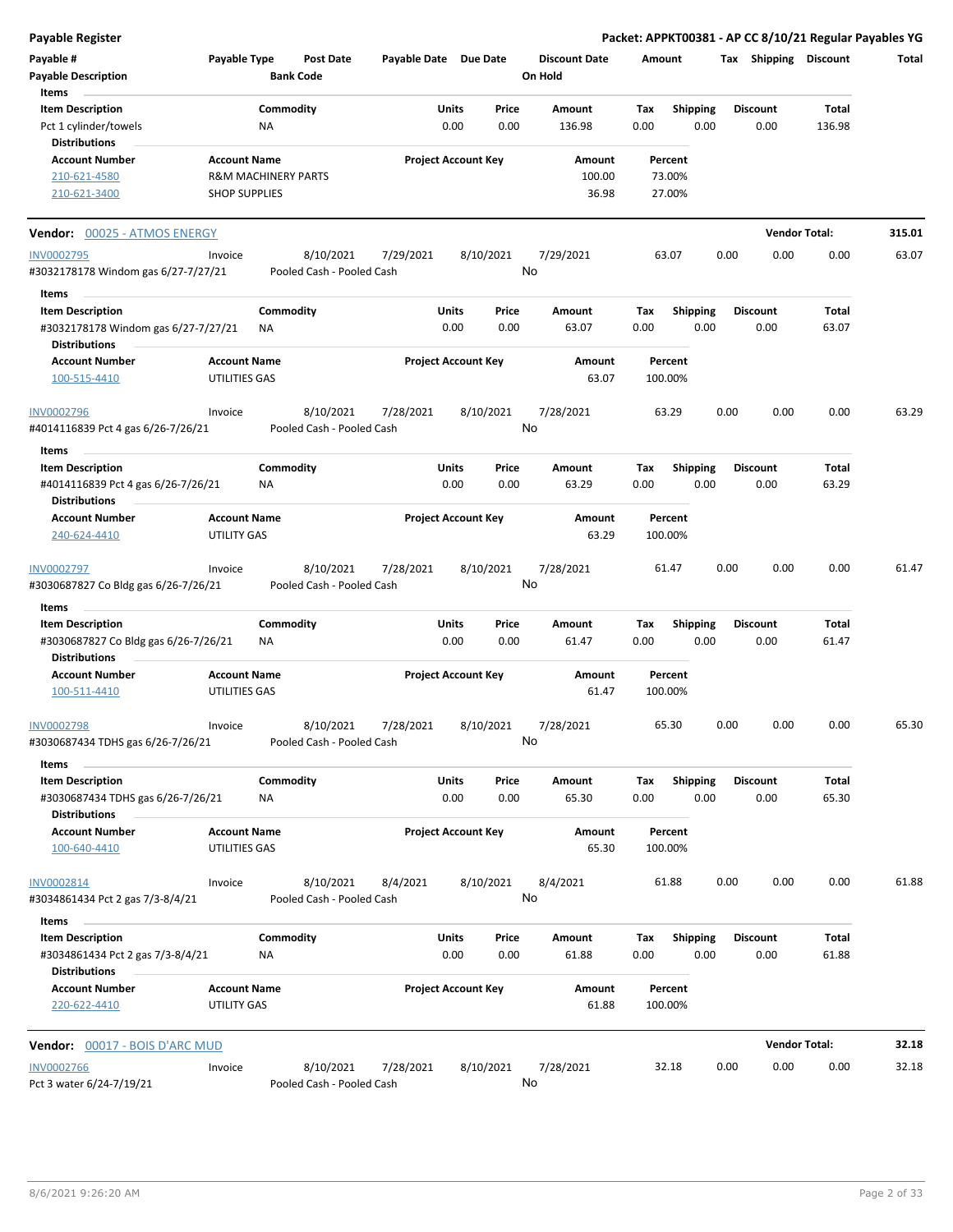| Payable Register                                                                               |                                      |                             |                  |                       |                            |               |                                 |             |                         |      |                         | Packet: APPKT00381 - AP CC 8/10/21 Regular Payables YG |          |
|------------------------------------------------------------------------------------------------|--------------------------------------|-----------------------------|------------------|-----------------------|----------------------------|---------------|---------------------------------|-------------|-------------------------|------|-------------------------|--------------------------------------------------------|----------|
| Payable #<br><b>Payable Description</b>                                                        | Payable Type                         | <b>Bank Code</b>            | <b>Post Date</b> | Payable Date Due Date |                            |               | <b>Discount Date</b><br>On Hold | Amount      |                         |      | Tax Shipping Discount   |                                                        | Total    |
| Items                                                                                          |                                      |                             |                  |                       |                            |               |                                 |             |                         |      |                         |                                                        |          |
| <b>Item Description</b><br>Pct 3 water 6/24-7/19/21<br><b>Distributions</b>                    |                                      | Commodity<br>ΝA             |                  |                       | Units<br>0.00              | Price<br>0.00 | Amount<br>32.18                 | Tax<br>0.00 | <b>Shipping</b><br>0.00 |      | <b>Discount</b><br>0.00 | Total<br>32.18                                         |          |
| <b>Account Number</b><br>230-623-4420                                                          | <b>Account Name</b><br>UTILITY WATER |                             |                  |                       | <b>Project Account Key</b> |               | Amount<br>32.18                 |             | Percent<br>100.00%      |      |                         |                                                        |          |
| Vendor: 00800 - Bonham Quick Lube                                                              |                                      |                             |                  |                       |                            |               |                                 |             |                         |      |                         | <b>Vendor Total:</b>                                   | 232.00   |
| 110317                                                                                         | Invoice                              |                             | 8/10/2021        | 7/22/2021             |                            | 8/10/2021     | 7/22/2021                       |             | 13.00                   | 0.00 | 0.00                    | 0.00                                                   | 13.00    |
| Sheriff 2018 truck #4599 tire mount                                                            |                                      | Pooled Cash - Pooled Cash   |                  |                       |                            |               | No                              |             |                         |      |                         |                                                        |          |
| Items                                                                                          |                                      |                             |                  |                       |                            |               |                                 |             |                         |      |                         |                                                        |          |
| <b>Item Description</b><br>Sheriff 2018 truck #4599 tire mount<br><b>Distributions</b>         |                                      | Commodity<br>ΝA             |                  |                       | Units<br>0.00              | Price<br>0.00 | Amount<br>13.00                 | Tax<br>0.00 | Shipping<br>0.00        |      | <b>Discount</b><br>0.00 | Total<br>13.00                                         |          |
| <b>Account Number</b><br>100-560-4540                                                          | <b>Account Name</b>                  | R & M AUTOMOBILES           |                  |                       | <b>Project Account Key</b> |               | Amount<br>13.00                 |             | Percent<br>100.00%      |      |                         |                                                        |          |
| 110953                                                                                         | Invoice                              |                             | 8/10/2021        | 8/2/2021              |                            | 8/10/2021     | 8/2/2021                        |             | 115.00                  | 0.00 | 0.00                    | 0.00                                                   | 115.00   |
| Sheriff 2020 Chev #2574 oil change/wiper blad Pooled Cash - Pooled Cash                        |                                      |                             |                  |                       |                            |               | No                              |             |                         |      |                         |                                                        |          |
| Items                                                                                          |                                      |                             |                  |                       |                            |               |                                 |             |                         |      |                         |                                                        |          |
| <b>Item Description</b><br>Sheriff 2020 Chev #2574 oil change/wiper NA<br><b>Distributions</b> |                                      | Commodity                   |                  |                       | Units<br>0.00              | Price<br>0.00 | Amount<br>115.00                | Tax<br>0.00 | <b>Shipping</b><br>0.00 |      | <b>Discount</b><br>0.00 | Total<br>115.00                                        |          |
| <b>Account Number</b><br>100-560-4540                                                          | <b>Account Name</b>                  | R & M AUTOMOBILES           |                  |                       | <b>Project Account Key</b> |               | Amount<br>115.00                |             | Percent<br>100.00%      |      |                         |                                                        |          |
| 111079<br>Sheriff 2020 Chev #0342 oil change/wiper blad Pooled Cash - Pooled Cash              | Invoice                              |                             | 8/10/2021        | 8/4/2021              |                            | 8/10/2021     | 8/4/2021<br>No                  |             | 104.00                  | 0.00 | 0.00                    | 0.00                                                   | 104.00   |
| Items                                                                                          |                                      |                             |                  |                       |                            |               |                                 |             |                         |      |                         |                                                        |          |
| <b>Item Description</b>                                                                        |                                      | Commodity                   |                  |                       | Units                      | Price         | Amount                          | Tax         | <b>Shipping</b>         |      | <b>Discount</b>         | Total                                                  |          |
| Sheriff 2020 Chev #0342 oil change/wiper NA<br><b>Distributions</b>                            |                                      |                             |                  |                       | 0.00                       | 0.00          | 104.00                          | 0.00        | 0.00                    |      | 0.00                    | 104.00                                                 |          |
| <b>Account Number</b><br>100-560-4540                                                          | <b>Account Name</b>                  | R & M AUTOMOBILES           |                  |                       | <b>Project Account Key</b> |               | Amount<br>104.00                |             | Percent<br>100.00%      |      |                         |                                                        |          |
| <b>Vendor:</b> 00046 - BONHAM. CITY OF                                                         |                                      |                             |                  |                       |                            |               |                                 |             |                         |      |                         | <b>Vendor Total:</b>                                   | 3,777.15 |
| <b>INV0002768</b><br>#209-0092863-001 800 2nd trash 6/28-7/28/ Pooled Cash - Pooled Cash       | Invoice                              |                             | 8/10/2021        | 7/28/2021             |                            | 8/10/2021     | 7/28/2021<br>No                 |             | 67.99                   | 0.00 | 0.00                    | 0.00                                                   | 67.99    |
| Items<br><b>Item Description</b>                                                               |                                      | Commodity                   |                  |                       | Units                      | Price         | Amount                          | Tax         | <b>Shipping</b>         |      | <b>Discount</b>         | Total                                                  |          |
| #209-0092863-001 800 2nd trash 6/28-7 NA<br><b>Distributions</b>                               |                                      |                             |                  |                       | 0.00                       | 0.00          | 67.99                           | 0.00        | 0.00                    |      | 0.00                    | 67.99                                                  |          |
| <b>Account Number</b><br>100-518-4430                                                          | <b>Account Name</b>                  | <b>TRASH PICKUP SERVICE</b> |                  |                       | <b>Project Account Key</b> |               | Amount<br>67.99                 |             | Percent<br>100.00%      |      |                         |                                                        |          |
| <b>INV0002769</b><br>#204-0041265-003 108 Sam Rayburn 6/24-7/2 Pooled Cash - Pooled Cash       | Invoice                              |                             | 8/10/2021        | 7/28/2021             |                            | 8/10/2021     | 7/28/2021<br>No                 |             | 81.72                   | 0.00 | 0.00                    | 0.00                                                   | 81.72    |
|                                                                                                |                                      |                             |                  |                       |                            |               |                                 |             |                         |      |                         |                                                        |          |
| Items<br><b>Item Description</b>                                                               |                                      | Commodity                   |                  |                       | Units                      | Price         | Amount                          | Тах         | <b>Shipping</b>         |      | <b>Discount</b>         | Total                                                  |          |
| #204-0041265-003 108 Sam Rayburn 6/24 NA                                                       |                                      |                             |                  |                       | 0.00                       | 0.00          | 81.72                           | 0.00        | 0.00                    |      | 0.00                    | 81.72                                                  |          |
| <b>Distributions</b>                                                                           |                                      |                             |                  |                       |                            |               |                                 |             |                         |      |                         |                                                        |          |
| <b>Account Number</b>                                                                          | <b>Account Name</b>                  |                             |                  |                       | <b>Project Account Key</b> |               | Amount                          |             | Percent                 |      |                         |                                                        |          |
| 100-518-4420                                                                                   | UTILITIES WATER                      |                             |                  |                       |                            |               | 57.58                           |             | 70.46%                  |      |                         |                                                        |          |
| 100-518-4430                                                                                   |                                      | <b>TRASH PICKUP SERVICE</b> |                  |                       |                            |               | 24.14                           |             | 29.54%                  |      |                         |                                                        |          |
| <b>INV0002770</b><br>#209-0092782-001 Pct 4 6/24-7/28/21                                       | Invoice                              | Pooled Cash - Pooled Cash   | 8/10/2021        | 7/28/2021             |                            | 8/10/2021     | 7/28/2021<br>No                 |             | 92.75                   | 0.00 | 0.00                    | 0.00                                                   | 92.75    |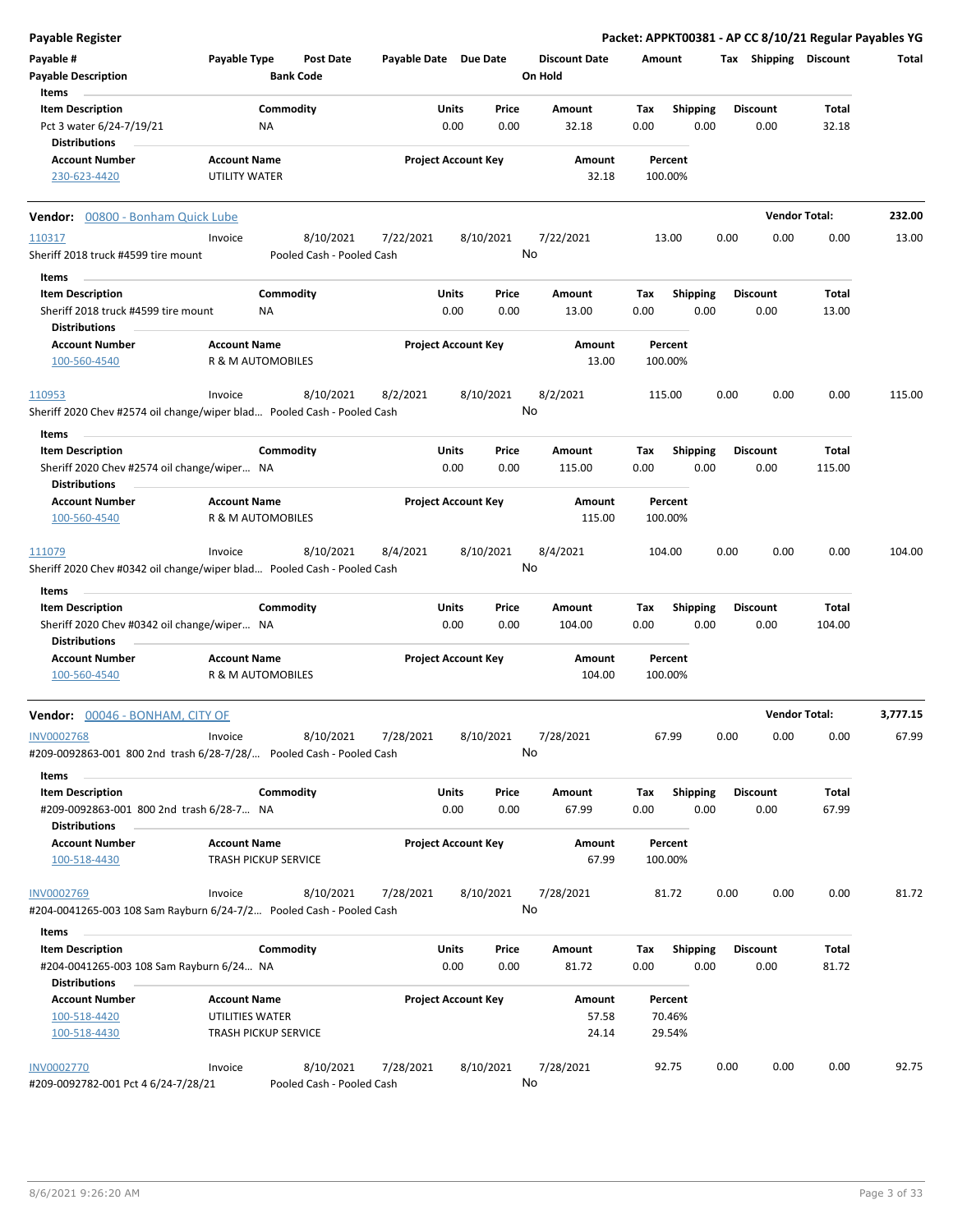| Payable Register                                                  |                                        |                                        |                       |                                       |                      | Packet: APPKT00381 - AP CC 8/10/21 Regular Payables YG |                         |                 |        |
|-------------------------------------------------------------------|----------------------------------------|----------------------------------------|-----------------------|---------------------------------------|----------------------|--------------------------------------------------------|-------------------------|-----------------|--------|
| Payable #                                                         | Payable Type                           | <b>Post Date</b>                       | Payable Date Due Date |                                       | <b>Discount Date</b> | Amount                                                 | Tax Shipping Discount   |                 | Total  |
| <b>Payable Description</b>                                        |                                        | <b>Bank Code</b>                       |                       |                                       | On Hold              |                                                        |                         |                 |        |
| Items                                                             |                                        |                                        |                       |                                       |                      |                                                        |                         |                 |        |
| <b>Item Description</b>                                           |                                        | Commodity                              |                       | Units<br>Price                        | Amount               | <b>Shipping</b><br>Tax                                 | <b>Discount</b>         | Total           |        |
| #209-0092782-001 Pct 4 6/24-7/28/21<br><b>Distributions</b>       |                                        | ΝA                                     |                       | 0.00<br>0.00                          | 92.75                | 0.00<br>0.00                                           | 0.00                    | 92.75           |        |
| <b>Account Number</b>                                             | <b>Account Name</b>                    |                                        |                       | <b>Project Account Key</b>            | Amount               | Percent                                                |                         |                 |        |
| 240-624-4420                                                      | UTILITY WATER                          |                                        |                       |                                       | 92.75                | 100.00%                                                |                         |                 |        |
| INV0002771                                                        | Invoice                                | 8/10/2021                              | 7/28/2021             | 8/10/2021                             | 7/28/2021            | 175.64                                                 | 0.00<br>0.00            | 0.00            | 175.64 |
| #205-0050150-001 S Annex 6/24-7/28/21                             |                                        | Pooled Cash - Pooled Cash              |                       |                                       | No                   |                                                        |                         |                 |        |
| Items                                                             |                                        |                                        |                       |                                       |                      |                                                        |                         |                 |        |
| <b>Item Description</b>                                           |                                        | Commodity                              |                       | Units<br>Price                        | Amount               | Shipping<br>Tax                                        | <b>Discount</b>         | Total           |        |
| #205-0050150-001 S Annex 6/24-7/28/21<br><b>Distributions</b>     |                                        | ΝA                                     |                       | 0.00<br>0.00                          | 175.64               | 0.00<br>0.00                                           | 0.00                    | 175.64          |        |
| <b>Account Number</b>                                             | <b>Account Name</b>                    |                                        |                       | <b>Project Account Key</b>            | Amount               | Percent                                                |                         |                 |        |
| 100-513-4420                                                      | UTILITIES WATER                        |                                        |                       |                                       | 88.08                | 50.15%                                                 |                         |                 |        |
| 100-513-4430                                                      |                                        | <b>TRASH PICKUP SERVICE</b>            |                       |                                       | 87.56                | 49.85%                                                 |                         |                 |        |
|                                                                   |                                        |                                        |                       |                                       |                      |                                                        |                         |                 |        |
| <b>INV0002772</b>                                                 | Invoice                                | 8/10/2021                              | 7/28/2021             | 8/10/2021                             | 7/28/2021            | 57.58                                                  | 0.00<br>0.00            | 0.00            | 57.58  |
| #209-0092738-001 Co Bldg 6/2-7/2/21                               |                                        | Pooled Cash - Pooled Cash              |                       |                                       | No                   |                                                        |                         |                 |        |
| Items                                                             |                                        |                                        |                       |                                       |                      |                                                        |                         |                 |        |
| <b>Item Description</b>                                           |                                        | Commodity                              |                       | <b>Units</b><br>Price                 | Amount               | <b>Shipping</b><br>Tax                                 | <b>Discount</b>         | Total           |        |
| #209-0092738-001 Co Bldg 6/2-7/2/21<br><b>Distributions</b>       |                                        | ΝA                                     |                       | 0.00<br>0.00                          | 57.58                | 0.00<br>0.00                                           | 0.00                    | 57.58           |        |
| <b>Account Number</b>                                             | <b>Account Name</b>                    |                                        |                       | <b>Project Account Key</b>            | Amount               | Percent                                                |                         |                 |        |
| 100-511-4420                                                      | UTILITIES WATER                        |                                        |                       |                                       | 57.58                | 100.00%                                                |                         |                 |        |
| INV0002773                                                        | Invoice                                | 8/10/2021                              | 7/28/2021             | 8/10/2021                             | 7/28/2021            | 161.41                                                 | 0.00<br>0.00            | 0.00            | 161.41 |
| #209-0093037-002 200 1st 6/2-7/2/21                               |                                        | Pooled Cash - Pooled Cash              |                       |                                       | No                   |                                                        |                         |                 |        |
| Items                                                             |                                        |                                        |                       |                                       |                      |                                                        |                         |                 |        |
| <b>Item Description</b>                                           |                                        | Commodity                              |                       | Units<br>Price<br>0.00<br>0.00        | Amount               | <b>Shipping</b><br>Tax<br>0.00<br>0.00                 | <b>Discount</b><br>0.00 | Total<br>161.41 |        |
| #209-0093037-002 200 1st 6/2-7/2/21                               |                                        | ΝA                                     |                       |                                       | 161.41               |                                                        |                         |                 |        |
| <b>Distributions</b>                                              | <b>Account Name</b>                    |                                        |                       | <b>Project Account Key</b>            |                      |                                                        |                         |                 |        |
| <b>Account Number</b>                                             |                                        |                                        |                       |                                       | Amount               | Percent                                                |                         |                 |        |
| 100-518-4430                                                      |                                        | <b>TRASH PICKUP SERVICE</b>            |                       |                                       | 24.14                | 14.96%                                                 |                         |                 |        |
| 100-518-4420                                                      | UTILITIES WATER                        |                                        |                       |                                       | 137.27               | 85.04%                                                 |                         |                 |        |
| <b>INV0002774</b>                                                 | Invoice                                | 8/10/2021                              | 7/28/2021             | 8/10/2021                             | 7/28/2021            | 57.58                                                  | 0.00<br>0.00            | 0.00            | 57.58  |
| #208-0082528-001 Agrilife 6/24-7/28/21                            |                                        | Pooled Cash - Pooled Cash              |                       |                                       | No                   |                                                        |                         |                 |        |
| Items                                                             |                                        |                                        |                       |                                       |                      |                                                        |                         |                 |        |
| <b>Item Description</b><br>#208-0082528-001 Agrilife 6/24-7/28/21 |                                        | Commodity<br><b>NA</b>                 |                       | <b>Units</b><br>Price<br>0.00<br>0.00 | Amount<br>57.58      | Shipping<br>Tax<br>0.00<br>0.00                        | <b>Discount</b><br>0.00 | Total<br>57.58  |        |
| <b>Distributions</b>                                              |                                        |                                        |                       |                                       |                      |                                                        |                         |                 |        |
| <b>Account Number</b><br>100-516-4420                             | <b>Account Name</b><br>UTILITIES WATER |                                        |                       | <b>Project Account Key</b>            | Amount<br>57.58      | Percent<br>100.00%                                     |                         |                 |        |
| <b>INV0002775</b>                                                 | Invoice                                | 8/10/2021                              | 7/28/2021             | 8/10/2021                             | 7/28/2021            | 460.36                                                 | 0.00<br>0.00            | 0.00            | 460.36 |
| #214-0043011-001 Sheriff 6/24-7/28/21                             |                                        | Pooled Cash - Pooled Cash              |                       |                                       | No                   |                                                        |                         |                 |        |
| Items                                                             |                                        |                                        |                       |                                       |                      |                                                        |                         |                 |        |
| <b>Item Description</b>                                           |                                        | Commodity                              |                       | <b>Units</b><br>Price                 | Amount               | <b>Shipping</b><br>Tax                                 | <b>Discount</b>         | Total           |        |
| #214-0043011-001 Sheriff 6/24-7/28/21                             |                                        | NA                                     |                       | 0.00<br>0.00                          | 460.36               | 0.00<br>0.00                                           | 0.00                    | 460.36          |        |
| <b>Distributions</b>                                              |                                        |                                        |                       |                                       |                      |                                                        |                         |                 |        |
| <b>Account Number</b>                                             | <b>Account Name</b>                    |                                        |                       | <b>Project Account Key</b>            | Amount               | Percent                                                |                         |                 |        |
| 100-560-4420<br>100-560-4430                                      | UTILITIES WATER                        | SHERIFF TRASH PICKUP                   |                       |                                       | 339.52<br>120.84     | 73.75%<br>26.25%                                       |                         |                 |        |
|                                                                   |                                        |                                        |                       |                                       |                      |                                                        |                         |                 |        |
| INV0002776<br>#209-0092739-001 TDHS 6/24-7/28/21                  | Invoice                                | 8/10/2021<br>Pooled Cash - Pooled Cash | 7/28/2021             | 8/10/2021                             | 7/28/2021<br>No      | 392.87                                                 | 0.00<br>0.00            | 0.00            | 392.87 |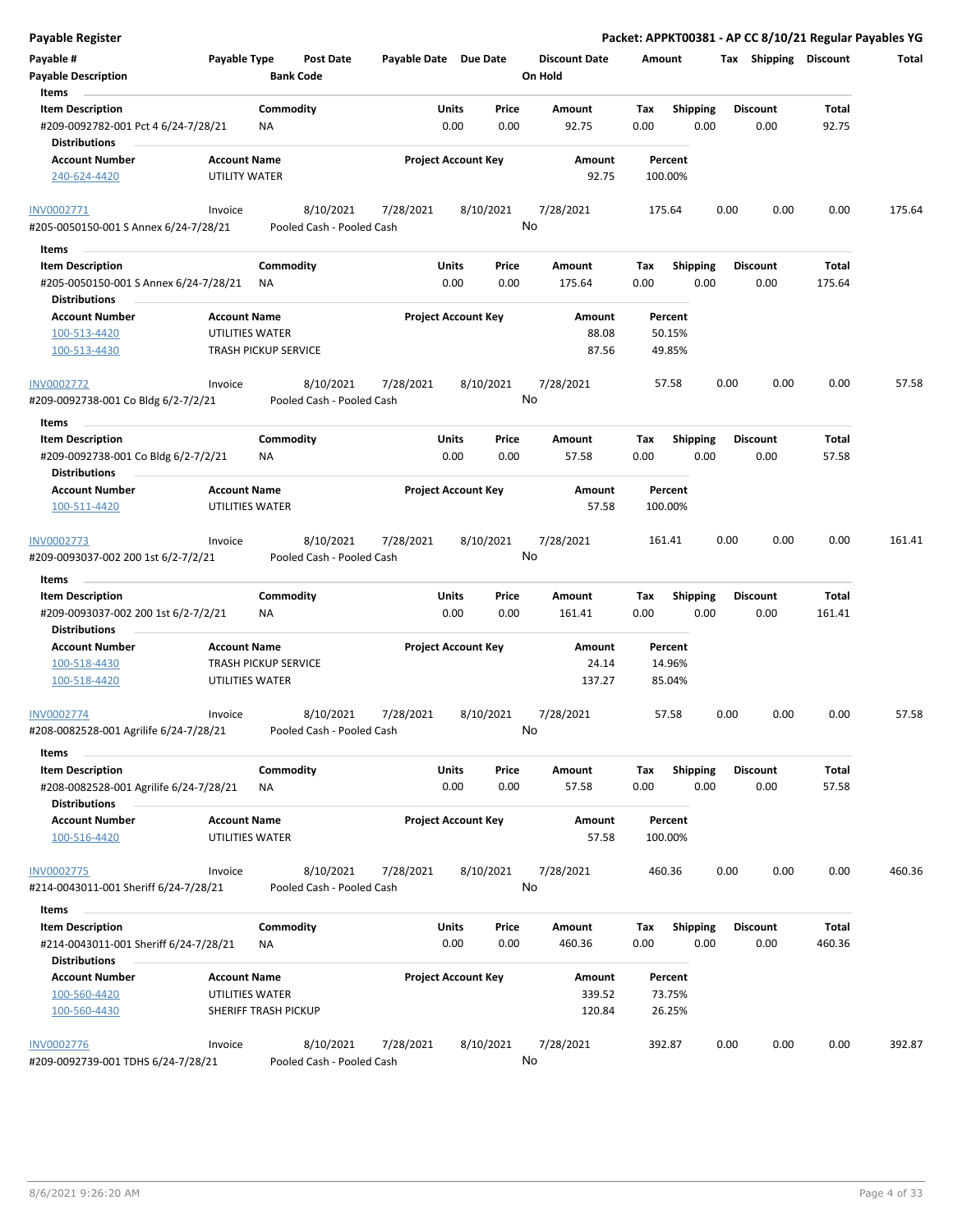| Payable Register |  |
|------------------|--|
|------------------|--|

| Payable #<br><b>Payable Description</b><br>Items                                            | Payable Type                                                                                   | <b>Bank Code</b> | <b>Post Date</b>                       | Payable Date Due Date |               |                            | <b>Discount Date</b><br>On Hold    | Amount      |                                       |      | Tax Shipping            | <b>Discount</b>        | Total    |
|---------------------------------------------------------------------------------------------|------------------------------------------------------------------------------------------------|------------------|----------------------------------------|-----------------------|---------------|----------------------------|------------------------------------|-------------|---------------------------------------|------|-------------------------|------------------------|----------|
| <b>Item Description</b><br>#209-0092739-001 TDHS 6/24-7/28/21<br><b>Distributions</b>       |                                                                                                | Commodity<br>ΝA  |                                        |                       | Units<br>0.00 | Price<br>0.00              | Amount<br>392.87                   | Tax<br>0.00 | Shipping<br>0.00                      |      | <b>Discount</b><br>0.00 | <b>Total</b><br>392.87 |          |
| <b>Account Number</b><br>100-640-4420<br>100-640-4430<br>100-511-4430                       | <b>Account Name</b><br>UTILITIES WATER<br><b>TRASH PICK-UP</b><br><b>TRASH PICK-UP SERVICE</b> |                  |                                        |                       |               | <b>Project Account Key</b> | Amount<br>305.31<br>43.78<br>43.78 |             | Percent<br>77.71%<br>11.14%<br>11.14% |      |                         |                        |          |
|                                                                                             |                                                                                                |                  |                                        |                       |               |                            |                                    |             |                                       |      |                         |                        |          |
| INV0002799<br>July-Sept 2021 911 service                                                    | Invoice                                                                                        |                  | 8/10/2021<br>Pooled Cash - Pooled Cash | 7/21/2021             |               | 8/10/2021<br>No            | 7/21/2021                          | 2,229.25    |                                       | 0.00 | 0.00                    | 0.00                   | 2,229.25 |
|                                                                                             |                                                                                                |                  |                                        |                       |               |                            |                                    |             |                                       |      |                         |                        |          |
| Items<br><b>Item Description</b>                                                            |                                                                                                | Commodity        |                                        |                       | Units         | Price                      | Amount                             | Tax         | <b>Shipping</b>                       |      | <b>Discount</b>         | Total                  |          |
| July-Sept 2021 911 service                                                                  |                                                                                                | NA               |                                        |                       | 0.00          | 0.00                       | 2,229.25                           | 0.00        | 0.00                                  |      | 0.00                    | 2,229.25               |          |
| <b>Distributions</b><br><b>Account Number</b>                                               | <b>Account Name</b>                                                                            |                  |                                        |                       |               | <b>Project Account Key</b> | Amount                             |             | Percent                               |      |                         |                        |          |
| 100-409-4040                                                                                | 911 EMERGENCY SERVICE                                                                          |                  |                                        |                       |               |                            | 2,229.25                           |             | 100.00%                               |      |                         |                        |          |
| <b>Vendor:</b> 00443 - BORSERINE LAW                                                        |                                                                                                |                  |                                        |                       |               |                            |                                    |             |                                       |      | <b>Vendor Total:</b>    |                        | 2,540.00 |
| <u> 1446</u><br>FA-20-44560 MD/KD/LB/DD Dst Ct 6/1-7/31/21    Pooled Cash - Pooled Cash     | Invoice                                                                                        |                  | 8/10/2021                              | 8/1/2021              |               | 8/10/2021<br>No            | 8/1/2021                           |             | 930.00                                | 0.00 | 0.00                    | 0.00                   | 930.00   |
| Items                                                                                       |                                                                                                |                  |                                        |                       |               |                            |                                    |             |                                       |      |                         |                        |          |
| <b>Item Description</b><br>FA-20-44560 MD/KD/LB/DD Dst Ct 6/1-7/ NA<br><b>Distributions</b> |                                                                                                | Commodity        |                                        |                       | Units<br>0.00 | Price<br>0.00              | Amount<br>930.00                   | Tax<br>0.00 | <b>Shipping</b><br>0.00               |      | <b>Discount</b><br>0.00 | Total<br>930.00        |          |
| <b>Account Number</b>                                                                       | <b>Account Name</b>                                                                            |                  |                                        |                       |               | <b>Project Account Key</b> | Amount                             |             | Percent                               |      |                         |                        |          |
| 100-435-4360                                                                                | ATTORNEY FEES- CPS CASES                                                                       |                  |                                        |                       |               |                            | 930.00                             |             | 100.00%                               |      |                         |                        |          |
| 1455                                                                                        | Invoice                                                                                        |                  | 8/10/2021                              | 8/2/2021              |               | 8/10/2021                  | 8/2/2021                           | 1,510.00    |                                       | 0.00 | 0.00                    | 0.00                   | 1,510.00 |
| FA-20-44915 KMTT Dst Ct 7/1-31/21                                                           |                                                                                                |                  | Pooled Cash - Pooled Cash              |                       |               | No                         |                                    |             |                                       |      |                         |                        |          |
| Items                                                                                       |                                                                                                |                  |                                        |                       |               |                            |                                    |             |                                       |      |                         |                        |          |
| <b>Item Description</b><br>FA-20-44915 KMTT Dst Ct 7/1-31/21<br>Distributions               |                                                                                                | Commodity<br>ΝA  |                                        |                       | Units<br>0.00 | Price<br>0.00              | Amount<br>1,510.00                 | Tax<br>0.00 | <b>Shipping</b><br>0.00               |      | <b>Discount</b><br>0.00 | Total<br>1,510.00      |          |
| <b>Account Number</b><br>100-435-4360                                                       | <b>Account Name</b><br>ATTORNEY FEES- CPS CASES                                                |                  |                                        |                       |               | <b>Project Account Key</b> | Amount<br>1,510.00                 |             | Percent<br>100.00%                    |      |                         |                        |          |
| 1457<br>FA-20-44569 RW Dst Ct 7/1-31/21                                                     | Invoice                                                                                        |                  | 8/10/2021<br>Pooled Cash - Pooled Cash | 8/3/2021              |               | 8/10/2021<br>No            | 8/3/2021                           |             | 100.00                                | 0.00 | 0.00                    | 0.00                   | 100.00   |
| Items                                                                                       |                                                                                                |                  |                                        |                       |               |                            |                                    |             |                                       |      |                         |                        |          |
| <b>Item Description</b><br>FA-20-44569 RW Dst Ct 7/1-31/21                                  |                                                                                                | Commodity<br>NA  |                                        |                       | Units<br>0.00 | Price<br>0.00              | Amount<br>100.00                   | Тах<br>0.00 | <b>Shipping</b><br>0.00               |      | <b>Discount</b><br>0.00 | Total<br>100.00        |          |
| <b>Distributions</b><br><b>Account Number</b><br>100-435-4360                               | <b>Account Name</b><br>ATTORNEY FEES- CPS CASES                                                |                  |                                        |                       |               | <b>Project Account Key</b> | Amount<br>100.00                   |             | Percent<br>100.00%                    |      |                         |                        |          |
| <b>Vendor:</b> 00416 - BRADFORD-WATSON CO.                                                  |                                                                                                |                  |                                        |                       |               |                            |                                    |             |                                       |      | <b>Vendor Total:</b>    |                        | 368.00   |
| 9009<br>#427 Tax Assessor bond #68525237 exp 8/20/ Pooled Cash - Pooled Cash                | Invoice                                                                                        |                  | 8/10/2021                              | 7/29/2021             |               | 8/10/2021<br>No            | 7/29/2021                          |             | 368.00                                | 0.00 | 0.00                    | 0.00                   | 368.00   |
| Items<br><b>Item Description</b>                                                            |                                                                                                | Commodity        |                                        |                       | Units         | Price                      | Amount                             |             | Shipping                              |      | <b>Discount</b>         | Total                  |          |
| #427 Tax Assessor bond #68525237 exp 8 NA<br><b>Distributions</b>                           |                                                                                                |                  |                                        |                       | 0.00          | 0.00                       | 368.00                             | Тах<br>0.00 | 0.00                                  |      | 0.00                    | 368.00                 |          |
| <b>Account Number</b><br>100-499-4800                                                       | <b>Account Name</b><br><b>BOND</b>                                                             |                  |                                        |                       |               | <b>Project Account Key</b> | Amount<br>368.00                   |             | Percent<br>100.00%                    |      |                         |                        |          |
| Vendor: 00725 - BRANNAN, QUIENCY SMITH                                                      |                                                                                                |                  |                                        |                       |               |                            |                                    |             |                                       |      | <b>Vendor Total:</b>    |                        | 4,938.50 |
| INV0002711<br>CR-21-27965 Davis Dst Ct 7/19-7/28/21                                         | Invoice                                                                                        |                  | 8/10/2021<br>Pooled Cash - Pooled Cash | 8/1/2021              |               | 8/10/2021<br>No            | 8/1/2021                           |             | 340.00                                | 0.00 | 0.00                    | 0.00                   | 340.00   |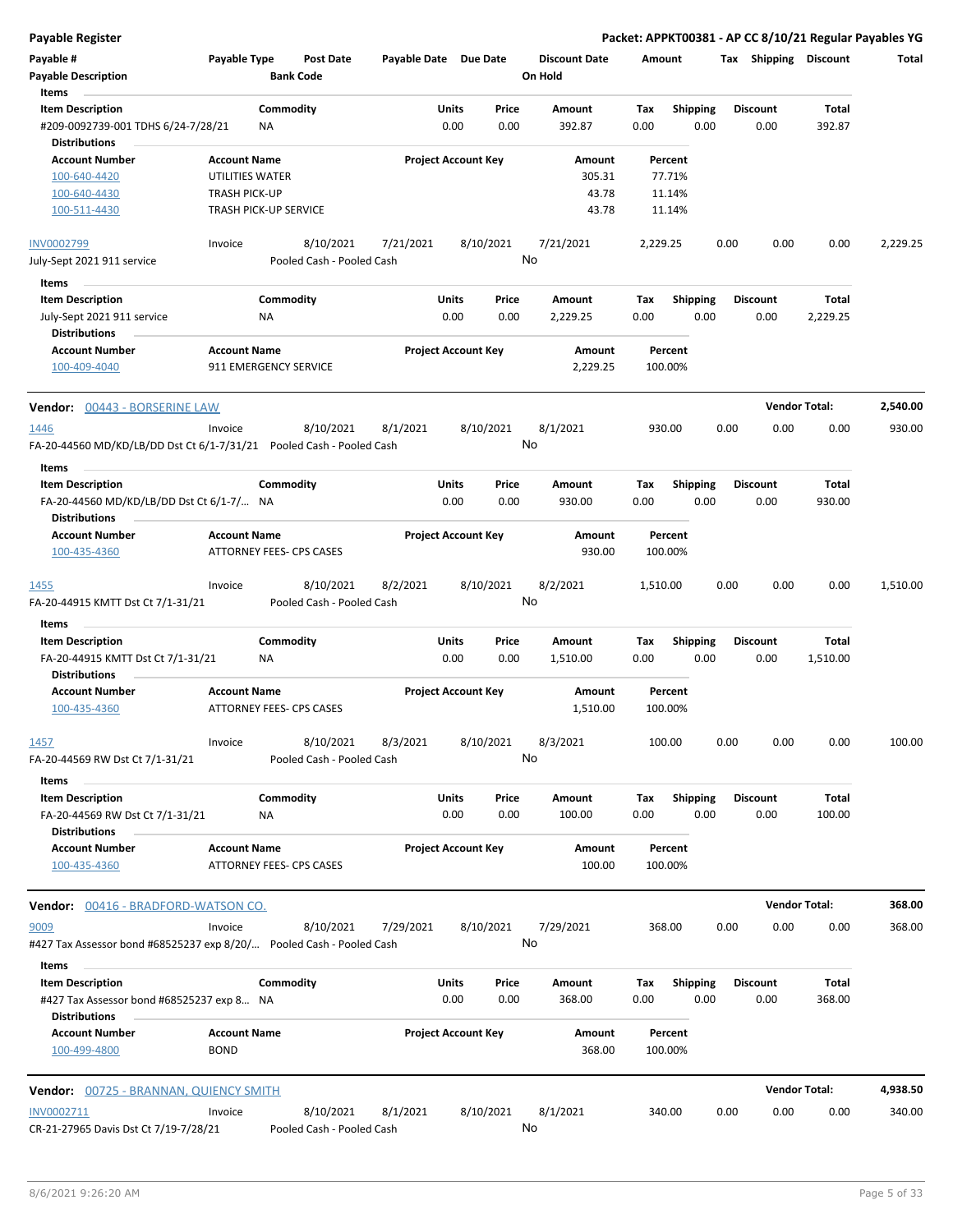| <b>Payable Register</b>                                                                 |                                             |                                        |                       |                                |    |                                 |                    |                         |      |                         |                 | Packet: APPKT00381 - AP CC 8/10/21 Regular Payables YG |
|-----------------------------------------------------------------------------------------|---------------------------------------------|----------------------------------------|-----------------------|--------------------------------|----|---------------------------------|--------------------|-------------------------|------|-------------------------|-----------------|--------------------------------------------------------|
| Payable #<br><b>Payable Description</b>                                                 | Payable Type                                | <b>Post Date</b><br><b>Bank Code</b>   | Payable Date Due Date |                                |    | <b>Discount Date</b><br>On Hold | Amount             |                         |      | Tax Shipping Discount   |                 | Total                                                  |
| Items                                                                                   |                                             |                                        |                       |                                |    |                                 |                    |                         |      |                         |                 |                                                        |
| <b>Item Description</b><br>CR-21-27965 Davis Dst Ct 7/19-7/28/21                        |                                             | Commodity<br>ΝA                        |                       | Price<br>Units<br>0.00<br>0.00 |    | Amount<br>340.00                | Tax<br>0.00        | <b>Shipping</b><br>0.00 |      | <b>Discount</b><br>0.00 | Total<br>340.00 |                                                        |
| <b>Distributions</b>                                                                    |                                             |                                        |                       |                                |    |                                 |                    |                         |      |                         |                 |                                                        |
| <b>Account Number</b><br>100-435-4370                                                   | <b>Account Name</b><br><b>ATTORNEY FEES</b> |                                        |                       | <b>Project Account Key</b>     |    | Amount<br>340.00                | Percent<br>100.00% |                         |      |                         |                 |                                                        |
| INV0002712                                                                              | Invoice                                     | 8/10/2021                              | 8/1/2021              | 8/10/2021                      |    | 8/1/2021                        | 68.00              |                         | 0.00 | 0.00                    | 0.00            | 68.00                                                  |
| CR-18-26871 Santiago Dst Ct 7/19-7/28/21                                                |                                             | Pooled Cash - Pooled Cash              |                       |                                | No |                                 |                    |                         |      |                         |                 |                                                        |
| Items                                                                                   |                                             |                                        |                       |                                |    |                                 |                    |                         |      |                         |                 |                                                        |
| <b>Item Description</b>                                                                 |                                             | Commodity                              |                       | Units<br>Price                 |    | Amount                          | Tax                | <b>Shipping</b>         |      | <b>Discount</b>         | Total           |                                                        |
| CR-18-26871 Santiago Dst Ct 7/19-7/28/21 NA<br><b>Distributions</b>                     |                                             |                                        |                       | 0.00<br>0.00                   |    | 68.00                           | 0.00               | 0.00                    |      | 0.00                    | 68.00           |                                                        |
| <b>Account Number</b>                                                                   | <b>Account Name</b>                         |                                        |                       | <b>Project Account Key</b>     |    | Amount                          | Percent            |                         |      |                         |                 |                                                        |
| 100-435-4370                                                                            | <b>ATTORNEY FEES</b>                        |                                        |                       |                                |    | 68.00                           | 100.00%            |                         |      |                         |                 |                                                        |
| INV0002713<br>CR-20-27787 House Dst Ct 7/1-7/15/21                                      | Invoice                                     | 8/10/2021<br>Pooled Cash - Pooled Cash | 7/18/2021             | 8/10/2021                      | No | 7/18/2021                       | 136.00             |                         | 0.00 | 0.00                    | 0.00            | 136.00                                                 |
| Items                                                                                   |                                             |                                        |                       |                                |    |                                 |                    |                         |      |                         |                 |                                                        |
| <b>Item Description</b><br>CR-20-27787 House Dst Ct 7/1-7/15/21<br><b>Distributions</b> |                                             | Commodity<br><b>NA</b>                 |                       | Units<br>Price<br>0.00<br>0.00 |    | Amount<br>136.00                | Tax<br>0.00        | <b>Shipping</b><br>0.00 |      | <b>Discount</b><br>0.00 | Total<br>136.00 |                                                        |
| <b>Account Number</b>                                                                   | <b>Account Name</b>                         |                                        |                       | <b>Project Account Key</b>     |    | Amount                          | Percent            |                         |      |                         |                 |                                                        |
| 100-435-4370                                                                            | <b>ATTORNEY FEES</b>                        |                                        |                       |                                |    | 136.00                          | 100.00%            |                         |      |                         |                 |                                                        |
| INV0002714                                                                              | Invoice                                     | 8/10/2021                              | 7/18/2021             | 8/10/2021                      |    | 7/18/2021                       | 416.50             |                         | 0.00 | 0.00                    | 0.00            | 416.50                                                 |
| CR-20-27643 Taylor Dst Ct 6/14-7/15/21                                                  |                                             | Pooled Cash - Pooled Cash              |                       |                                | No |                                 |                    |                         |      |                         |                 |                                                        |
| Items                                                                                   |                                             |                                        |                       |                                |    |                                 |                    |                         |      |                         |                 |                                                        |
| <b>Item Description</b>                                                                 |                                             | Commodity                              |                       | Units<br>Price                 |    | Amount                          | Tax                | <b>Shipping</b>         |      | <b>Discount</b>         | Total           |                                                        |
| CR-20-27643 Taylor Dst Ct 6/14-7/15/21<br><b>Distributions</b>                          |                                             | NA                                     |                       | 0.00<br>0.00                   |    | 416.50                          | 0.00               | 0.00                    |      | 0.00                    | 416.50          |                                                        |
| <b>Account Number</b><br>100-435-4370                                                   | <b>Account Name</b><br><b>ATTORNEY FEES</b> |                                        |                       | <b>Project Account Key</b>     |    | Amount<br>416.50                | Percent<br>100.00% |                         |      |                         |                 |                                                        |
| INV0002715                                                                              | Invoice                                     | 8/10/2021                              | 7/18/2021             | 8/10/2021                      |    | 7/18/2021                       | 348.50             |                         | 0.00 | 0.00                    | 0.00            | 348.50                                                 |
| CR-19-26886 Burpo Dst Ct 5/27-7/15/21                                                   |                                             | Pooled Cash - Pooled Cash              |                       |                                | No |                                 |                    |                         |      |                         |                 |                                                        |
| Items                                                                                   |                                             |                                        |                       |                                |    |                                 |                    |                         |      |                         |                 |                                                        |
| <b>Item Description</b>                                                                 |                                             | Commodity                              |                       | Units<br>Price                 |    | Amount                          | Tax                | Shipping                |      | <b>Discount</b>         | Total           |                                                        |
| CR-19-26886 Burpo Dst Ct 5/27-7/15/21<br><b>Distributions</b>                           |                                             | ΝA                                     |                       | 0.00<br>0.00                   |    | 348.50                          | 0.00               | 0.00                    |      | 0.00                    | 348.50          |                                                        |
| <b>Account Number</b><br>100-435-4370                                                   | <b>Account Name</b><br><b>ATTORNEY FEES</b> |                                        |                       | <b>Project Account Key</b>     |    | Amount<br>348.50                | Percent<br>100.00% |                         |      |                         |                 |                                                        |
|                                                                                         |                                             |                                        |                       |                                |    |                                 |                    |                         |      |                         |                 |                                                        |
| INV0002716<br>CR-19-27150 Reynolds Dst Ct 5/12-6/30/21                                  | Invoice                                     | 8/10/2021<br>Pooled Cash - Pooled Cash | 7/5/2021              | 8/10/2021                      | No | 7/5/2021                        | 425.00             |                         | 0.00 | 0.00                    | 0.00            | 425.00                                                 |
|                                                                                         |                                             |                                        |                       |                                |    |                                 |                    |                         |      |                         |                 |                                                        |
| Items                                                                                   |                                             |                                        |                       |                                |    |                                 |                    |                         |      |                         |                 |                                                        |
| <b>Item Description</b><br>CR-19-27150 Reynolds Dst Ct 5/12-6/30/21 NA                  |                                             | Commodity                              |                       | Units<br>Price<br>0.00<br>0.00 |    | Amount<br>425.00                | Tax<br>0.00        | <b>Shipping</b><br>0.00 |      | <b>Discount</b><br>0.00 | Total<br>425.00 |                                                        |
| <b>Distributions</b>                                                                    |                                             |                                        |                       |                                |    |                                 |                    |                         |      |                         |                 |                                                        |
| <b>Account Number</b><br>100-435-4370                                                   | <b>Account Name</b><br><b>ATTORNEY FEES</b> |                                        |                       | <b>Project Account Key</b>     |    | Amount<br>425.00                | Percent<br>100.00% |                         |      |                         |                 |                                                        |
| INV0002717                                                                              | Invoice                                     | 8/10/2021                              | 7/25/2021             | 8/10/2021                      |    | 7/25/2021                       | 357.00             |                         | 0.00 | 0.00                    | 0.00            | 357.00                                                 |
| CR-21-27928 Greene Dst Ct 5/18-7/21/21                                                  |                                             | Pooled Cash - Pooled Cash              |                       |                                | No |                                 |                    |                         |      |                         |                 |                                                        |
| Items                                                                                   |                                             |                                        |                       |                                |    |                                 |                    |                         |      |                         |                 |                                                        |
| <b>Item Description</b><br>CR-21-27928 Greene Dst Ct 5/18-7/21/21                       |                                             | Commodity<br>ΝA                        |                       | Units<br>Price<br>0.00<br>0.00 |    | Amount<br>357.00                | Tax<br>0.00        | <b>Shipping</b><br>0.00 |      | <b>Discount</b><br>0.00 | Total<br>357.00 |                                                        |
| <b>Distributions</b>                                                                    |                                             |                                        |                       |                                |    |                                 |                    |                         |      |                         |                 |                                                        |
| <b>Account Number</b>                                                                   | <b>Account Name</b>                         |                                        |                       | <b>Project Account Key</b>     |    | Amount                          | Percent            |                         |      |                         |                 |                                                        |
| 100-435-4370                                                                            | <b>ATTORNEY FEES</b>                        |                                        |                       |                                |    | 357.00                          | 100.00%            |                         |      |                         |                 |                                                        |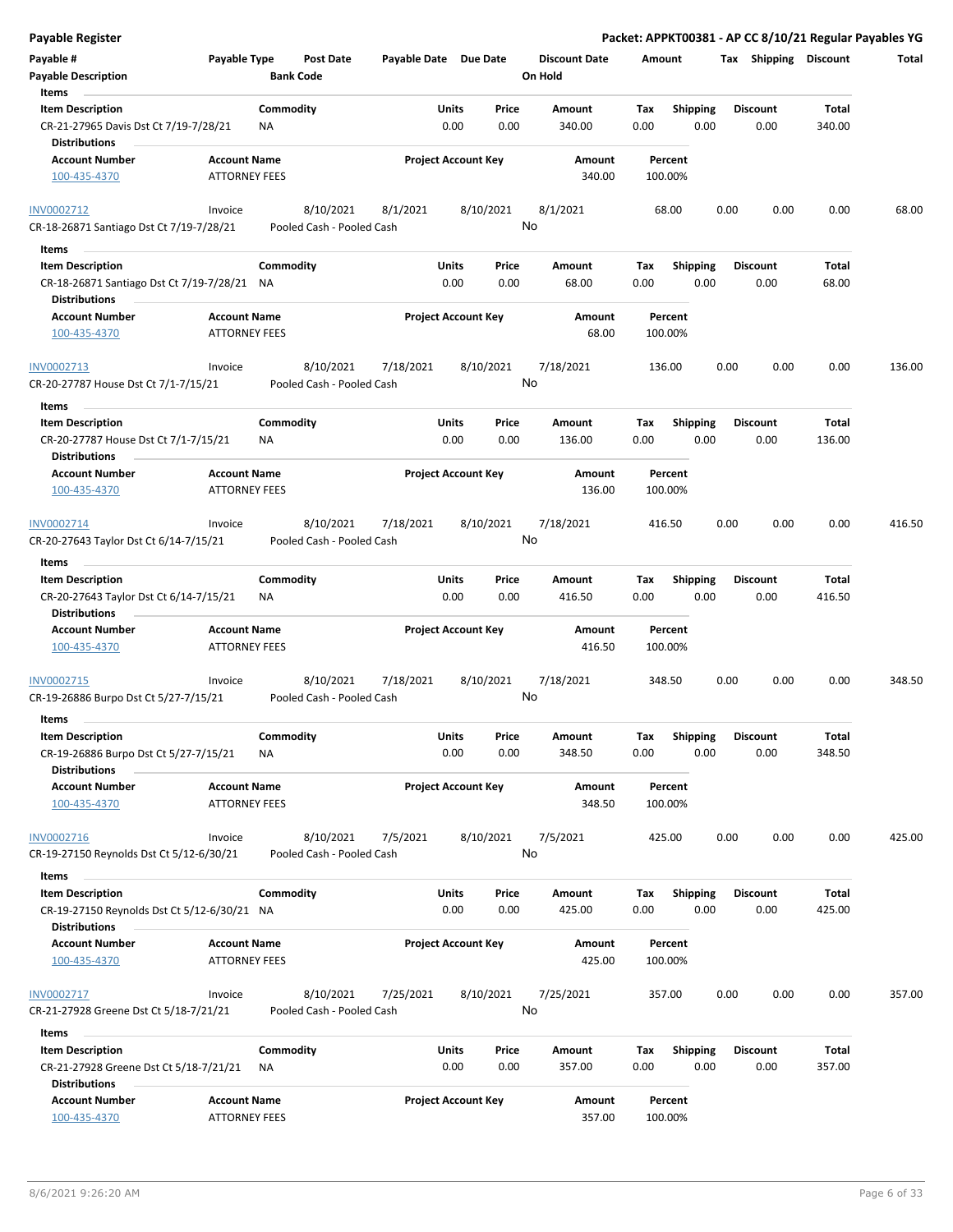| Payable Register                                                                             |                                             |           |                                        |                       |                            |               |                      |             |                         |      |                       |                 | Packet: APPKT00381 - AP CC 8/10/21 Regular Payables YG |
|----------------------------------------------------------------------------------------------|---------------------------------------------|-----------|----------------------------------------|-----------------------|----------------------------|---------------|----------------------|-------------|-------------------------|------|-----------------------|-----------------|--------------------------------------------------------|
| Payable #                                                                                    | Payable Type                                |           | Post Date                              | Payable Date Due Date |                            |               | <b>Discount Date</b> | Amount      |                         |      | Tax Shipping Discount |                 | Total                                                  |
| <b>Payable Description</b>                                                                   |                                             |           | <b>Bank Code</b>                       |                       |                            |               | On Hold              |             |                         |      |                       |                 |                                                        |
| INV0002718<br>CR-14-25171 Davis Dst Ct 6/27-30/21                                            | Invoice                                     |           | 8/10/2021<br>Pooled Cash - Pooled Cash | 7/5/2021              | 8/10/2021                  |               | 7/5/2021<br>No       | 221.00      |                         | 0.00 | 0.00                  | 0.00            | 221.00                                                 |
| Items                                                                                        |                                             |           |                                        |                       |                            |               |                      |             |                         |      |                       |                 |                                                        |
| <b>Item Description</b>                                                                      |                                             | Commodity |                                        |                       | Units                      | Price         | Amount               | Tax         | <b>Shipping</b>         |      | <b>Discount</b>       | Total           |                                                        |
| CR-14-25171 Davis Dst Ct 6/27-30/21                                                          |                                             | ΝA        |                                        |                       | 0.00                       | 0.00          | 221.00               | 0.00        | 0.00                    |      | 0.00                  | 221.00          |                                                        |
| <b>Distributions</b>                                                                         |                                             |           |                                        |                       |                            |               |                      |             |                         |      |                       |                 |                                                        |
| <b>Account Number</b>                                                                        | <b>Account Name</b>                         |           |                                        |                       | <b>Project Account Key</b> |               | Amount               |             | Percent                 |      |                       |                 |                                                        |
| 100-435-4370                                                                                 | <b>ATTORNEY FEES</b>                        |           |                                        |                       |                            |               | 221.00               | 100.00%     |                         |      |                       |                 |                                                        |
| INV0002719                                                                                   | Invoice                                     |           | 8/10/2021                              | 7/10/2021             | 8/10/2021                  |               | 7/10/2021            | 246.50      |                         | 0.00 | 0.00                  | 0.00            | 246.50                                                 |
| CR-21-27965 D. Davis Dst Ct 6/1-7/9/21                                                       |                                             |           | Pooled Cash - Pooled Cash              |                       |                            |               | No                   |             |                         |      |                       |                 |                                                        |
| Items<br><b>Item Description</b>                                                             |                                             | Commodity |                                        |                       | Units                      | Price         | Amount               | Tax         | <b>Shipping</b>         |      | <b>Discount</b>       | Total           |                                                        |
| CR-21-27965 D. Davis Dst Ct 6/1-7/9/21<br><b>Distributions</b>                               |                                             | ΝA        |                                        |                       | 0.00                       | 0.00          | 246.50               | 0.00        | 0.00                    |      | 0.00                  | 246.50          |                                                        |
| <b>Account Number</b><br>100-435-4370                                                        | <b>Account Name</b><br><b>ATTORNEY FEES</b> |           |                                        |                       | <b>Project Account Key</b> |               | Amount<br>246.50     | 100.00%     | Percent                 |      |                       |                 |                                                        |
| <b>INV0002720</b>                                                                            | Invoice                                     |           | 8/10/2021                              | 8/1/2021              | 8/10/2021                  |               | 8/1/2021             | 620.50      |                         | 0.00 | 0.00                  | 0.00            | 620.50                                                 |
| CR-20-27542 Howard Dst Ct 4/20-7/28/21                                                       |                                             |           | Pooled Cash - Pooled Cash              |                       |                            |               | No                   |             |                         |      |                       |                 |                                                        |
| Items                                                                                        |                                             |           |                                        |                       |                            |               |                      |             |                         |      |                       |                 |                                                        |
| <b>Item Description</b>                                                                      |                                             | Commodity |                                        |                       | Units                      | Price         | Amount               | Tax         | <b>Shipping</b>         |      | <b>Discount</b>       | Total           |                                                        |
| CR-20-27542 Howard Dst Ct 4/20-7/28/21<br><b>Distributions</b>                               |                                             | NA        |                                        |                       | 0.00                       | 0.00          | 620.50               | 0.00        | 0.00                    |      | 0.00                  | 620.50          |                                                        |
| <b>Account Number</b>                                                                        | <b>Account Name</b>                         |           |                                        |                       | <b>Project Account Key</b> |               | Amount               |             | Percent                 |      |                       |                 |                                                        |
| 100-435-4370                                                                                 | <b>ATTORNEY FEES</b>                        |           |                                        |                       |                            |               | 620.50               | 100.00%     |                         |      |                       |                 |                                                        |
| <b>INV0002763</b>                                                                            | Invoice                                     |           | 8/10/2021                              | 7/18/2021             | 8/10/2021                  |               | 7/18/2021<br>No      | 331.50      |                         | 0.00 | 0.00                  | 0.00            | 331.50                                                 |
| CR-20-27816 Taylor Dst Ct 4/18-7/15/21                                                       |                                             |           | Pooled Cash - Pooled Cash              |                       |                            |               |                      |             |                         |      |                       |                 |                                                        |
| Items                                                                                        |                                             |           |                                        |                       |                            |               |                      |             |                         |      |                       |                 |                                                        |
| <b>Item Description</b>                                                                      |                                             | Commodity |                                        |                       | Units                      | Price         | Amount               | Тах         | <b>Shipping</b>         |      | <b>Discount</b>       | Total           |                                                        |
| CR-20-27816 Taylor Dst Ct 4/18-7/15/21                                                       |                                             | ΝA        |                                        |                       | 0.00                       | 0.00          | 331.50               | 0.00        | 0.00                    |      | 0.00                  | 331.50          |                                                        |
| <b>Distributions</b><br><b>Account Number</b>                                                | <b>Account Name</b>                         |           |                                        |                       | <b>Project Account Key</b> |               | Amount               |             | Percent                 |      |                       |                 |                                                        |
| 100-435-4370                                                                                 | <b>ATTORNEY FEES</b>                        |           |                                        |                       |                            |               | 331.50               | 100.00%     |                         |      |                       |                 |                                                        |
| <b>INV0002764</b>                                                                            | Invoice                                     |           | 8/10/2021                              | 7/18/2021             | 8/10/2021                  |               | 7/18/2021            | 705.50      |                         | 0.00 | 0.00                  | 0.00            | 705.50                                                 |
| CR-21-28055 Steelman Dst Ct 4/21-7/15/21                                                     |                                             |           | Pooled Cash - Pooled Cash              |                       |                            |               | No                   |             |                         |      |                       |                 |                                                        |
| Items                                                                                        |                                             |           |                                        |                       |                            |               |                      |             |                         |      |                       |                 |                                                        |
| <b>Item Description</b><br>CR-21-28055 Steelman Dst Ct 4/21-7/15/ NA<br><b>Distributions</b> |                                             | Commodity |                                        |                       | Units<br>0.00              | Price<br>0.00 | Amount<br>705.50     | Tax<br>0.00 | <b>Shipping</b><br>0.00 |      | Discount<br>0.00      | Total<br>705.50 |                                                        |
| <b>Account Number</b><br>100-435-4370                                                        | <b>Account Name</b><br><b>ATTORNEY FEES</b> |           |                                        |                       | <b>Project Account Key</b> |               | Amount<br>705.50     | 100.00%     | Percent                 |      |                       |                 |                                                        |
|                                                                                              |                                             |           |                                        |                       |                            |               |                      |             |                         |      |                       |                 |                                                        |
| <b>INV0002765</b><br>CR-18-26871 Santiago Dst Ct 4/20-7/15/21                                | Invoice                                     |           | 8/10/2021<br>Pooled Cash - Pooled Cash | 7/18/2021             | 8/10/2021                  |               | 7/18/2021<br>No      | 544.00      |                         | 0.00 | 0.00                  | 0.00            | 544.00                                                 |
|                                                                                              |                                             |           |                                        |                       |                            |               |                      |             |                         |      |                       |                 |                                                        |
| Items                                                                                        |                                             |           |                                        |                       |                            |               |                      |             |                         |      |                       |                 |                                                        |
| <b>Item Description</b>                                                                      |                                             | Commodity |                                        |                       | Units                      | Price         | Amount               | Tax         | <b>Shipping</b>         |      | <b>Discount</b>       | Total           |                                                        |
| CR-18-26871 Santiago Dst Ct 4/20-7/15/21 NA<br><b>Distributions</b>                          |                                             |           |                                        |                       | 0.00                       | 0.00          | 544.00               | 0.00        | 0.00                    |      | 0.00                  | 544.00          |                                                        |
| <b>Account Number</b>                                                                        | <b>Account Name</b>                         |           |                                        |                       | <b>Project Account Key</b> |               | Amount               |             | Percent                 |      |                       |                 |                                                        |
| 100-435-4370                                                                                 | <b>ATTORNEY FEES</b>                        |           |                                        |                       |                            |               | 544.00               | 100.00%     |                         |      |                       |                 |                                                        |
| <b>INV0002802</b>                                                                            | Invoice                                     |           | 8/10/2021                              | 7/18/2021             | 8/10/2021                  |               | 7/18/2021            | 178.50      |                         | 0.00 | 0.00                  | 0.00            | 178.50                                                 |
| CR-21-28049 Shoemaker Dst Ct 6/15-7/15/21                                                    |                                             |           | Pooled Cash - Pooled Cash              |                       |                            |               | No                   |             |                         |      |                       |                 |                                                        |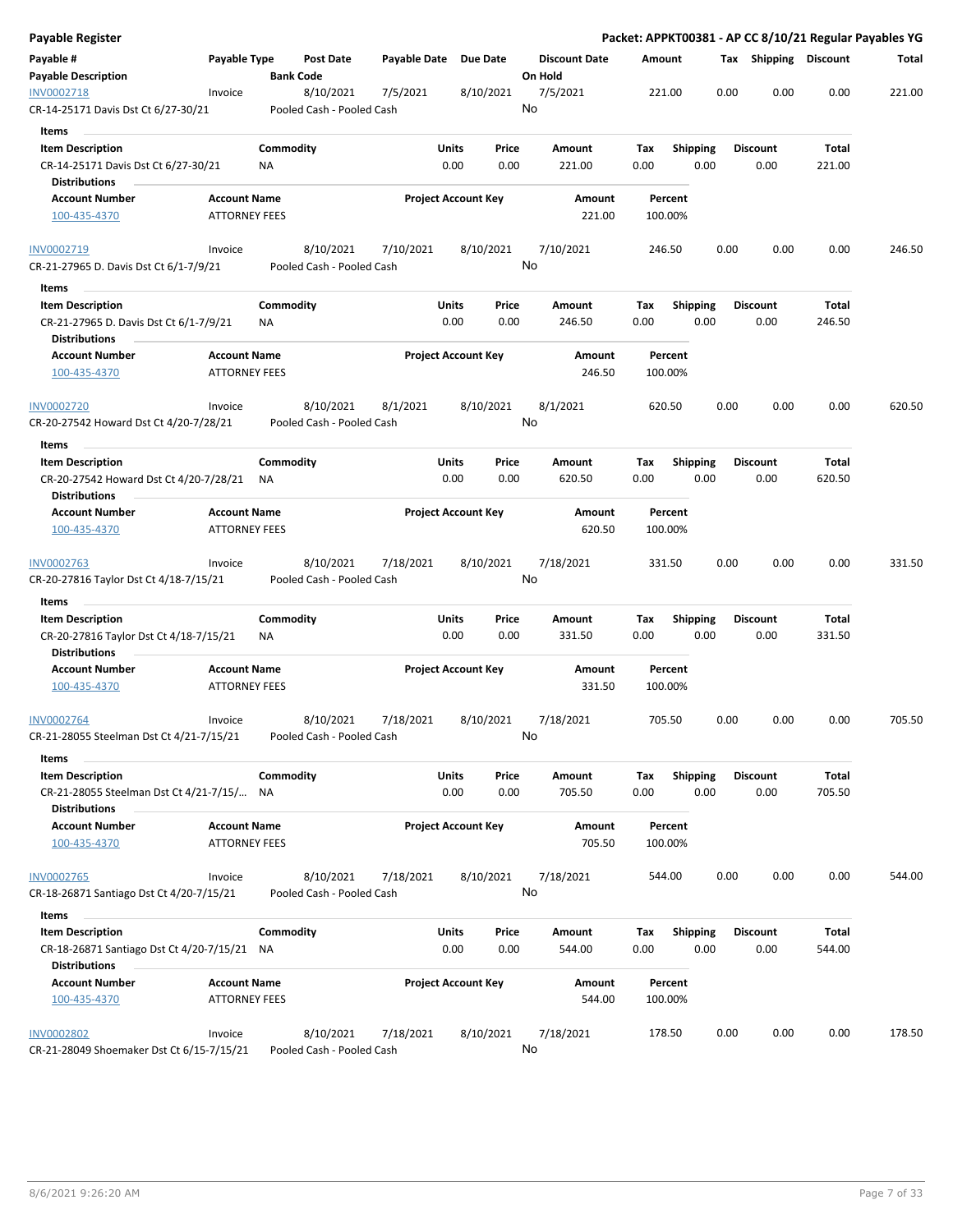| <b>Payable Register</b>                                                                      |                                             |                         |                                        |                       |                      |                            |                                 |             |                         |      |                         |                        | Packet: APPKT00381 - AP CC 8/10/21 Regular Payables YG |
|----------------------------------------------------------------------------------------------|---------------------------------------------|-------------------------|----------------------------------------|-----------------------|----------------------|----------------------------|---------------------------------|-------------|-------------------------|------|-------------------------|------------------------|--------------------------------------------------------|
| Payable #<br>Payable Type<br><b>Payable Description</b><br>Items                             |                                             | <b>Bank Code</b>        | <b>Post Date</b>                       | Payable Date Due Date |                      |                            | <b>Discount Date</b><br>On Hold | Amount      |                         |      | Tax Shipping Discount   |                        | Total                                                  |
|                                                                                              |                                             |                         |                                        |                       |                      |                            |                                 |             |                         |      |                         |                        |                                                        |
| <b>Item Description</b><br>CR-21-28049 Shoemaker Dst Ct 6/15-7/15 NA<br><b>Distributions</b> |                                             | Commodity               |                                        |                       | <b>Units</b><br>0.00 | Price<br>0.00              | Amount<br>178.50                | Tax<br>0.00 | <b>Shipping</b><br>0.00 |      | <b>Discount</b><br>0.00 | <b>Total</b><br>178.50 |                                                        |
| <b>Account Number</b>                                                                        | <b>Account Name</b>                         |                         |                                        |                       |                      | <b>Project Account Key</b> | Amount                          |             | Percent                 |      |                         |                        |                                                        |
| 100-435-4370                                                                                 | <b>ATTORNEY FEES</b>                        |                         |                                        |                       |                      |                            | 178.50                          |             | 100.00%                 |      |                         |                        |                                                        |
| Vendor: 00449 - BRESE-LEBRON LAW, PLLC                                                       |                                             |                         |                                        |                       |                      |                            |                                 |             |                         |      |                         | <b>Vendor Total:</b>   | 1,696.00                                               |
| <u>356</u><br>CR-17-26180 Magee Dst Ct 5/10-6/28/21                                          | Invoice                                     |                         | 8/10/2021<br>Pooled Cash - Pooled Cash | 7/8/2021              |                      | 8/10/2021                  | 7/8/2021<br>No                  |             | 391.00                  | 0.00 | 0.00                    | 0.00                   | 391.00                                                 |
| Items                                                                                        |                                             |                         |                                        |                       |                      |                            |                                 |             |                         |      |                         |                        |                                                        |
| <b>Item Description</b>                                                                      |                                             | Commodity               |                                        |                       | <b>Units</b>         | Price                      | Amount                          | Tax         | <b>Shipping</b>         |      | <b>Discount</b>         | Total                  |                                                        |
| CR-17-26180 Magee Dst Ct 5/10-6/28/21<br><b>Distributions</b>                                |                                             | <b>NA</b>               |                                        |                       | 0.00                 | 0.00                       | 391.00                          | 0.00        | 0.00                    |      | 0.00                    | 391.00                 |                                                        |
| <b>Account Number</b><br>100-435-4370                                                        | <b>Account Name</b><br><b>ATTORNEY FEES</b> |                         |                                        |                       |                      | <b>Project Account Key</b> | Amount<br>391.00                |             | Percent<br>100.00%      |      |                         |                        |                                                        |
| 359                                                                                          | Invoice                                     |                         | 8/10/2021                              | 7/14/2021             |                      | 8/10/2021                  | 7/14/2021                       |             | 795.00                  | 0.00 | 0.00                    | 0.00                   | 795.00                                                 |
| CR-19-27112 Goolsby Dst Ct 10/1/20-7/14/21                                                   |                                             |                         | Pooled Cash - Pooled Cash              |                       |                      |                            | No                              |             |                         |      |                         |                        |                                                        |
| Items<br><b>Item Description</b>                                                             |                                             | Commodity               |                                        |                       | Units                | Price                      | Amount                          | Tax         | <b>Shipping</b>         |      | <b>Discount</b>         | Total                  |                                                        |
| CR-19-27112 Goolsby Dst Ct 10/1/20-7/14 NA<br><b>Distributions</b>                           |                                             |                         |                                        |                       | 0.00                 | 0.00                       | 795.00                          | 0.00        | 0.00                    |      | 0.00                    | 795.00                 |                                                        |
| <b>Account Number</b><br>100-435-4370                                                        | <b>Account Name</b><br><b>ATTORNEY FEES</b> |                         |                                        |                       |                      | <b>Project Account Key</b> | Amount<br>795.00                |             | Percent<br>100.00%      |      |                         |                        |                                                        |
| 361                                                                                          | Invoice                                     |                         | 8/10/2021                              | 7/16/2021             |                      | 8/10/2021                  | 7/16/2021                       |             | 510.00                  | 0.00 | 0.00                    | 0.00                   | 510.00                                                 |
| CR-20-27737 Rolen Dst Ct 11/10/20-7/8/21                                                     |                                             |                         | Pooled Cash - Pooled Cash              |                       |                      |                            | No                              |             |                         |      |                         |                        |                                                        |
| Items                                                                                        |                                             |                         |                                        |                       |                      |                            |                                 |             |                         |      |                         |                        |                                                        |
| <b>Item Description</b>                                                                      |                                             | Commodity               |                                        |                       | <b>Units</b>         | Price                      | Amount                          | Tax         | Shipping                |      | <b>Discount</b>         | Total                  |                                                        |
| CR-20-27737 Rolen Dst Ct 11/10/20-7/8/21 NA<br><b>Distributions</b>                          |                                             |                         |                                        |                       | 0.00                 | 0.00                       | 510.00                          | 0.00        | 0.00                    |      | 0.00                    | 510.00                 |                                                        |
| <b>Account Number</b><br>100-435-4370                                                        | <b>Account Name</b><br><b>ATTORNEY FEES</b> |                         |                                        |                       |                      | <b>Project Account Key</b> | Amount<br>510.00                |             | Percent<br>100.00%      |      |                         |                        |                                                        |
| Vendor: 00296 - BRYAN & BRYAN ASPHALT LLC                                                    |                                             |                         |                                        |                       |                      |                            |                                 |             |                         |      |                         | <b>Vendor Total:</b>   | 29,302.00                                              |
| 9402514979                                                                                   | Invoice                                     |                         | 8/10/2021                              | 7/21/2021             |                      | 8/10/2021                  | 7/21/2021                       | 14,651.00   |                         | 0.00 | 0.00                    | 0.00                   | 14,651.00                                              |
| #927472 Pct 4 road oil<br>Items                                                              |                                             |                         | Pooled Cash - Pooled Cash              |                       |                      |                            | No                              |             |                         |      |                         |                        |                                                        |
| <b>Item Description</b>                                                                      |                                             | Commodity               |                                        |                       | Units                | Price                      | Amount                          | Tax         | <b>Shipping</b>         |      | <b>Discount</b>         | Total                  |                                                        |
| #927472 Pct 4 road oil<br><b>Distributions</b>                                               |                                             | ΝA                      |                                        |                       | 0.00                 | 0.00                       | 14,651.00                       | 0.00        | 0.00                    |      | 0.00                    | 14,651.00              |                                                        |
| <b>Account Number</b><br>240-624-3440                                                        | <b>Account Name</b>                         | R&B MAT. ASPHALT/RD OIL |                                        |                       |                      | <b>Project Account Key</b> | Amount<br>14,651.00             |             | Percent<br>100.00%      |      |                         |                        |                                                        |
| 9402518564                                                                                   | Invoice                                     |                         | 8/10/2021                              | 7/25/2021             |                      | 8/10/2021                  | 7/25/2021                       | 14,651.00   |                         | 0.00 | 0.00                    | 0.00                   | 14,651.00                                              |
| #927472 Pct 4 road oil<br>Items                                                              |                                             |                         | Pooled Cash - Pooled Cash              |                       |                      |                            | No                              |             |                         |      |                         |                        |                                                        |
| <b>Item Description</b>                                                                      |                                             | Commodity               |                                        |                       | <b>Units</b>         | Price                      | Amount                          | Tax         | <b>Shipping</b>         |      | <b>Discount</b>         | Total                  |                                                        |
| #927472 Pct 4 road oil<br><b>Distributions</b>                                               |                                             | NA                      |                                        |                       | 0.00                 | 0.00                       | 14,651.00                       | 0.00        | 0.00                    |      | 0.00                    | 14,651.00              |                                                        |
| <b>Account Number</b><br>240-624-3440                                                        | <b>Account Name</b>                         | R&B MAT. ASPHALT/RD OIL |                                        |                       |                      | <b>Project Account Key</b> | Amount<br>14,651.00             |             | Percent<br>100.00%      |      |                         |                        |                                                        |
| Vendor: 00766 - COLLISION 1ST                                                                |                                             |                         |                                        |                       |                      |                            |                                 |             |                         |      |                         | <b>Vendor Total:</b>   | 450.00                                                 |
| 17424a<br>Sheriff 2018 Ram #1034 windshield                                                  | Invoice                                     |                         | 8/10/2021<br>Pooled Cash - Pooled Cash | 7/27/2021             |                      | 8/10/2021                  | 7/27/2021<br>No                 |             | 225.00                  | 0.00 | 0.00                    | 0.00                   | 225.00                                                 |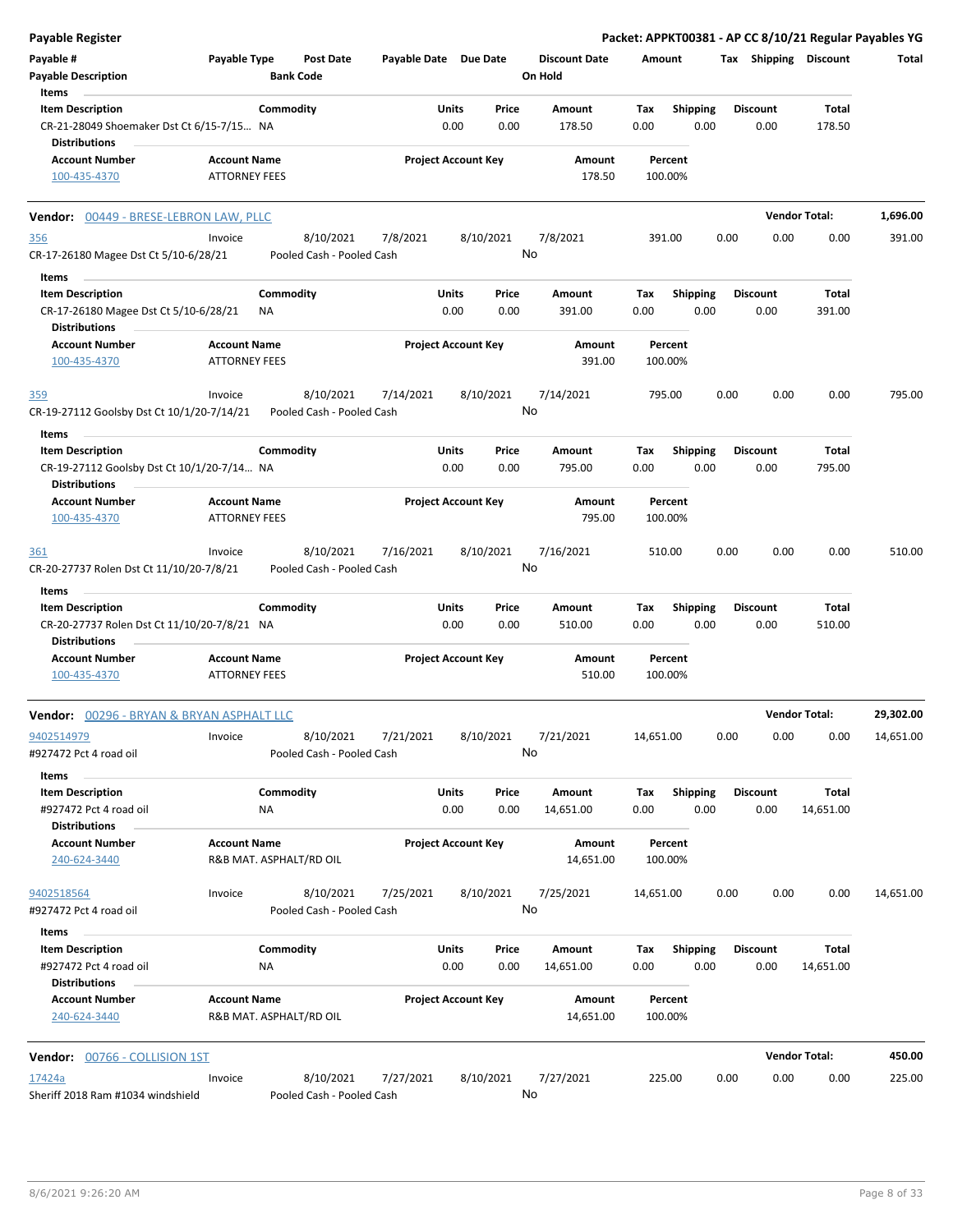| <b>Payable Register</b>                                                                       |                                                       |                    |                                        |                       |               |                            |                                 |             |                         |      |                         | Packet: APPKT00381 - AP CC 8/10/21 Regular Payables YG |        |
|-----------------------------------------------------------------------------------------------|-------------------------------------------------------|--------------------|----------------------------------------|-----------------------|---------------|----------------------------|---------------------------------|-------------|-------------------------|------|-------------------------|--------------------------------------------------------|--------|
| Payable #<br><b>Payable Description</b>                                                       | Payable Type                                          |                    | <b>Post Date</b><br><b>Bank Code</b>   | Payable Date Due Date |               |                            | <b>Discount Date</b><br>On Hold | Amount      |                         |      | Tax Shipping Discount   |                                                        | Total  |
| Items<br><b>Item Description</b><br>Sheriff 2018 Ram #1034 windshield<br><b>Distributions</b> |                                                       | Commodity<br>NA    |                                        |                       | Units<br>0.00 | Price<br>0.00              | Amount<br>225.00                | Tax<br>0.00 | <b>Shipping</b><br>0.00 |      | <b>Discount</b><br>0.00 | Total<br>225.00                                        |        |
| <b>Account Number</b><br>100-560-4540                                                         | <b>Account Name</b><br>R & M AUTOMOBILES              |                    |                                        |                       |               | <b>Project Account Key</b> | Amount<br>225.00                |             | Percent<br>100.00%      |      |                         |                                                        |        |
| 17425a<br>Sheriff 2018 Chev #1408 windshield                                                  | Invoice                                               |                    | 8/10/2021<br>Pooled Cash - Pooled Cash | 7/27/2021             |               | 8/10/2021<br>No            | 7/27/2021                       |             | 225.00                  | 0.00 | 0.00                    | 0.00                                                   | 225.00 |
| Items                                                                                         |                                                       |                    |                                        |                       |               |                            |                                 |             |                         |      |                         |                                                        |        |
| <b>Item Description</b><br>Sheriff 2018 Chev #1408 windshield<br><b>Distributions</b>         |                                                       | Commodity<br>ΝA    |                                        |                       | Units<br>0.00 | Price<br>0.00              | Amount<br>225.00                | Tax<br>0.00 | <b>Shipping</b><br>0.00 |      | <b>Discount</b><br>0.00 | <b>Total</b><br>225.00                                 |        |
| <b>Account Number</b>                                                                         | <b>Account Name</b>                                   |                    |                                        |                       |               | <b>Project Account Key</b> | Amount                          |             | Percent                 |      |                         |                                                        |        |
| 100-560-4540                                                                                  | <b>R &amp; M AUTOMOBILES</b>                          |                    |                                        |                       |               |                            | 225.00                          |             | 100.00%                 |      |                         |                                                        |        |
| Vendor: 00052 - CO-OPERATIVE GIN CO.                                                          |                                                       |                    |                                        |                       |               |                            |                                 |             |                         |      |                         | <b>Vendor Total:</b>                                   | 427.71 |
| 133168                                                                                        | Invoice                                               |                    | 8/10/2021                              | 7/6/2021              |               | 8/10/2021                  | 7/6/2021                        |             | 6.00                    | 0.00 | 0.00                    | 0.00                                                   | 6.00   |
| #FANN#3 Pct 3 misc hardware                                                                   |                                                       |                    | Pooled Cash - Pooled Cash              |                       |               | No                         |                                 |             |                         |      |                         |                                                        |        |
| Items                                                                                         |                                                       |                    |                                        |                       |               |                            |                                 |             |                         |      |                         |                                                        |        |
| <b>Item Description</b>                                                                       |                                                       | Commodity          |                                        |                       | Units         | Price                      | Amount                          | Tax         | Shipping                |      | <b>Discount</b>         | Total                                                  |        |
| #FANN#3 Pct 3 misc hardware<br><b>Distributions</b>                                           |                                                       | ΝA                 |                                        |                       | 0.00          | 0.00                       | 6.00                            | 0.00        | 0.00                    |      | 0.00                    | 6.00                                                   |        |
| <b>Account Number</b><br>230-623-3400                                                         | <b>Account Name</b><br><b>SHOP SUPPLIES</b>           |                    |                                        |                       |               | <b>Project Account Key</b> | Amount<br>6.00                  |             | Percent<br>100.00%      |      |                         |                                                        |        |
| 133391<br>#FANN#4 Pct 4 hose fittings                                                         | Invoice                                               |                    | 8/10/2021<br>Pooled Cash - Pooled Cash | 7/7/2021              |               | 8/10/2021<br>No            | 7/7/2021                        |             | 53.07                   | 0.00 | 0.00                    | 0.00                                                   | 53.07  |
| Items                                                                                         |                                                       |                    |                                        |                       |               |                            |                                 |             |                         |      |                         |                                                        |        |
| <b>Item Description</b>                                                                       |                                                       | Commodity          |                                        |                       | Units         | Price                      | Amount                          | Tax         | Shipping                |      | <b>Discount</b>         | Total                                                  |        |
| #FANN#4 Pct 4 hose fittings<br><b>Distributions</b>                                           |                                                       | ΝA                 |                                        |                       | 0.00          | 0.00                       | 53.07                           | 0.00        | 0.00                    |      | 0.00                    | 53.07                                                  |        |
| <b>Account Number</b>                                                                         | <b>Account Name</b>                                   |                    |                                        |                       |               | <b>Project Account Key</b> | Amount                          |             | Percent                 |      |                         |                                                        |        |
| 240-624-4580                                                                                  | <b>R&amp;M MACHINERY PARTS</b>                        |                    |                                        |                       |               |                            | 53.07                           |             | 100.00%                 |      |                         |                                                        |        |
| 133758<br>#FANN#3 Pct 3 hydraulic hoses                                                       | Invoice                                               |                    | 8/10/2021<br>Pooled Cash - Pooled Cash | 7/12/2021             |               | 8/10/2021<br>No            | 7/12/2021                       |             | 45.14                   | 0.00 | 0.00                    | 0.00                                                   | 45.14  |
| Items<br><b>Item Description</b>                                                              |                                                       | Commodity          |                                        |                       | Units         | Price                      | Amount                          | Tax         | <b>Shipping</b>         |      | <b>Discount</b>         | Total                                                  |        |
| #FANN#3 Pct 3 hydraulic hoses<br><b>Distributions</b>                                         |                                                       | ΝA                 |                                        |                       | 0.00          | 0.00                       | 45.14                           | 0.00        | 0.00                    |      | 0.00                    | 45.14                                                  |        |
| <b>Account Number</b><br>230-623-4580                                                         | <b>Account Name</b><br><b>R&amp;M MACHINERY PARTS</b> |                    |                                        |                       |               | <b>Project Account Key</b> | Amount<br>45.14                 |             | Percent<br>100.00%      |      |                         |                                                        |        |
| 133945<br>#FANN#3 Pct 3 battery                                                               | Invoice                                               |                    | 8/10/2021<br>Pooled Cash - Pooled Cash | 7/13/2021             |               | 8/10/2021<br>No            | 7/13/2021                       |             | 107.75                  | 0.00 | 0.00                    | 0.00                                                   | 107.75 |
| Items                                                                                         |                                                       |                    |                                        |                       |               |                            |                                 |             |                         |      |                         |                                                        |        |
| <b>Item Description</b><br>#FANN#3 Pct 3 battery<br><b>Distributions</b>                      |                                                       | Commodity<br>Goods |                                        |                       | Units<br>1.00 | Price<br>107.75            | Amount<br>107.75                | Tax<br>0.00 | <b>Shipping</b><br>0.00 |      | <b>Discount</b><br>0.00 | Total<br>107.75                                        |        |
| <b>Account Number</b><br>230-623-4580                                                         | <b>Account Name</b><br><b>R&amp;M MACHINERY PARTS</b> |                    |                                        |                       |               | <b>Project Account Key</b> | Amount<br>107.75                |             | Percent<br>100.00%      |      |                         |                                                        |        |
| 134071<br>#FANN#3 Pct 3 fuel filter                                                           | Invoice                                               |                    | 8/10/2021<br>Pooled Cash - Pooled Cash | 7/15/2021             |               | 8/10/2021                  | 7/15/2021<br>No                 |             | 11.00                   | 0.00 | 0.00                    | 0.00                                                   | 11.00  |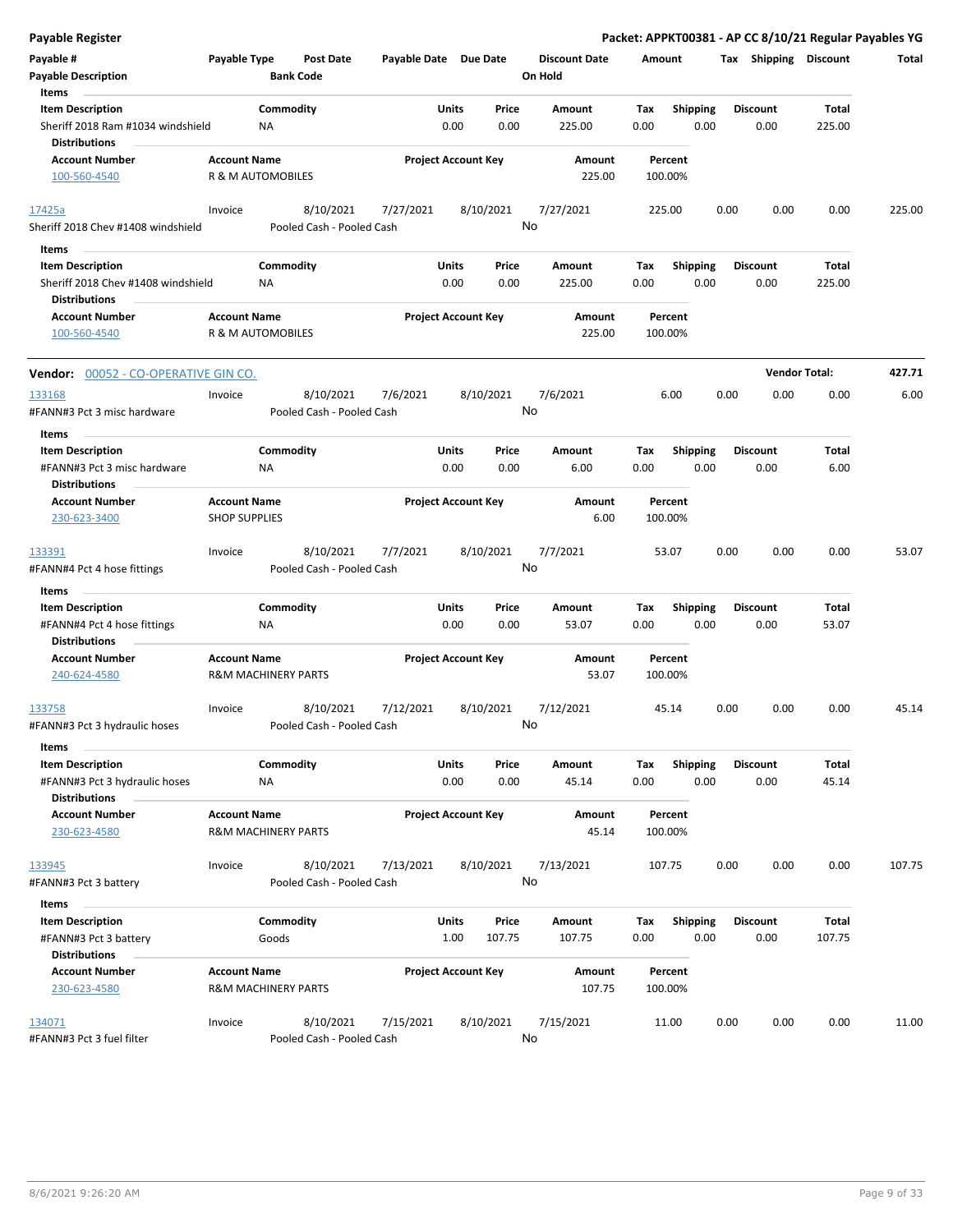| Payable #<br><b>Payable Description</b><br>Items                                                | Payable Type                                          | Post Date<br><b>Bank Code</b>          | Payable Date Due Date |                            |                 | <b>Discount Date</b><br>On Hold | Amount             |                         |      | Tax Shipping Discount   |                 | Total  |
|-------------------------------------------------------------------------------------------------|-------------------------------------------------------|----------------------------------------|-----------------------|----------------------------|-----------------|---------------------------------|--------------------|-------------------------|------|-------------------------|-----------------|--------|
| <b>Item Description</b><br>#FANN#3 Pct 3 fuel filter<br><b>Distributions</b>                    | Goods                                                 | Commodity                              |                       | Units<br>1.00              | Price<br>11.00  | Amount<br>11.00                 | Tax<br>0.00        | <b>Shipping</b><br>0.00 |      | <b>Discount</b><br>0.00 | Total<br>11.00  |        |
| <b>Account Number</b><br>230-623-4580                                                           | <b>Account Name</b><br><b>R&amp;M MACHINERY PARTS</b> |                                        |                       | <b>Project Account Key</b> |                 | Amount<br>11.00                 | Percent<br>100.00% |                         |      |                         |                 |        |
| 134458<br>#FANN#4 Pct 4 o-ring kit                                                              | Invoice                                               | 8/10/2021<br>Pooled Cash - Pooled Cash | 7/20/2021             |                            | 8/10/2021<br>No | 7/20/2021                       | 9.50               |                         | 0.00 | 0.00                    | 0.00            | 9.50   |
| Items                                                                                           |                                                       |                                        |                       |                            |                 |                                 |                    |                         |      |                         |                 |        |
| <b>Item Description</b><br>#FANN#4 Pct 4 o-ring kit<br><b>Distributions</b>                     | Goods                                                 | Commodity                              |                       | Units<br>1.00              | Price<br>9.50   | Amount<br>9.50                  | Tax<br>0.00        | <b>Shipping</b><br>0.00 |      | <b>Discount</b><br>0.00 | Total<br>9.50   |        |
| <b>Account Number</b><br>240-624-4580                                                           | <b>Account Name</b><br><b>R&amp;M MACHINERY PARTS</b> |                                        |                       | <b>Project Account Key</b> |                 | Amount<br>9.50                  | Percent<br>100.00% |                         |      |                         |                 |        |
| 134549<br>#FANN#3 Pct 3 valve/blue def                                                          | Invoice                                               | 8/10/2021<br>Pooled Cash - Pooled Cash | 7/21/2021             |                            | 8/10/2021<br>No | 7/21/2021                       | 195.25             |                         | 0.00 | 0.00                    | 0.00            | 195.25 |
| <b>Items</b><br><b>Item Description</b><br>#FANN#3 Pct 3 valve/blue def<br><b>Distributions</b> | ΝA                                                    | Commodity                              |                       | Units<br>0.00              | Price<br>0.00   | Amount<br>195.25                | Tax<br>0.00        | Shipping<br>0.00        |      | <b>Discount</b><br>0.00 | Total<br>195.25 |        |
| <b>Account Number</b><br>230-623-4580                                                           | <b>Account Name</b><br><b>R&amp;M MACHINERY PARTS</b> |                                        |                       | <b>Project Account Key</b> |                 | Amount<br>195.25                | Percent<br>100.00% |                         |      |                         |                 |        |
| <b>Vendor:</b> 00727 - CORRECTIONS SOFTWARE SOLUTIONS, LP                                       |                                                       |                                        |                       |                            |                 |                                 |                    |                         |      | <b>Vendor Total:</b>    |                 | 107.00 |
| 50369<br>Sept 2021 computer software                                                            | Invoice                                               | 8/10/2021<br>Pooled Cash - Pooled Cash | 8/1/2021              |                            | 8/10/2021<br>No | 8/1/2021                        | 107.00             |                         | 0.00 | 0.00                    | 0.00            | 107.00 |
| Items<br><b>Item Description</b>                                                                |                                                       | Commodity                              |                       | Units                      | Price           | Amount                          | Tax                | <b>Shipping</b>         |      | <b>Discount</b>         | Total           |        |
| Sept 2021 computer software<br><b>Distributions</b>                                             | ΝA                                                    |                                        |                       | 0.00                       | 0.00            | 107.00                          | 0.00               | 0.00                    |      | 0.00                    | 107.00          |        |
| <b>Account Number</b><br>100-573-4530                                                           | <b>Account Name</b><br><b>COMPUTER SOFTWARE</b>       |                                        |                       | <b>Project Account Key</b> |                 | Amount<br>107.00                | Percent<br>100.00% |                         |      |                         |                 |        |
| Vendor: 00411 - DAVIS FLEET PARTS                                                               |                                                       |                                        |                       |                            |                 |                                 |                    |                         |      | <b>Vendor Total:</b>    |                 | 259.68 |
| 733215<br>#FANNIN#4 air bags                                                                    | Invoice                                               | 8/10/2021<br>Pooled Cash - Pooled Cash | 7/7/2021              |                            | 8/10/2021<br>No | 7/7/2021                        | 259.68             |                         | 0.00 | 0.00                    | 0.00            | 259.68 |
| Items<br><b>Item Description</b><br>#FANNIN#4 air bags<br><b>Distributions</b>                  | Goods                                                 | Commodity                              |                       | Units<br>2.00              | Price<br>129.84 | Amount<br>259.68                | Tax<br>0.00        | Shipping<br>0.00        |      | <b>Discount</b><br>0.00 | Total<br>259.68 |        |
| <b>Account Number</b><br>240-624-4580                                                           | <b>Account Name</b><br><b>R&amp;M MACHINERY PARTS</b> |                                        |                       | <b>Project Account Key</b> |                 | Amount<br>259.68                | Percent<br>100.00% |                         |      |                         |                 |        |
| Vendor: VEN02278 - Deater, Frank                                                                |                                                       |                                        |                       |                            |                 |                                 |                    |                         |      | <b>Vendor Total:</b>    |                 | 48.00  |
| INV0002812<br>7/30-8/4/21 transport meals                                                       | Invoice                                               | 8/10/2021<br>Pooled Cash - Pooled Cash | 8/5/2021              |                            | 8/10/2021<br>No | 8/5/2021                        | 48.00              |                         | 0.00 | 0.00                    | 0.00            | 48.00  |
| Items<br><b>Item Description</b><br>7/30-8/4/21 transport meals<br><b>Distributions</b>         | ΝA                                                    | Commodity                              |                       | <b>Units</b><br>0.00       | Price<br>0.00   | Amount<br>48.00                 | Tax<br>0.00        | <b>Shipping</b><br>0.00 |      | <b>Discount</b><br>0.00 | Total<br>48.00  |        |
| <b>Account Number</b><br>100-560-4280                                                           | <b>Account Name</b><br>PRISONER TRANSPORT             |                                        |                       | <b>Project Account Key</b> |                 | Amount<br>48.00                 | Percent<br>100.00% |                         |      |                         |                 |        |
| <b>Vendor:</b> 00732 - DRAKE, ROY V.                                                            |                                                       |                                        |                       |                            |                 |                                 |                    |                         |      | <b>Vendor Total:</b>    |                 | 125.00 |
| <b>INV0002800</b><br>B Herrmann eval                                                            | Invoice                                               | 8/10/2021<br>Pooled Cash - Pooled Cash | 7/30/2021             |                            | 8/10/2021<br>No | 7/30/2021                       | 125.00             |                         | 0.00 | 0.00                    | 0.00            | 125.00 |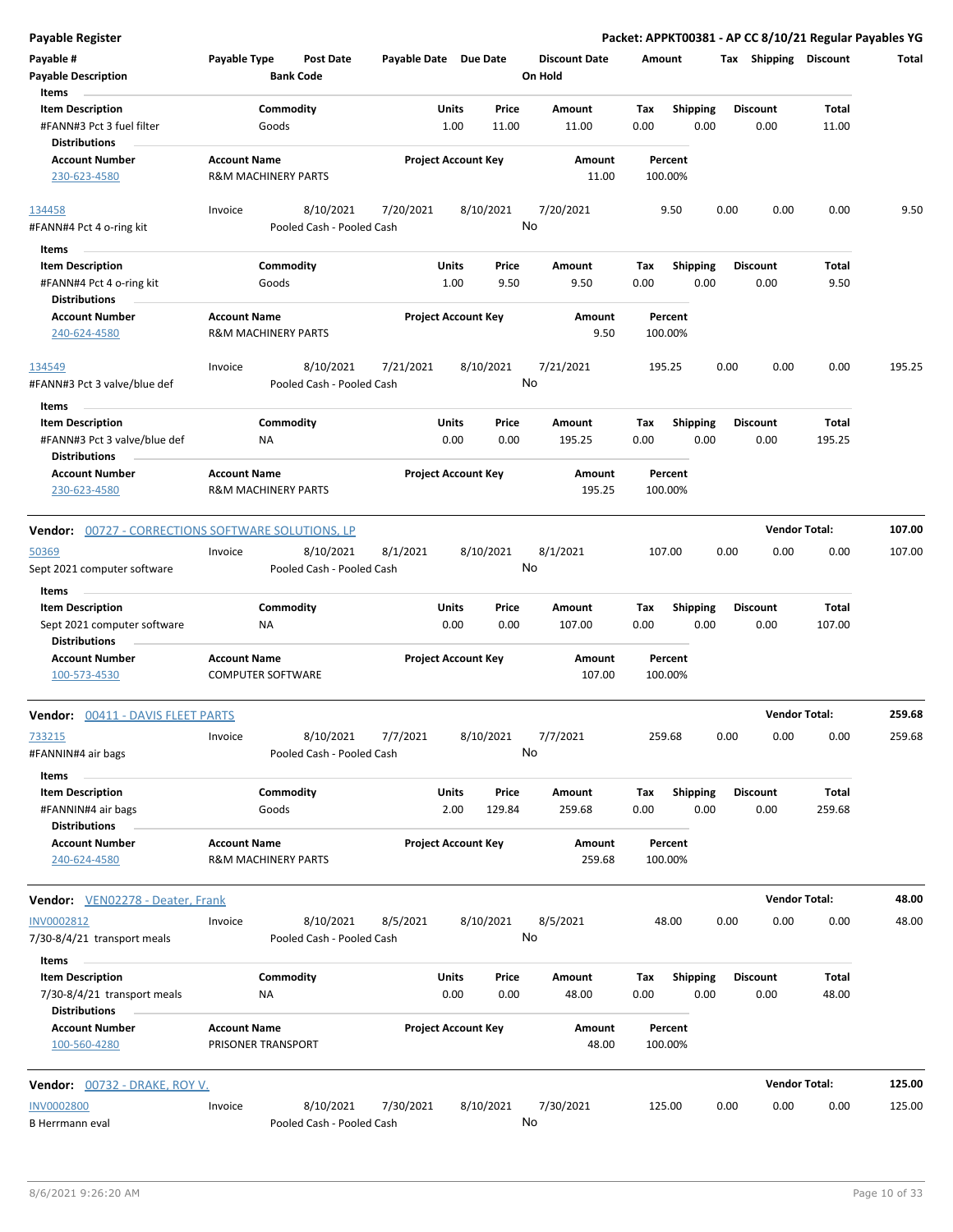| Payable Register                                              |                                                  |                                        |                       |                            |               |                                 |             |                         |      |                         | Packet: APPKT00381 - AP CC 8/10/21 Regular Payables YG |          |
|---------------------------------------------------------------|--------------------------------------------------|----------------------------------------|-----------------------|----------------------------|---------------|---------------------------------|-------------|-------------------------|------|-------------------------|--------------------------------------------------------|----------|
| Payable #<br><b>Payable Description</b>                       | Payable Type                                     | <b>Post Date</b><br><b>Bank Code</b>   | Payable Date Due Date |                            |               | <b>Discount Date</b><br>On Hold |             | Amount                  |      | Tax Shipping Discount   |                                                        | Total    |
| Items<br><b>Item Description</b><br><b>B</b> Herrmann eval    | ΝA                                               | Commodity                              |                       | Units<br>0.00              | Price<br>0.00 | Amount<br>125.00                | Tax<br>0.00 | <b>Shipping</b><br>0.00 |      | <b>Discount</b><br>0.00 | <b>Total</b><br>125.00                                 |          |
| <b>Distributions</b>                                          |                                                  |                                        |                       |                            |               |                                 |             |                         |      |                         |                                                        |          |
| <b>Account Number</b><br>100-560-2500                         | <b>Account Name</b><br><b>EMPLOYEE PHYSICALS</b> |                                        |                       | <b>Project Account Key</b> |               | Amount<br>125.00                |             | Percent<br>100.00%      |      |                         |                                                        |          |
|                                                               |                                                  |                                        |                       |                            |               |                                 |             |                         |      |                         |                                                        |          |
| <b>Vendor:</b> 00438 - EVANS, MICHAEL S.                      |                                                  |                                        |                       |                            |               |                                 |             |                         |      |                         | <b>Vendor Total:</b>                                   | 725.00   |
| <b>INV0002815</b><br>FA-16-42974 Floyd Dst Ct 7/3-30/21       | Invoice                                          | 8/10/2021<br>Pooled Cash - Pooled Cash | 8/2/2021              |                            | 8/10/2021     | 8/2/2021<br>No                  |             | 425.00                  | 0.00 | 0.00                    | 0.00                                                   | 425.00   |
| Items<br><b>Item Description</b>                              |                                                  | Commodity                              |                       | Units                      | Price         | Amount                          | Tax         | <b>Shipping</b>         |      | <b>Discount</b>         | Total                                                  |          |
| FA-16-42974 Floyd Dst Ct 7/3-30/21<br><b>Distributions</b>    | NA                                               |                                        |                       | 0.00                       | 0.00          | 425.00                          | 0.00        | 0.00                    |      | 0.00                    | 425.00                                                 |          |
| <b>Account Number</b><br>100-435-4360                         | <b>Account Name</b><br>ATTORNEY FEES- CPS CASES  |                                        |                       | <b>Project Account Key</b> |               | Amount<br>425.00                |             | Percent<br>100.00%      |      |                         |                                                        |          |
| INV0002817<br>50013 Walker Co Ct@Law                          | Invoice                                          | 8/10/2021<br>Pooled Cash - Pooled Cash | 8/4/2021              |                            | 8/10/2021     | 8/4/2021<br>No                  |             | 300.00                  | 0.00 | 0.00                    | 0.00                                                   | 300.00   |
| Items                                                         |                                                  |                                        |                       |                            |               |                                 |             |                         |      |                         |                                                        |          |
| <b>Item Description</b><br>50013 Walker Co Ct@Law             | ΝA                                               | Commodity                              |                       | Units<br>0.00              | Price<br>0.00 | Amount<br>300.00                | Tax<br>0.00 | <b>Shipping</b><br>0.00 |      | <b>Discount</b><br>0.00 | Total<br>300.00                                        |          |
| <b>Distributions</b><br><b>Account Number</b>                 | <b>Account Name</b>                              |                                        |                       | <b>Project Account Key</b> |               | Amount                          |             | Percent                 |      |                         |                                                        |          |
| 100-410-4240                                                  | <b>INDIGENT ATTORNEY FEES</b>                    |                                        |                       |                            |               | 300.00                          |             | 100.00%                 |      |                         |                                                        |          |
| <b>Vendor:</b> VEN02315 - Fannin County Adult Probation       |                                                  |                                        |                       |                            |               |                                 |             |                         |      |                         | <b>Vendor Total:</b>                                   | 3,803.00 |
| <b>INV0002762</b><br>August 2021 bond supervision support     | Invoice                                          | 8/10/2021<br>Pooled Cash - Pooled Cash | 8/2/2021              |                            | 8/10/2021     | 8/2/2021<br>No                  | 3,803.00    |                         | 0.00 | 0.00                    | 0.00                                                   | 3,803.00 |
| Items                                                         |                                                  |                                        |                       |                            |               |                                 |             |                         |      |                         |                                                        |          |
| <b>Item Description</b>                                       |                                                  | Commodity                              |                       | Units                      | Price         | Amount                          | Tax         | <b>Shipping</b>         |      | <b>Discount</b>         | Total                                                  |          |
| August 2021 bond support                                      | <b>NA</b>                                        |                                        |                       | 0.00                       | 0.00          | 3,803.00                        | 0.00        | 0.00                    |      | 0.00                    | 3,803.00                                               |          |
| <b>Distributions</b>                                          |                                                  |                                        |                       |                            |               |                                 |             |                         |      |                         |                                                        |          |
| <b>Account Number</b><br>100-573-4811                         | <b>Account Name</b><br><b>FUNDING CSCD</b>       |                                        |                       | <b>Project Account Key</b> |               | Amount<br>3,803.00              |             | Percent<br>100.00%      |      |                         |                                                        |          |
| <b>Vendor:</b> 00215 - FIRST UNITED METHODIST CHURCH          |                                                  |                                        |                       |                            |               |                                 |             |                         |      |                         | <b>Vendor Total:</b>                                   | 2,350.00 |
| INV0002759<br>8/15-9/14/21 200 W 8th lease                    | Invoice                                          | 8/10/2021<br>Pooled Cash - Pooled Cash | 8/4/2021              |                            | 8/4/2021      | 8/4/2021<br>No                  | 2,350.00    |                         | 0.00 | 0.00                    | 0.00                                                   | 2,350.00 |
| Items                                                         |                                                  |                                        |                       |                            |               |                                 |             |                         |      |                         |                                                        |          |
| <b>Item Description</b><br>8/15-9/14/21 200 W 8th lease       | NA                                               | Commodity                              |                       | Units<br>0.00              | Price<br>0.00 | Amount<br>2,350.00              | Tax<br>0.00 | <b>Shipping</b><br>0.00 |      | <b>Discount</b><br>0.00 | Total<br>2,350.00                                      |          |
| <b>Distributions</b><br><b>Account Number</b><br>100-518-4700 | <b>Account Name</b><br>OFFICE SPACE LEASE        |                                        |                       | <b>Project Account Key</b> |               | Amount<br>2,350.00              |             | Percent<br>100.00%      |      |                         |                                                        |          |
|                                                               |                                                  |                                        |                       |                            |               |                                 |             |                         |      |                         |                                                        |          |
| <b>Vendor: 00195 - FIX &amp; FEED BONHAM/COMMERCE</b>         |                                                  |                                        |                       |                            |               |                                 |             |                         |      |                         | <b>Vendor Total:</b>                                   | 299.89   |
| 2107-057314<br>Pct 4 water                                    | Invoice                                          | 8/10/2021<br>Pooled Cash - Pooled Cash | 7/2/2021              |                            | 8/10/2021     | 7/2/2021<br>No                  |             | 7.98                    | 0.00 | 0.00                    | 0.00                                                   | 7.98     |
| Items                                                         |                                                  |                                        |                       |                            |               |                                 |             |                         |      |                         |                                                        |          |
| <b>Item Description</b>                                       |                                                  | Commodity                              |                       | Units                      | Price         | Amount                          | Tax         | <b>Shipping</b>         |      | <b>Discount</b>         | Total                                                  |          |
| Pct 4 water<br><b>Distributions</b>                           | Goods                                            |                                        |                       | 2.00                       | 3.99          | 7.98                            | 0.00        | 0.00                    |      | 0.00                    | 7.98                                                   |          |
| <b>Account Number</b><br>240-624-3400                         | <b>Account Name</b><br><b>SHOP SUPPLIES</b>      |                                        |                       | <b>Project Account Key</b> |               | Amount<br>7.98                  |             | Percent<br>100.00%      |      |                         |                                                        |          |
|                                                               |                                                  |                                        |                       |                            |               |                                 |             |                         |      |                         |                                                        |          |
| 2107-069625<br>Pct 4 hydraulic fluid                          | Invoice                                          | 8/10/2021<br>Pooled Cash - Pooled Cash | 7/8/2021              |                            | 8/10/2021     | 7/8/2021<br>No                  |             | 119.96                  | 0.00 | 0.00                    | 0.00                                                   | 119.96   |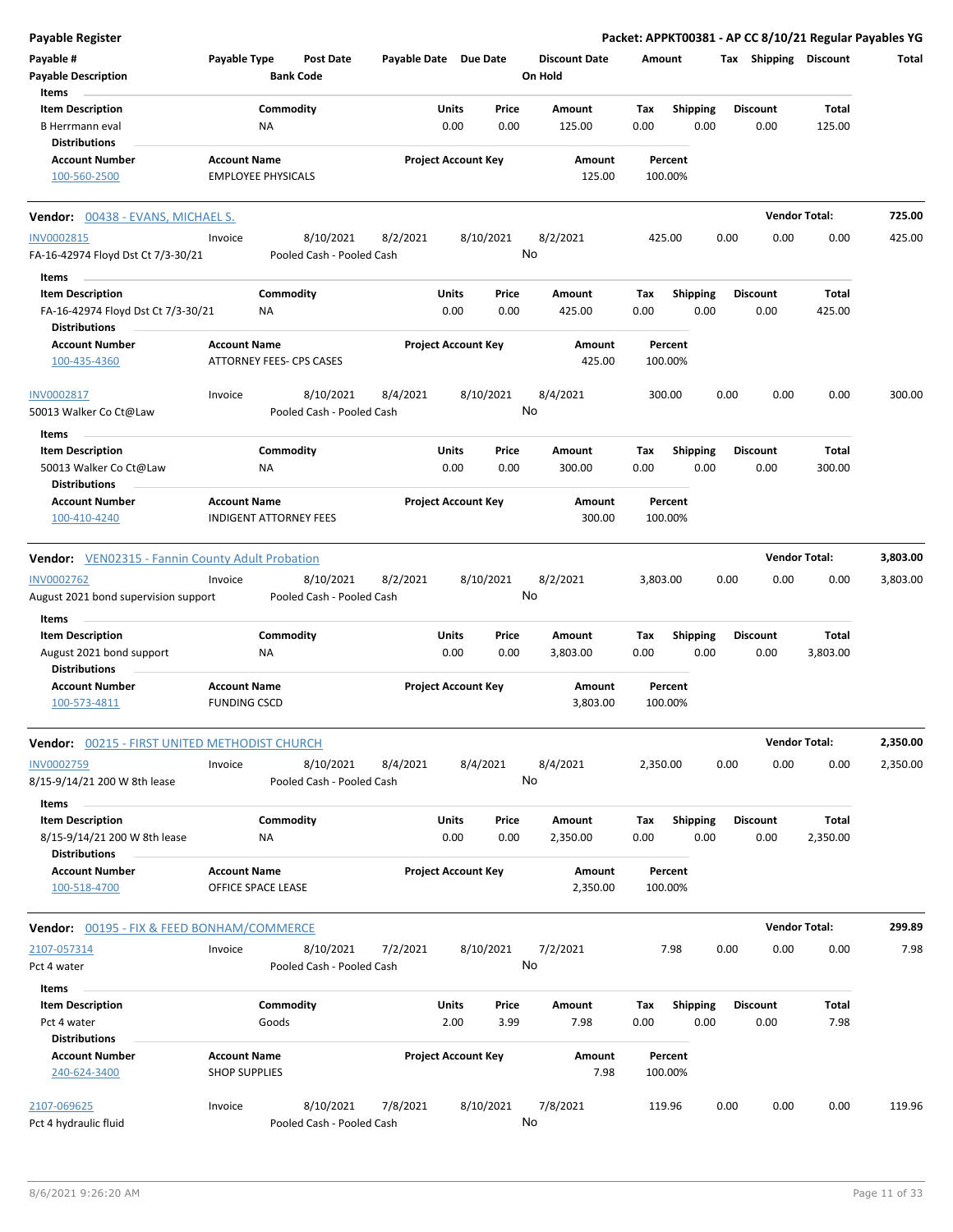| <b>Payable Register</b>                                                       |                                                       |                                        |                            |               |                 |                                 |             |                         |      |                         | Packet: APPKT00381 - AP CC 8/10/21 Regular Payables YG |        |
|-------------------------------------------------------------------------------|-------------------------------------------------------|----------------------------------------|----------------------------|---------------|-----------------|---------------------------------|-------------|-------------------------|------|-------------------------|--------------------------------------------------------|--------|
| Payable #<br><b>Payable Description</b>                                       | Payable Type                                          | <b>Post Date</b><br><b>Bank Code</b>   | Payable Date Due Date      |               |                 | <b>Discount Date</b><br>On Hold | Amount      |                         |      | Tax Shipping Discount   |                                                        | Total  |
| Items                                                                         |                                                       |                                        |                            |               |                 |                                 |             |                         |      |                         |                                                        |        |
| <b>Item Description</b>                                                       | Goods                                                 | Commodity                              |                            | Units<br>4.00 | Price<br>29.99  | Amount<br>119.96                | Tax<br>0.00 | Shipping<br>0.00        |      | <b>Discount</b><br>0.00 | Total<br>119.96                                        |        |
| Pct 4 hydraulic fluid<br><b>Distributions</b>                                 |                                                       |                                        |                            |               |                 |                                 |             |                         |      |                         |                                                        |        |
| <b>Account Number</b>                                                         | <b>Account Name</b>                                   |                                        | <b>Project Account Key</b> |               |                 | Amount                          |             | Percent                 |      |                         |                                                        |        |
| 240-624-4580                                                                  | <b>R&amp;M MACHINERY PARTS</b>                        |                                        |                            |               |                 | 119.96                          |             | 100.00%                 |      |                         |                                                        |        |
| 2107-080273                                                                   | Invoice                                               | 8/10/2021                              | 7/13/2021                  |               | 8/10/2021       | 7/13/2021                       |             | 60.07                   | 0.00 | 0.00                    | 0.00                                                   | 60.07  |
| Pct 4 mailbox/board/screws                                                    |                                                       | Pooled Cash - Pooled Cash              |                            |               |                 | No                              |             |                         |      |                         |                                                        |        |
| Items                                                                         |                                                       |                                        |                            |               |                 |                                 |             |                         |      |                         |                                                        |        |
| <b>Item Description</b><br>Pct 4 mailbox/board/screws<br><b>Distributions</b> | ΝA                                                    | Commodity                              |                            | Units<br>0.00 | Price<br>0.00   | Amount<br>60.07                 | Tax<br>0.00 | <b>Shipping</b><br>0.00 |      | <b>Discount</b><br>0.00 | Total<br>60.07                                         |        |
| <b>Account Number</b><br>240-624-3430                                         | <b>Account Name</b>                                   | R&B MAT. HARDWARE & LUMBER             | <b>Project Account Key</b> |               |                 | Amount<br>60.07                 |             | Percent<br>100.00%      |      |                         |                                                        |        |
| 2107-080489                                                                   | Invoice                                               | 8/10/2021                              | 7/13/2021                  |               | 8/10/2021       | 7/13/2021                       |             | 15.92                   | 0.00 | 0.00                    | 0.00                                                   | 15.92  |
| #FSHER keys                                                                   |                                                       | Pooled Cash - Pooled Cash              |                            |               | No              |                                 |             |                         |      |                         |                                                        |        |
| Items                                                                         |                                                       |                                        |                            |               |                 |                                 |             |                         |      |                         |                                                        |        |
| <b>Item Description</b>                                                       |                                                       | Commodity                              |                            | Units         | Price           | Amount                          | Tax         | <b>Shipping</b>         |      | <b>Discount</b>         | Total                                                  |        |
| #FSHER keys                                                                   | Goods                                                 |                                        |                            | 8.00          | 1.99            | 15.92                           | 0.00        | 0.00                    |      | 0.00                    | 15.92                                                  |        |
| <b>Distributions</b>                                                          |                                                       |                                        |                            |               |                 |                                 |             |                         |      |                         |                                                        |        |
| <b>Account Number</b><br>100-560-4500                                         | <b>Account Name</b><br>R & M BUILDING                 |                                        | <b>Project Account Key</b> |               |                 | <b>Amount</b><br>15.92          |             | Percent<br>100.00%      |      |                         |                                                        |        |
| 2107-094822<br>Pct 1 handheld sprayer                                         | Invoice                                               | 8/10/2021<br>Pooled Cash - Pooled Cash | 7/20/2021                  |               | 8/10/2021       | 7/20/2021<br>No                 |             | 15.99                   | 0.00 | 0.00                    | 0.00                                                   | 15.99  |
|                                                                               |                                                       |                                        |                            |               |                 |                                 |             |                         |      |                         |                                                        |        |
| Items<br><b>Item Description</b>                                              |                                                       | Commodity                              |                            | Units         | Price           | Amount                          | Tax         | <b>Shipping</b>         |      | <b>Discount</b>         | Total                                                  |        |
| Pct 1 handheld sprayer                                                        | Goods                                                 |                                        |                            | 1.00          | 15.99           | 15.99                           | 0.00        | 0.00                    |      | 0.00                    | 15.99                                                  |        |
| <b>Distributions</b>                                                          |                                                       |                                        |                            |               |                 |                                 |             |                         |      |                         |                                                        |        |
| <b>Account Number</b><br>210-621-3400                                         | <b>Account Name</b><br><b>SHOP SUPPLIES</b>           |                                        | <b>Project Account Key</b> |               |                 | Amount<br>15.99                 |             | Percent<br>100.00%      |      |                         |                                                        |        |
| 2107-106886<br>Pct 4 hydraulic fluid                                          | Invoice                                               | 8/10/2021<br>Pooled Cash - Pooled Cash | 7/26/2021                  |               | 8/10/2021<br>No | 7/26/2021                       |             | 59.98                   | 0.00 | 0.00                    | 0.00                                                   | 59.98  |
| Items                                                                         |                                                       |                                        |                            |               |                 |                                 |             |                         |      |                         |                                                        |        |
| <b>Item Description</b><br>Pct 4 hydraulic fluid<br><b>Distributions</b>      | Goods                                                 | Commodity                              |                            | Units<br>2.00 | Price<br>29.99  | Amount<br>59.98                 | Tax<br>0.00 | Shipping<br>0.00        |      | <b>Discount</b><br>0.00 | Total<br>59.98                                         |        |
| <b>Account Number</b><br>240-624-4580                                         | <b>Account Name</b><br><b>R&amp;M MACHINERY PARTS</b> |                                        | <b>Project Account Key</b> |               |                 | Amount<br>59.98                 |             | Percent<br>100.00%      |      |                         |                                                        |        |
| 2107-111857<br>Pct 1 tape measure                                             | Invoice                                               | 8/10/2021<br>Pooled Cash - Pooled Cash | 7/28/2021                  |               | 8/10/2021       | 7/28/2021<br>No                 |             | 19.99                   | 0.00 | 0.00                    | 0.00                                                   | 19.99  |
| Items                                                                         |                                                       |                                        |                            |               |                 |                                 |             |                         |      |                         |                                                        |        |
| <b>Item Description</b>                                                       |                                                       | Commodity                              |                            | Units         | Price           | Amount                          | Tax         | <b>Shipping</b>         |      | <b>Discount</b>         | Total                                                  |        |
| Pct 1 tape measure<br><b>Distributions</b>                                    | Goods                                                 |                                        |                            | 1.00          | 19.99           | 19.99                           | 0.00        | 0.00                    |      | 0.00                    | 19.99                                                  |        |
| <b>Account Number</b><br>210-621-3400                                         | <b>Account Name</b><br><b>SHOP SUPPLIES</b>           |                                        | <b>Project Account Key</b> |               |                 | Amount<br>19.99                 |             | Percent<br>100.00%      |      |                         |                                                        |        |
| 00491 - FOUR STAR HEATING & A/C<br>Vendor:                                    |                                                       |                                        |                            |               |                 |                                 |             |                         |      |                         | <b>Vendor Total:</b>                                   | 292.21 |
| S-29435                                                                       | Invoice                                               | 8/10/2021                              | 6/21/2021                  |               | 8/10/2021       | 6/21/2021                       |             | 292.21                  | 0.00 | 0.00                    | 0.00                                                   | 292.21 |
| A/C repair                                                                    |                                                       | Pooled Cash - Pooled Cash              |                            |               | No              |                                 |             |                         |      |                         |                                                        |        |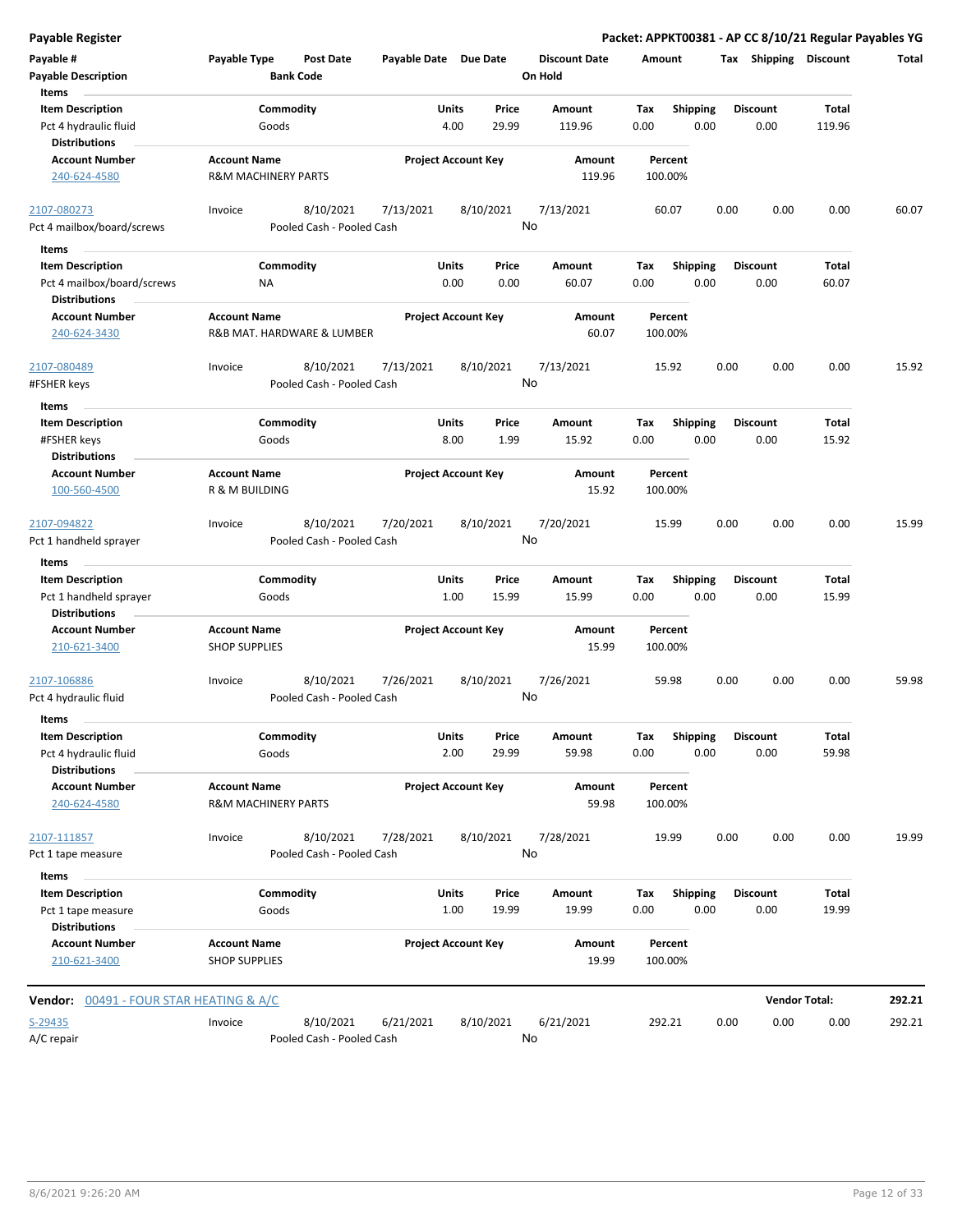| <b>Payable Register</b>                               |                         |                  |                           |                       |                            |           |                      |          |                         |      |                       |          | Packet: APPKT00381 - AP CC 8/10/21 Regular Payables YG |
|-------------------------------------------------------|-------------------------|------------------|---------------------------|-----------------------|----------------------------|-----------|----------------------|----------|-------------------------|------|-----------------------|----------|--------------------------------------------------------|
| Payable #                                             | Payable Type            |                  | <b>Post Date</b>          | Payable Date Due Date |                            |           | <b>Discount Date</b> | Amount   |                         |      | Tax Shipping Discount |          | Total                                                  |
| <b>Payable Description</b>                            |                         | <b>Bank Code</b> |                           |                       |                            |           | On Hold              |          |                         |      |                       |          |                                                        |
| Items                                                 |                         |                  |                           |                       |                            |           |                      |          |                         |      |                       |          |                                                        |
| <b>Item Description</b>                               |                         | Commodity        |                           |                       | Units                      | Price     | Amount               | Tax      | <b>Shipping</b>         |      | <b>Discount</b>       | Total    |                                                        |
| A/C repair                                            |                         | ΝA               |                           |                       | 0.00                       | 0.00      | 292.21               | 0.00     | 0.00                    |      | 0.00                  | 292.21   |                                                        |
| <b>Distributions</b>                                  |                         |                  |                           |                       |                            |           |                      |          |                         |      |                       |          |                                                        |
| <b>Account Number</b>                                 | <b>Account Name</b>     |                  |                           |                       | <b>Project Account Key</b> |           | Amount               |          | Percent                 |      |                       |          |                                                        |
| 100-565-4500                                          | <b>R&amp;M BUILDING</b> |                  |                           |                       |                            |           | 292.21               |          | 100.00%                 |      |                       |          |                                                        |
| <b>Vendor: 00236 - FUNCTION 4, LLC</b>                |                         |                  |                           |                       |                            |           |                      |          |                         |      | <b>Vendor Total:</b>  |          | 157.68                                                 |
| <b>INV877258</b>                                      | Invoice                 |                  | 8/10/2021                 | 8/1/2021              |                            | 8/10/2021 | 8/1/2021             |          | 157.68                  | 0.00 | 0.00                  | 0.00     | 157.68                                                 |
| Copies 7/4-8/3/21                                     |                         |                  | Pooled Cash - Pooled Cash |                       |                            |           | No                   |          |                         |      |                       |          |                                                        |
| Items                                                 |                         |                  |                           |                       |                            |           |                      |          |                         |      |                       |          |                                                        |
| <b>Item Description</b>                               |                         | Commodity        |                           |                       | <b>Units</b>               | Price     | Amount               | Tax      |                         |      | <b>Discount</b>       | Total    |                                                        |
|                                                       |                         |                  |                           |                       | 0.00                       | 0.00      | 157.68               | 0.00     | <b>Shipping</b><br>0.00 |      | 0.00                  | 157.68   |                                                        |
| Copies 7/4-8/3/21<br><b>Distributions</b>             |                         | ΝA               |                           |                       |                            |           |                      |          |                         |      |                       |          |                                                        |
| <b>Account Number</b>                                 | <b>Account Name</b>     |                  |                           |                       | <b>Project Account Key</b> |           | Amount               |          | Percent                 |      |                       |          |                                                        |
| 100-665-3150                                          | <b>COPIER RENTAL</b>    |                  |                           |                       |                            |           | 6.66                 |          | 4.22%                   |      |                       |          |                                                        |
| 100-499-3150                                          | <b>COPIER EXPENSE</b>   |                  |                           |                       |                            |           | 8.52                 |          | 5.40%                   |      |                       |          |                                                        |
| 100-510-3150                                          | <b>COPIER RENTAL</b>    |                  |                           |                       |                            |           | 114.00               |          | 72.30%                  |      |                       |          |                                                        |
| 100-513-3150                                          | <b>COPIER RENTAL</b>    |                  |                           |                       |                            |           | 10.63                |          | 6.74%                   |      |                       |          |                                                        |
| 100-590-3150                                          | <b>COPIER RENTAL</b>    |                  |                           |                       |                            |           | 1.35                 |          | 0.86%                   |      |                       |          |                                                        |
| 100-575-3150                                          | <b>COPIER RENTAL</b>    |                  |                           |                       |                            |           | 3.02                 |          | 1.92%                   |      |                       |          |                                                        |
| 100-475-3150                                          | <b>COPIER EXPENSE</b>   |                  |                           |                       |                            |           | 5.98                 |          | 3.79%                   |      |                       |          |                                                        |
| 100-410-3150                                          | <b>COPIER RENTAL</b>    |                  |                           |                       |                            |           | 7.52                 |          | 4.77%                   |      |                       |          |                                                        |
|                                                       |                         |                  |                           |                       |                            |           |                      |          |                         |      |                       |          |                                                        |
| <b>Vendor:</b> 00512 - GAYLON P. RIDDELS LAW FIRM, PC |                         |                  |                           |                       |                            |           |                      |          |                         |      | <b>Vendor Total:</b>  |          | 11,682.78                                              |
| INV0002683                                            | Invoice                 |                  | 8/10/2021                 | 7/23/2021             |                            | 8/10/2021 | 7/23/2021            | 1,778.40 |                         | 0.00 | 0.00                  | 0.00     | 1,778.40                                               |
| CR-19-27020 Pleasant Dst Ct 5/26/20-7/15/21           |                         |                  | Pooled Cash - Pooled Cash |                       |                            |           | No                   |          |                         |      |                       |          |                                                        |
| Items                                                 |                         |                  |                           |                       |                            |           |                      |          |                         |      |                       |          |                                                        |
| <b>Item Description</b>                               |                         | Commodity        |                           |                       | Units                      | Price     | Amount               | Tax      | <b>Shipping</b>         |      | <b>Discount</b>       | Total    |                                                        |
| CR-19-27020 Pleasant Dst Ct 5/26/20-7/1 NA            |                         |                  |                           |                       | 0.00                       | 0.00      | 1,778.40             | 0.00     | 0.00                    |      | 0.00                  | 1,778.40 |                                                        |
| <b>Distributions</b>                                  |                         |                  |                           |                       |                            |           |                      |          |                         |      |                       |          |                                                        |
| <b>Account Number</b>                                 | <b>Account Name</b>     |                  |                           |                       | <b>Project Account Key</b> |           | Amount               |          | Percent                 |      |                       |          |                                                        |
| 100-435-4370                                          | <b>ATTORNEY FEES</b>    |                  |                           |                       |                            |           | 1,778.40             |          | 100.00%                 |      |                       |          |                                                        |
|                                                       |                         |                  |                           |                       |                            |           |                      |          |                         |      |                       |          |                                                        |
| <b>INV0002684</b>                                     | Invoice                 |                  | 8/10/2021                 | 7/23/2021             |                            | 8/10/2021 | 7/23/2021            | 1,859.15 |                         | 0.00 | 0.00                  | 0.00     | 1,859.15                                               |
| CR-21-27958 Candido Dst Ct 2/2-7/16/21                |                         |                  | Pooled Cash - Pooled Cash |                       |                            |           | No                   |          |                         |      |                       |          |                                                        |
| Items                                                 |                         |                  |                           |                       |                            |           |                      |          |                         |      |                       |          |                                                        |
| <b>Item Description</b>                               |                         | Commodity        |                           |                       | <b>Units</b>               | Price     | Amount               | Tax      | Shipping                |      | <b>Discount</b>       | Total    |                                                        |
| CR-21-27958 Candido Dst Ct 2/2-7/16/21                |                         | ΝA               |                           |                       | 0.00                       | 0.00      | 1,859.15             | 0.00     | 0.00                    |      | 0.00                  | 1,859.15 |                                                        |
| <b>Distributions</b>                                  |                         |                  |                           |                       |                            |           |                      |          |                         |      |                       |          |                                                        |
| <b>Account Number</b>                                 | <b>Account Name</b>     |                  |                           |                       | <b>Project Account Key</b> |           | Amount               |          | Percent                 |      |                       |          |                                                        |
| 100-435-4370                                          | <b>ATTORNEY FEES</b>    |                  |                           |                       |                            |           | 1,859.15             |          | 100.00%                 |      |                       |          |                                                        |
|                                                       |                         |                  |                           |                       |                            |           |                      |          |                         |      |                       |          |                                                        |
| <b>INV0002685</b>                                     | Invoice                 |                  | 8/10/2021                 | 7/26/2021             |                            | 8/10/2021 | 7/26/2021            | 4,213.25 |                         | 0.00 | 0.00                  | 0.00     | 4,213.25                                               |
| CR-21-27943 Wright Dst Ct 8/3/20-7/21/21              |                         |                  | Pooled Cash - Pooled Cash |                       |                            |           | No                   |          |                         |      |                       |          |                                                        |
| Items                                                 |                         |                  |                           |                       |                            |           |                      |          |                         |      |                       |          |                                                        |
| <b>Item Description</b>                               |                         | Commodity        |                           |                       | <b>Units</b>               | Price     | Amount               | Tax      | <b>Shipping</b>         |      | <b>Discount</b>       | Total    |                                                        |
| CR-21-27943 Wright Dst Ct 8/3/20-7/21/21 NA           |                         |                  |                           |                       | 0.00                       | 0.00      | 4,213.25             | 0.00     | 0.00                    |      | 0.00                  | 4,213.25 |                                                        |
| <b>Distributions</b>                                  |                         |                  |                           |                       |                            |           |                      |          |                         |      |                       |          |                                                        |
| <b>Account Number</b>                                 | <b>Account Name</b>     |                  |                           |                       | <b>Project Account Key</b> |           | Amount               |          | Percent                 |      |                       |          |                                                        |
| 100-435-4370                                          | <b>ATTORNEY FEES</b>    |                  |                           |                       |                            |           | 4,213.25             |          | 100.00%                 |      |                       |          |                                                        |
|                                                       |                         |                  |                           |                       |                            |           |                      |          |                         |      |                       |          |                                                        |
| <b>INV0002686</b>                                     | Invoice                 |                  | 8/10/2021                 | 7/8/2021              |                            | 8/10/2021 | 7/8/2021             | 1,003.83 |                         | 0.00 | 0.00                  | 0.00     | 1,003.83                                               |
| CR-20-27260-1 Lah Dst Ct 9/26/20-7/1/21               |                         |                  | Pooled Cash - Pooled Cash |                       |                            |           | No                   |          |                         |      |                       |          |                                                        |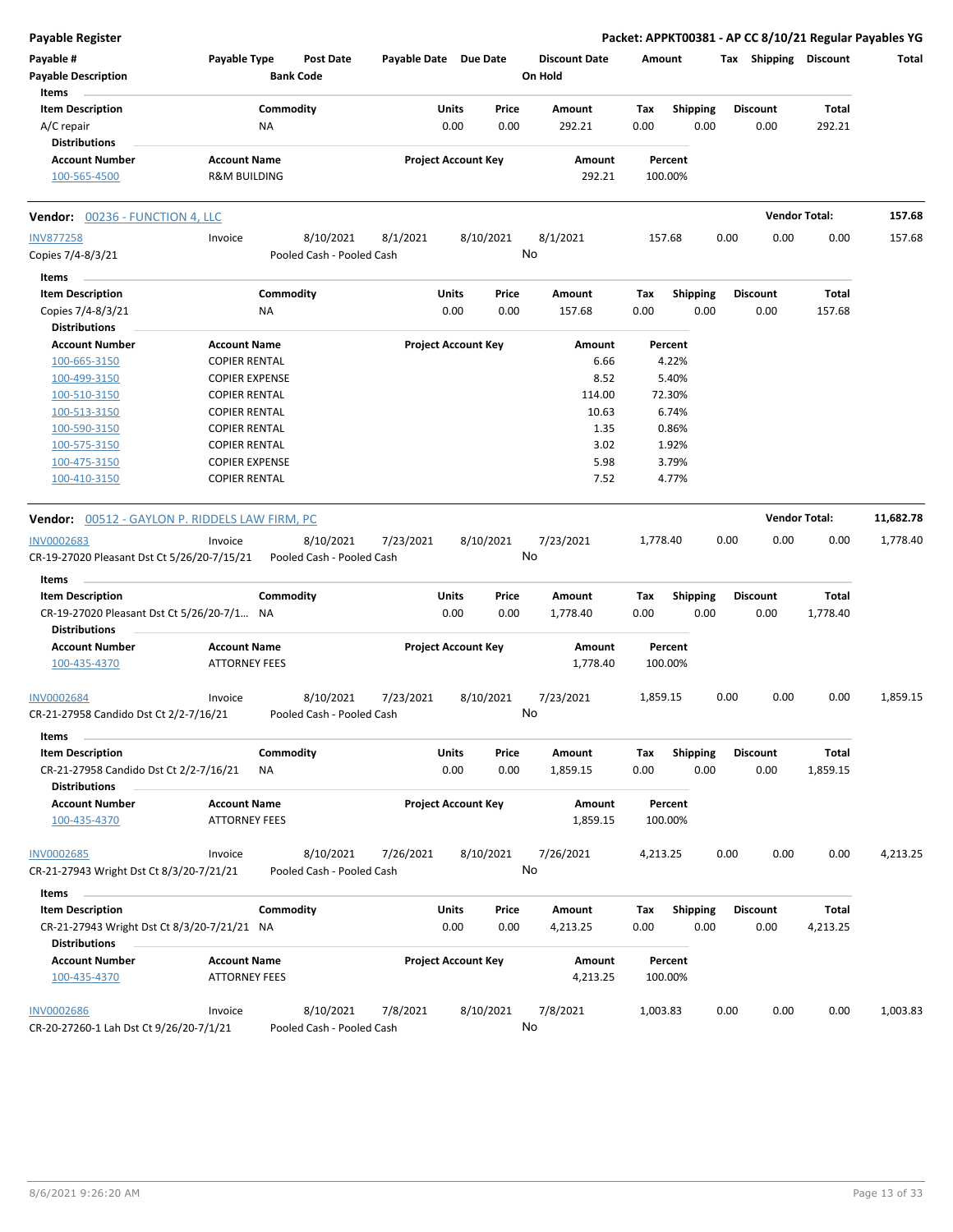| Payable Register                                                       |                                                     |                  |                                        |                       |                            |               |                                 |             |                         |      |                         |                      | Packet: APPKT00381 - AP CC 8/10/21 Regular Payables YG |
|------------------------------------------------------------------------|-----------------------------------------------------|------------------|----------------------------------------|-----------------------|----------------------------|---------------|---------------------------------|-------------|-------------------------|------|-------------------------|----------------------|--------------------------------------------------------|
| Payable #<br>Payable Description                                       | Payable Type                                        | <b>Bank Code</b> | <b>Post Date</b>                       | Payable Date Due Date |                            |               | <b>Discount Date</b><br>On Hold | Amount      |                         |      | Tax Shipping Discount   |                      | Total                                                  |
| Items<br><b>Item Description</b>                                       |                                                     |                  |                                        |                       |                            |               |                                 |             |                         |      |                         |                      |                                                        |
| CR-20-27260-1 Lah Dst Ct 9/26/20-7/1/21                                |                                                     | Commodity<br>ΝA  |                                        |                       | Units<br>0.00              | Price<br>0.00 | Amount<br>1,003.83              | Tax<br>0.00 | <b>Shipping</b><br>0.00 |      | <b>Discount</b><br>0.00 | Total<br>1,003.83    |                                                        |
| <b>Distributions</b>                                                   |                                                     |                  |                                        |                       |                            |               |                                 |             |                         |      |                         |                      |                                                        |
| <b>Account Number</b>                                                  | <b>Account Name</b>                                 |                  |                                        |                       | <b>Project Account Key</b> |               | Amount                          |             | Percent                 |      |                         |                      |                                                        |
| 100-435-4370                                                           | <b>ATTORNEY FEES</b>                                |                  |                                        |                       |                            |               | 1,003.83                        |             | 100.00%                 |      |                         |                      |                                                        |
| <b>INV0002687</b>                                                      | Invoice                                             |                  | 8/10/2021                              | 7/8/2021              |                            | 8/10/2021     | 7/8/2021                        | 1,372.75    |                         | 0.00 | 0.00                    | 0.00                 | 1,372.75                                               |
| CR-20-27302 Davis Dst Ct 1/30/20-7/2/21                                |                                                     |                  | Pooled Cash - Pooled Cash              |                       |                            |               | No                              |             |                         |      |                         |                      |                                                        |
| Items                                                                  |                                                     |                  |                                        |                       |                            |               |                                 |             |                         |      |                         |                      |                                                        |
| <b>Item Description</b>                                                |                                                     | Commodity        |                                        |                       | Units                      | Price         | Amount                          | Tax         | Shipping                |      | <b>Discount</b>         | Total                |                                                        |
| CR-20-27302 Davis Dst Ct 1/30/20-7/2/21                                |                                                     | NA.              |                                        |                       | 0.00                       | 0.00          | 1,372.75                        | 0.00        | 0.00                    |      | 0.00                    | 1,372.75             |                                                        |
| <b>Distributions</b>                                                   |                                                     |                  |                                        |                       |                            |               |                                 |             |                         |      |                         |                      |                                                        |
| <b>Account Number</b><br>100-435-4370                                  | <b>Account Name</b><br><b>ATTORNEY FEES</b>         |                  |                                        |                       | <b>Project Account Key</b> |               | Amount<br>1,372.75              |             | Percent<br>100.00%      |      |                         |                      |                                                        |
| INV0002813                                                             | Invoice                                             |                  | 8/10/2021                              | 7/26/2021             |                            | 8/10/2021     | 7/26/2021                       | 1,455.40    |                         | 0.00 | 0.00                    | 0.00                 | 1,455.40                                               |
| CR-20-27579 Gonzalez Dst Ct 1/11-7/19/21                               |                                                     |                  | Pooled Cash - Pooled Cash              |                       |                            |               | No                              |             |                         |      |                         |                      |                                                        |
| Items                                                                  |                                                     |                  |                                        |                       |                            |               |                                 |             |                         |      |                         |                      |                                                        |
| <b>Item Description</b>                                                |                                                     | Commodity        |                                        |                       | Units                      | Price         | Amount                          | Tax         | <b>Shipping</b>         |      | <b>Discount</b>         | Total                |                                                        |
| CR-20-27579 Gonzalez Dst Ct 1/11-7/19/21 NA                            |                                                     |                  |                                        |                       | 0.00                       | 0.00          | 1,455.40                        | 0.00        | 0.00                    |      | 0.00                    | 1,455.40             |                                                        |
| <b>Distributions</b>                                                   |                                                     |                  |                                        |                       |                            |               |                                 |             |                         |      |                         |                      |                                                        |
| <b>Account Number</b>                                                  | <b>Account Name</b>                                 |                  |                                        |                       | <b>Project Account Key</b> |               | Amount                          |             | Percent                 |      |                         |                      |                                                        |
| 100-435-4370                                                           | <b>ATTORNEY FEES</b>                                |                  |                                        |                       |                            |               | 1,455.40                        |             | 100.00%                 |      |                         |                      |                                                        |
|                                                                        |                                                     |                  |                                        |                       |                            |               |                                 |             |                         |      |                         |                      |                                                        |
| <b>Vendor: 00183 - GOHEEN &amp; O'TOOLE</b>                            |                                                     |                  |                                        |                       |                            |               |                                 |             |                         |      |                         | <b>Vendor Total:</b> | 3,846.60                                               |
| 1510<br>CR-20-27516 Autry Dst Ct 10/6/20-6/17/21                       | Invoice                                             |                  | 8/10/2021<br>Pooled Cash - Pooled Cash | 7/16/2021             |                            | 8/10/2021     | 7/16/2021<br>No                 | 1,591.15    |                         | 0.00 | 0.00                    | 0.00                 | 1,591.15                                               |
| Items                                                                  |                                                     |                  |                                        |                       |                            |               |                                 |             |                         |      |                         |                      |                                                        |
| <b>Item Description</b>                                                |                                                     | Commodity        |                                        |                       | Units                      | Price         | Amount                          | Tax         | <b>Shipping</b>         |      | <b>Discount</b>         | Total                |                                                        |
| CR-20-27516 Autry Dst Ct 10/6/20-6/17/21 NA<br><b>Distributions</b>    |                                                     |                  |                                        |                       | 0.00                       | 0.00          | 1,591.15                        | 0.00        | 0.00                    |      | 0.00                    | 1,591.15             |                                                        |
| <b>Account Number</b>                                                  | <b>Account Name</b>                                 |                  |                                        |                       | <b>Project Account Key</b> |               | Amount                          |             | Percent                 |      |                         |                      |                                                        |
| 100-435-4370                                                           | <b>ATTORNEY FEES</b>                                |                  |                                        |                       |                            |               | 1,591.15                        |             | 100.00%                 |      |                         |                      |                                                        |
| <u> 1541</u>                                                           | Invoice                                             |                  | 8/10/2021                              | 7/28/2021             |                            | 8/10/2021     | 7/28/2021                       |             | 885.54                  | 0.00 | 0.00                    | 0.00                 | 885.54                                                 |
| CR-21-27915 Martinez Dst Ct 12/11/20-7/21/21 Pooled Cash - Pooled Cash |                                                     |                  |                                        |                       |                            | No            |                                 |             |                         |      |                         |                      |                                                        |
| Items                                                                  |                                                     |                  |                                        |                       |                            |               |                                 |             |                         |      |                         |                      |                                                        |
| <b>Item Description</b>                                                |                                                     | Commodity        |                                        |                       | Units                      | Price         | Amount                          | Tax         | <b>Shipping</b>         |      | <b>Discount</b>         | Total                |                                                        |
| CR-21-27915 Martinez Dst Ct 12/11/20-7/ NA                             |                                                     |                  |                                        |                       | 0.00                       | 0.00          | 885.54                          | 0.00        | 0.00                    |      | 0.00                    | 885.54               |                                                        |
| <b>Distributions</b><br><b>Account Number</b>                          | <b>Account Name</b>                                 |                  |                                        |                       | <b>Project Account Key</b> |               | Amount                          |             | Percent                 |      |                         |                      |                                                        |
| 100-435-4370                                                           | <b>ATTORNEY FEES</b>                                |                  |                                        |                       |                            |               | 885.54                          |             | 100.00%                 |      |                         |                      |                                                        |
| 1542                                                                   | Invoice                                             |                  | 8/10/2021                              | 7/28/2021             |                            | 8/10/2021     | 7/28/2021                       |             | 402.33                  | 0.00 | 0.00                    | 0.00                 | 402.33                                                 |
| CR-21-28056 Thomas Dst Ct 4/15-7/28/21                                 |                                                     |                  | Pooled Cash - Pooled Cash              |                       |                            |               | No                              |             |                         |      |                         |                      |                                                        |
| Items                                                                  |                                                     |                  |                                        |                       |                            |               |                                 |             |                         |      |                         |                      |                                                        |
| <b>Item Description</b>                                                |                                                     | Commodity        |                                        |                       | Units                      | Price         | Amount                          | Tax         | <b>Shipping</b>         |      | <b>Discount</b>         | Total                |                                                        |
| CR-21-28056 Thomas Dst Ct 4/15-7/28/21<br><b>Distributions</b>         |                                                     | ΝA               |                                        |                       | 0.00                       | 0.00          | 402.33                          | 0.00        | 0.00                    |      | 0.00                    | 402.33               |                                                        |
| <b>Account Number</b>                                                  | <b>Account Name</b>                                 |                  |                                        |                       | <b>Project Account Key</b> |               | Amount                          |             | Percent                 |      |                         |                      |                                                        |
| 100-435-4370                                                           | ATTORNEY FEES                                       |                  |                                        |                       |                            |               | 402.33                          |             | 100.00%                 |      |                         |                      |                                                        |
|                                                                        |                                                     |                  |                                        |                       |                            |               |                                 |             |                         | 0.00 | 0.00                    | 0.00                 | 344.25                                                 |
| 1543                                                                   | Invoice<br>CR-21-28054 Stalsberg Dst Ct 6/8-7/28/21 |                  | 8/10/2021<br>Pooled Cash - Pooled Cash | 7/28/2021             |                            | 8/10/2021     | 7/28/2021<br>No                 |             | 344.25                  |      |                         |                      |                                                        |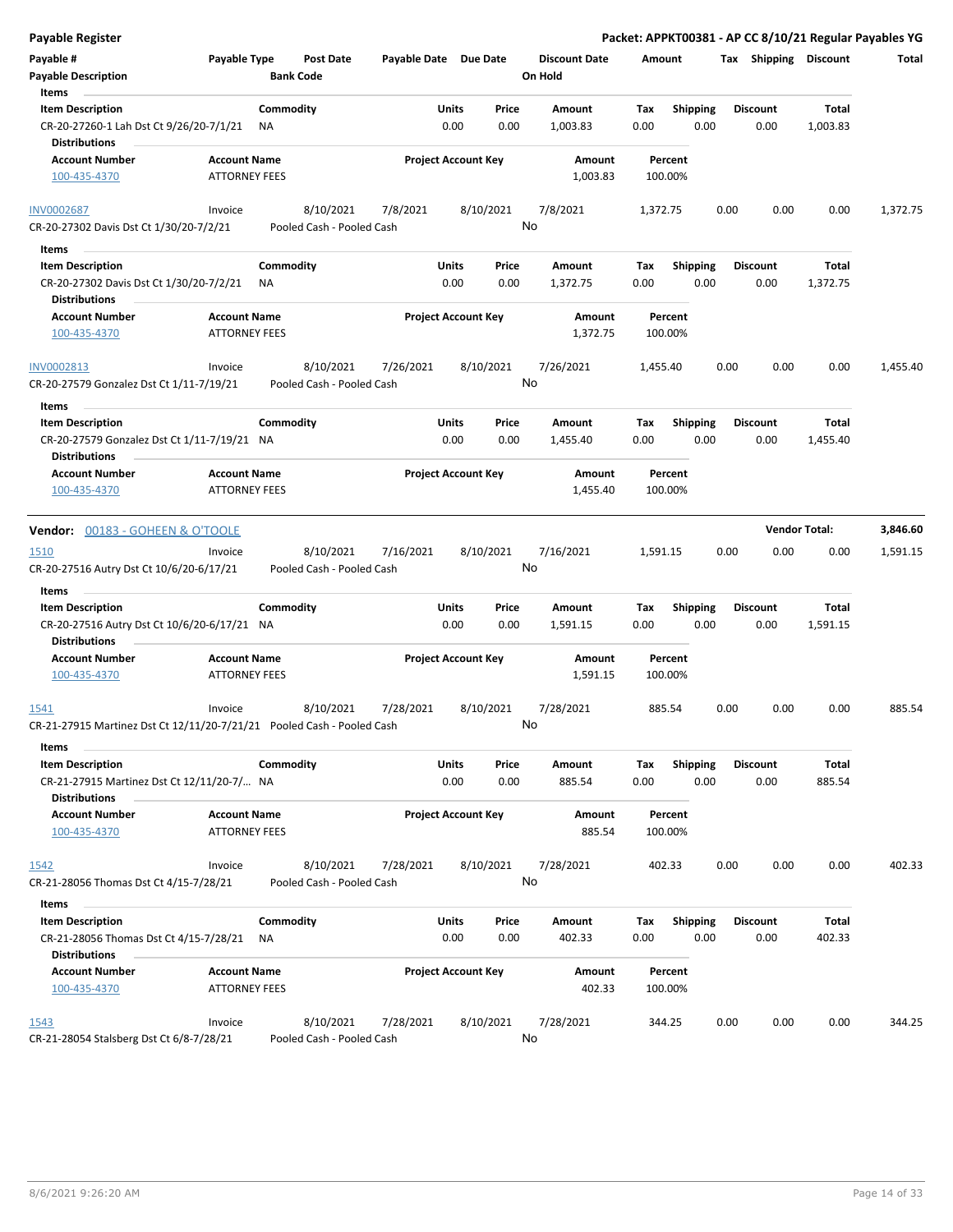| Payable Register                                                   |                                             |                  |                                        |                       |                            |           |                                 |        |                    |      |                       | Packet: APPKT00381 - AP CC 8/10/21 Regular Payables YG |          |
|--------------------------------------------------------------------|---------------------------------------------|------------------|----------------------------------------|-----------------------|----------------------------|-----------|---------------------------------|--------|--------------------|------|-----------------------|--------------------------------------------------------|----------|
| Payable #<br><b>Payable Description</b>                            | Payable Type                                | <b>Bank Code</b> | <b>Post Date</b>                       | Payable Date Due Date |                            |           | <b>Discount Date</b><br>On Hold | Amount |                    |      | Tax Shipping Discount |                                                        | Total    |
| Items<br><b>Item Description</b>                                   |                                             | Commodity        |                                        |                       | <b>Units</b>               | Price     | <b>Amount</b>                   | Tax    | <b>Shipping</b>    |      | <b>Discount</b>       | <b>Total</b>                                           |          |
| CR-21-28054 Stalsberg Dst Ct 6/8-7/28/21<br><b>Distributions</b>   |                                             | ΝA               |                                        |                       | 0.00                       | 0.00      | 344.25                          | 0.00   | 0.00               |      | 0.00                  | 344.25                                                 |          |
| <b>Account Number</b><br>100-435-4370                              | <b>Account Name</b><br><b>ATTORNEY FEES</b> |                  |                                        |                       | <b>Project Account Key</b> |           | Amount<br>344.25                |        | Percent<br>100.00% |      |                       |                                                        |          |
| 1544                                                               | Invoice                                     |                  | 8/10/2021                              | 7/29/2021             |                            | 8/10/2021 | 7/29/2021                       |        | 623.33             | 0.00 | 0.00                  | 0.00                                                   | 623.33   |
| CR-20-27762 Mason Dst Ct 8/4/20-7/28/21<br>Items                   |                                             |                  | Pooled Cash - Pooled Cash              |                       |                            |           | No                              |        |                    |      |                       |                                                        |          |
| <b>Item Description</b>                                            |                                             | Commodity        |                                        |                       | Units                      | Price     | Amount                          | Tax    | <b>Shipping</b>    |      | <b>Discount</b>       | Total                                                  |          |
| CR-20-27762 Mason Dst Ct 8/4/20-7/28/21 NA<br><b>Distributions</b> |                                             |                  |                                        |                       | 0.00                       | 0.00      | 623.33                          | 0.00   | 0.00               |      | 0.00                  | 623.33                                                 |          |
| <b>Account Number</b>                                              | <b>Account Name</b>                         |                  |                                        |                       | <b>Project Account Key</b> |           | Amount                          |        | Percent            |      |                       |                                                        |          |
| 100-435-4370                                                       | <b>ATTORNEY FEES</b>                        |                  |                                        |                       |                            |           | 623.33                          |        | 100.00%            |      |                       |                                                        |          |
| <b>Vendor: 00522 - HAGGARD, LLOYD</b>                              |                                             |                  |                                        |                       |                            |           |                                 |        |                    |      | <b>Vendor Total:</b>  |                                                        | 125.00   |
| 823036                                                             | Invoice                                     |                  | 8/10/2021                              | 7/30/2021             |                            | 8/10/2021 | 7/30/2021                       | 125.00 |                    | 0.00 | 0.00                  | 0.00                                                   | 125.00   |
| S Annex roof repair                                                |                                             |                  | Pooled Cash - Pooled Cash              |                       |                            |           | No                              |        |                    |      |                       |                                                        |          |
| Items<br><b>Item Description</b>                                   |                                             | Commodity        |                                        |                       | Units                      | Price     | Amount                          | Tax    | <b>Shipping</b>    |      | <b>Discount</b>       | Total                                                  |          |
| S Annex roof repair<br><b>Distributions</b>                        |                                             | ΝA               |                                        |                       | 0.00                       | 0.00      | 125.00                          | 0.00   | 0.00               |      | 0.00                  | 125.00                                                 |          |
| <b>Account Number</b>                                              | <b>Account Name</b>                         |                  |                                        |                       | <b>Project Account Key</b> |           | Amount                          |        | Percent            |      |                       |                                                        |          |
| 100-513-4500                                                       | <b>R&amp;M BUILDING</b>                     |                  |                                        |                       |                            |           | 125.00                          |        | 100.00%            |      |                       |                                                        |          |
| Vendor: 00126 - HERRINGTON PLUMBING                                |                                             |                  |                                        |                       |                            |           |                                 |        |                    |      | <b>Vendor Total:</b>  |                                                        | 50.00    |
| <b>INV0002794</b>                                                  | Invoice                                     |                  | 8/10/2021                              | 7/23/2021             |                            | 8/10/2021 | 7/23/2021                       |        | 50.00              | 0.00 | 0.00                  | 0.00                                                   | 50.00    |
| S Annex toilet repair                                              |                                             |                  | Pooled Cash - Pooled Cash              |                       |                            |           | No                              |        |                    |      |                       |                                                        |          |
| Items                                                              |                                             |                  |                                        |                       |                            |           |                                 |        |                    |      |                       |                                                        |          |
| <b>Item Description</b>                                            |                                             | Commodity        |                                        |                       | Units                      | Price     | Amount                          | Tax    | Shipping           |      | <b>Discount</b>       | Total                                                  |          |
| S Annex toilet repair                                              |                                             | ΝA               |                                        |                       | 0.00                       | 0.00      | 50.00                           | 0.00   | 0.00               |      | 0.00                  | 50.00                                                  |          |
| <b>Distributions</b>                                               |                                             |                  |                                        |                       |                            |           |                                 |        |                    |      |                       |                                                        |          |
| <b>Account Number</b>                                              | <b>Account Name</b>                         |                  |                                        |                       | <b>Project Account Key</b> |           | Amount                          |        | Percent            |      |                       |                                                        |          |
| 100-513-4500                                                       | <b>R&amp;M BUILDING</b>                     |                  |                                        |                       |                            |           | 50.00                           |        | 100.00%            |      |                       |                                                        |          |
| Vendor: VEN02127 - Hits, Inc.                                      |                                             |                  |                                        |                       |                            |           |                                 |        |                    |      | <b>Vendor Total:</b>  |                                                        | 250.00   |
| 7404<br>Aragon Criminal Patrol/Drug training                       | Invoice                                     |                  | 8/10/2021<br>Pooled Cash - Pooled Cash | 7/30/2021             |                            | 8/10/2021 | 7/30/2021<br>No                 |        | 250.00             | 0.00 | 0.00                  | 0.00                                                   | 250.00   |
| Items<br><b>Item Description</b>                                   |                                             | Commodity        |                                        |                       | Units                      | Price     | Amount                          | Tax    | <b>Shipping</b>    |      | <b>Discount</b>       | Total                                                  |          |
| Aragon Criminal Patrol/Drug training<br><b>Distributions</b>       |                                             | ΝA               |                                        |                       | 0.00                       | 0.00      | 250.00                          | 0.00   | 0.00               |      | 0.00                  | 250.00                                                 |          |
| <b>Account Number</b>                                              | <b>Account Name</b>                         |                  |                                        |                       | <b>Project Account Key</b> |           | Amount                          |        | Percent            |      |                       |                                                        |          |
| 310-560-4270                                                       |                                             |                  | OUT OF COUNTY TRAVEL/TRAINING          |                       |                            |           | 250.00                          |        | 100.00%            |      |                       |                                                        |          |
| Vendor: 00010 - HOLLAND, JORDAN PLLC                               |                                             |                  |                                        |                       |                            |           |                                 |        |                    |      | <b>Vendor Total:</b>  |                                                        | 4,766.80 |
| <b>INV0002703</b><br>CR-20-27817 Walker Dst Ct 4/27-6/7/21         | Invoice                                     |                  | 8/10/2021<br>Pooled Cash - Pooled Cash | 7/21/2021             |                            | 8/10/2021 | 7/21/2021<br>No                 |        | 312.80             | 0.00 | 0.00                  | 0.00                                                   | 312.80   |
| Items                                                              |                                             |                  |                                        |                       |                            |           |                                 |        |                    |      |                       |                                                        |          |
| <b>Item Description</b>                                            |                                             | Commodity        |                                        |                       | Units                      | Price     | Amount                          | Tax    | <b>Shipping</b>    |      | <b>Discount</b>       | Total                                                  |          |
| CR-20-27817 Walker Dst Ct 4/27-6/7/21<br><b>Distributions</b>      |                                             | NA               |                                        |                       | 0.00                       | 0.00      | 312.80                          | 0.00   | 0.00               |      | 0.00                  | 312.80                                                 |          |
| <b>Account Number</b>                                              | <b>Account Name</b>                         |                  |                                        |                       | <b>Project Account Key</b> |           | Amount                          |        | Percent            |      |                       |                                                        |          |
| 100-435-4370                                                       | <b>ATTORNEY FEES</b>                        |                  |                                        |                       |                            |           | 312.80                          |        | 100.00%            |      |                       |                                                        |          |
| <b>INV0002704</b><br>CR-20-27806 Riley Dst Ct 3/9-6/17/21          | Invoice                                     |                  | 8/10/2021<br>Pooled Cash - Pooled Cash | 7/21/2021             |                            | 8/10/2021 | 7/21/2021<br>No                 | 845.75 |                    | 0.00 | 0.00                  | 0.00                                                   | 845.75   |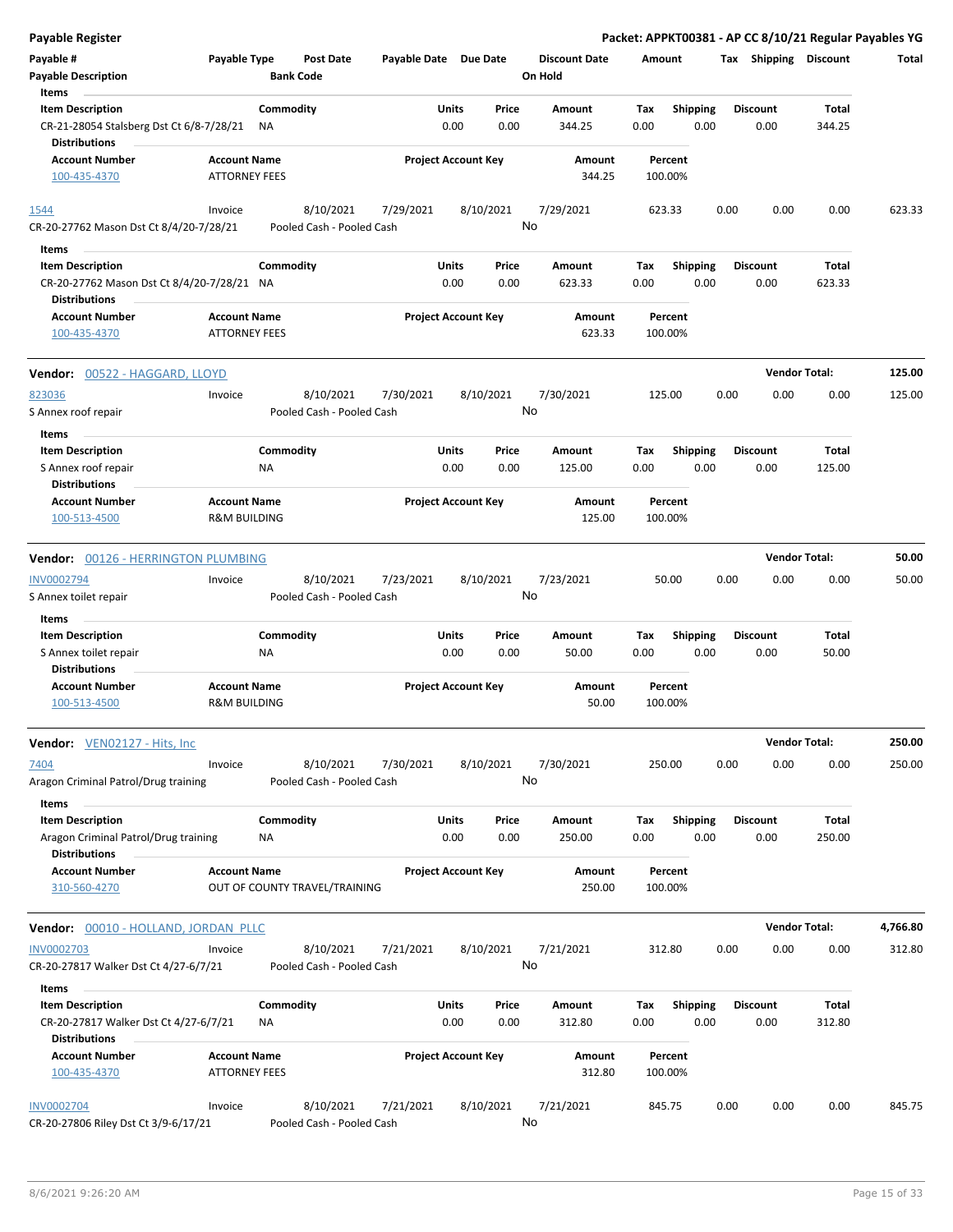| Payable Register                                                                              |                                             |                                        |                       |                            |               |                                 |                    |                         |      |                         |                 | Packet: APPKT00381 - AP CC 8/10/21 Regular Payables YG |
|-----------------------------------------------------------------------------------------------|---------------------------------------------|----------------------------------------|-----------------------|----------------------------|---------------|---------------------------------|--------------------|-------------------------|------|-------------------------|-----------------|--------------------------------------------------------|
| Payable #<br><b>Payable Description</b>                                                       | Payable Type                                | Post Date<br><b>Bank Code</b>          | Payable Date Due Date |                            |               | <b>Discount Date</b><br>On Hold | Amount             |                         |      | Tax Shipping Discount   |                 | Total                                                  |
| Items                                                                                         |                                             |                                        |                       |                            |               |                                 |                    |                         |      |                         |                 |                                                        |
| <b>Item Description</b>                                                                       |                                             | Commodity                              |                       | Units                      | Price         | Amount                          | Tax                | Shipping                |      | <b>Discount</b>         | Total           |                                                        |
| CR-20-27806 Riley Dst Ct 3/9-6/17/21<br><b>Distributions</b>                                  |                                             | ΝA                                     |                       | 0.00                       | 0.00          | 845.75                          | 0.00               | 0.00                    |      | 0.00                    | 845.75          |                                                        |
| <b>Account Number</b>                                                                         | <b>Account Name</b>                         |                                        |                       | <b>Project Account Key</b> |               | Amount                          | Percent            |                         |      |                         |                 |                                                        |
| 100-435-4370                                                                                  | <b>ATTORNEY FEES</b>                        |                                        |                       |                            |               | 845.75                          | 100.00%            |                         |      |                         |                 |                                                        |
| <b>INV0002705</b>                                                                             | Invoice                                     | 8/10/2021                              | 7/20/2021             | 8/10/2021                  |               | 7/20/2021                       | 947.75             |                         | 0.00 | 0.00                    | 0.00            | 947.75                                                 |
| CR-20-27387 Eacret Dst CT 9/10/20-7/15/21                                                     |                                             | Pooled Cash - Pooled Cash              |                       |                            |               | No                              |                    |                         |      |                         |                 |                                                        |
| Items                                                                                         |                                             |                                        |                       |                            |               |                                 |                    |                         |      |                         |                 |                                                        |
| <b>Item Description</b><br>CR-20-27387 Eacret Dst CT 9/10/20-7/15/ NA<br><b>Distributions</b> |                                             | Commodity                              |                       | Units<br>0.00              | Price<br>0.00 | Amount<br>947.75                | Tax<br>0.00        | <b>Shipping</b><br>0.00 |      | <b>Discount</b><br>0.00 | Total<br>947.75 |                                                        |
| <b>Account Number</b><br>100-435-4370                                                         | <b>Account Name</b><br><b>ATTORNEY FEES</b> |                                        |                       | <b>Project Account Key</b> |               | Amount<br>947.75                | Percent<br>100.00% |                         |      |                         |                 |                                                        |
| <b>INV0002706</b>                                                                             | Invoice                                     | 8/10/2021                              | 7/15/2021             | 8/10/2021                  |               | 7/15/2021                       | 412.25             |                         | 0.00 | 0.00                    | 0.00            | 412.25                                                 |
| CR-18-26666 Perry Dst Ct 5/13-7/15/21                                                         |                                             | Pooled Cash - Pooled Cash              |                       |                            |               | No                              |                    |                         |      |                         |                 |                                                        |
| Items<br><b>Item Description</b>                                                              |                                             |                                        |                       | Units                      | Price         | <b>Amount</b>                   | Tax                |                         |      | <b>Discount</b>         | Total           |                                                        |
|                                                                                               |                                             | Commodity                              |                       |                            |               |                                 |                    | <b>Shipping</b>         |      |                         |                 |                                                        |
| CR-18-26666 Perry Dst Ct 5/13-7/15/21<br><b>Distributions</b>                                 |                                             | ΝA                                     |                       | 0.00                       | 0.00          | 412.25                          | 0.00               | 0.00                    |      | 0.00                    | 412.25          |                                                        |
| <b>Account Number</b>                                                                         | <b>Account Name</b>                         |                                        |                       | <b>Project Account Key</b> |               | Amount                          | Percent            |                         |      |                         |                 |                                                        |
| 100-435-4370                                                                                  | <b>ATTORNEY FEES</b>                        |                                        |                       |                            |               | 412.25                          | 100.00%            |                         |      |                         |                 |                                                        |
| <b>INV0002707</b>                                                                             | Invoice                                     | 8/10/2021                              | 7/15/2021             | 8/10/2021                  |               | 7/15/2021                       | 569.50             |                         | 0.00 | 0.00                    | 0.00            | 569.50                                                 |
| CR-20-27690 Dady Dst Ct 10/1/20-7/14/21                                                       |                                             | Pooled Cash - Pooled Cash              |                       |                            |               | No                              |                    |                         |      |                         |                 |                                                        |
| Items                                                                                         |                                             |                                        |                       |                            |               |                                 |                    |                         |      |                         |                 |                                                        |
| <b>Item Description</b>                                                                       |                                             | Commodity                              |                       | Units                      | Price         | Amount                          | Tax                | <b>Shipping</b>         |      | <b>Discount</b>         | Total           |                                                        |
| CR-20-27690 Dady Dst Ct 10/1/20-7/14/21 NA<br><b>Distributions</b>                            |                                             |                                        |                       | 0.00                       | 0.00          | 569.50                          | 0.00               | 0.00                    |      | 0.00                    | 569.50          |                                                        |
|                                                                                               |                                             |                                        |                       | <b>Project Account Key</b> |               |                                 |                    |                         |      |                         |                 |                                                        |
| <b>Account Number</b><br>100-435-4370                                                         | <b>Account Name</b><br><b>ATTORNEY FEES</b> |                                        |                       |                            |               | Amount<br>569.50                | Percent<br>100.00% |                         |      |                         |                 |                                                        |
| <b>INV0002708</b><br>CR-20-27738 Rolen Dst Ct 11/20/20-7/15/21                                | Invoice                                     | 8/10/2021<br>Pooled Cash - Pooled Cash | 7/15/2021             | 8/10/2021                  |               | 7/15/2021<br>No                 | 1,015.75           |                         | 0.00 | 0.00                    | 0.00            | 1,015.75                                               |
|                                                                                               |                                             |                                        |                       |                            |               |                                 |                    |                         |      |                         |                 |                                                        |
| Items<br><b>Item Description</b>                                                              |                                             | Commodity                              |                       | Units                      | Price         | Amount                          | Tax                | Shipping                |      | <b>Discount</b>         | Total           |                                                        |
| CR-20-27738 Rolen Dst Ct 11/20/20-7/15/ NA                                                    |                                             |                                        |                       | 0.00                       | 0.00          | 1,015.75                        | 0.00               | 0.00                    |      | 0.00                    | 1,015.75        |                                                        |
| <b>Distributions</b>                                                                          |                                             |                                        |                       |                            |               |                                 |                    |                         |      |                         |                 |                                                        |
| <b>Account Number</b><br>100-435-4370                                                         | <b>Account Name</b><br><b>ATTORNEY FEES</b> |                                        |                       | <b>Project Account Key</b> |               | Amount<br>1,015.75              | Percent<br>100.00% |                         |      |                         |                 |                                                        |
| <b>INV0002709</b>                                                                             | Invoice                                     | 8/10/2021                              | 7/15/2021             | 8/10/2021                  |               | 7/15/2021                       | 663.00             |                         | 0.00 | 0.00                    | 0.00            | 663.00                                                 |
| CR-19-26990 Gonzales Dst Ct 5/19-7/14/21                                                      |                                             | Pooled Cash - Pooled Cash              |                       |                            | No            |                                 |                    |                         |      |                         |                 |                                                        |
| Items                                                                                         |                                             |                                        |                       |                            |               |                                 |                    |                         |      |                         |                 |                                                        |
| <b>Item Description</b>                                                                       |                                             | Commodity                              |                       | Units                      | Price         | Amount                          | Тах                | <b>Shipping</b>         |      | <b>Discount</b>         | Total           |                                                        |
| CR-19-26990 Gonzales Dst Ct 5/19-7/14/21 NA<br><b>Distributions</b>                           |                                             |                                        |                       | 0.00                       | 0.00          | 663.00                          | 0.00               | 0.00                    |      | 0.00                    | 663.00          |                                                        |
| <b>Account Number</b><br>100-435-4370                                                         | <b>Account Name</b><br><b>ATTORNEY FEES</b> |                                        |                       | <b>Project Account Key</b> |               | Amount<br>663.00                | Percent<br>100.00% |                         |      |                         |                 |                                                        |
| Vendor: 00796 - INDIGENT HEALTHCARE SOLUTIONS, LTD                                            |                                             |                                        |                       |                            |               |                                 |                    |                         |      | <b>Vendor Total:</b>    |                 | 1,059.00                                               |
| <u>72167</u>                                                                                  | Invoice                                     | 8/10/2021                              | 8/1/2021              | 8/10/2021                  |               | 8/1/2021                        | 1,059.00           |                         | 0.00 | 0.00                    | 0.00            | 1,059.00                                               |
| Sept 2021 computer software                                                                   |                                             | Pooled Cash - Pooled Cash              |                       |                            |               | No                              |                    |                         |      |                         |                 |                                                        |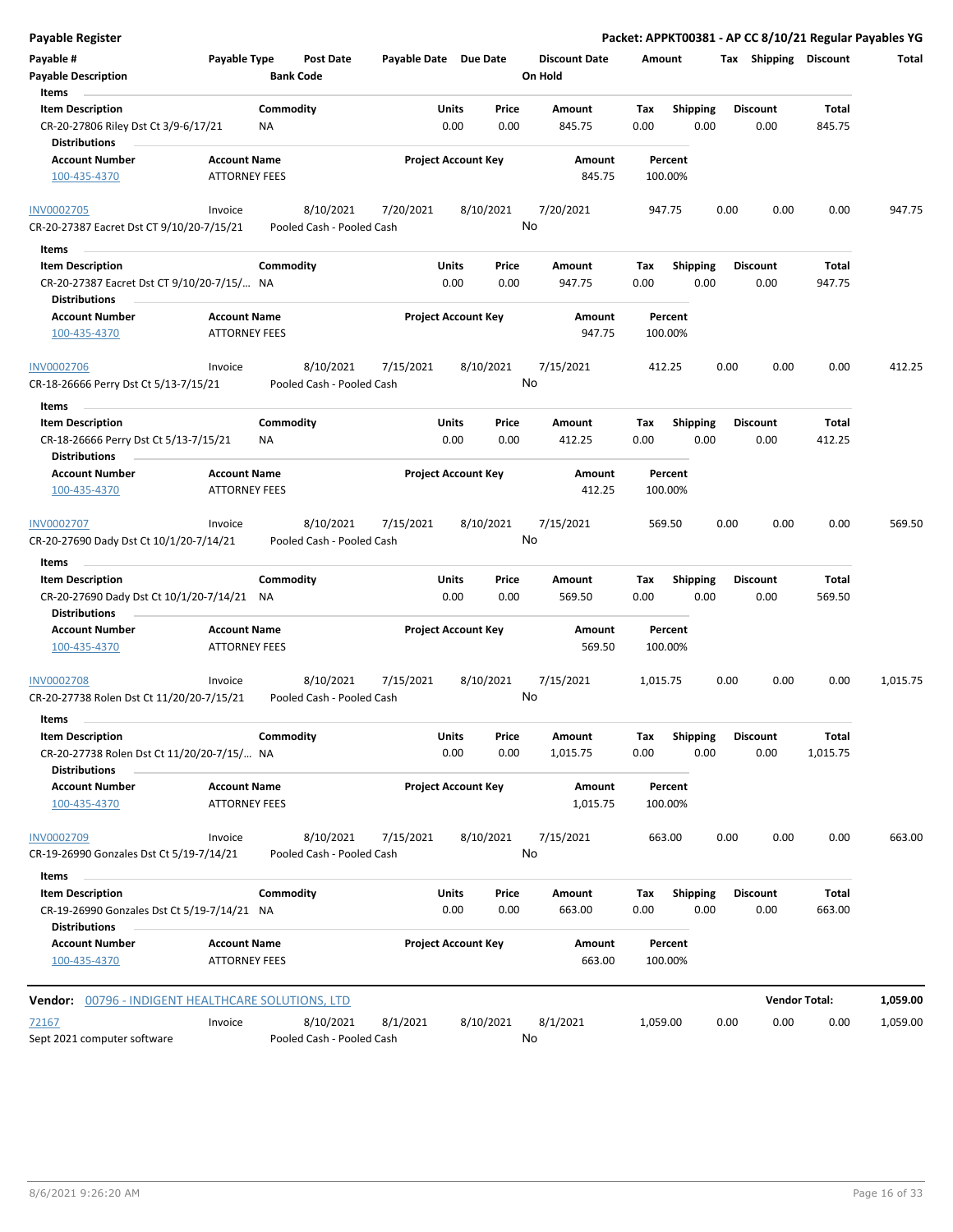| <b>Payable Register</b>                                                              |                                             |                                        |                       |                            |                 |                                 |             |                         |      |                         | Packet: APPKT00381 - AP CC 8/10/21 Regular Payables YG |          |
|--------------------------------------------------------------------------------------|---------------------------------------------|----------------------------------------|-----------------------|----------------------------|-----------------|---------------------------------|-------------|-------------------------|------|-------------------------|--------------------------------------------------------|----------|
| Payable #<br><b>Payable Description</b>                                              | Payable Type                                | Post Date<br><b>Bank Code</b>          | Payable Date Due Date |                            |                 | <b>Discount Date</b><br>On Hold | Amount      |                         |      | Tax Shipping Discount   |                                                        | Total    |
| Items                                                                                |                                             |                                        |                       |                            |                 |                                 |             |                         |      |                         |                                                        |          |
| <b>Item Description</b><br>Sept 2021 computer software<br><b>Distributions</b>       |                                             | Commodity<br>NA                        |                       | Units<br>0.00              | Price<br>0.00   | Amount<br>1,059.00              | Tax<br>0.00 | <b>Shipping</b><br>0.00 |      | <b>Discount</b><br>0.00 | Total<br>1,059.00                                      |          |
| <b>Account Number</b><br>100-645-4530                                                | <b>Account Name</b>                         | <b>COMPUTER SOFTWARE</b>               |                       | <b>Project Account Key</b> |                 | Amount<br>1,059.00              | 100.00%     | Percent                 |      |                         |                                                        |          |
| Vendor: 00832 - INTERSTATE BATTERIES OF TEXOMA                                       |                                             |                                        |                       |                            |                 |                                 |             |                         |      |                         | <b>Vendor Total:</b>                                   | 267.90   |
| 21441714                                                                             | Invoice                                     | 8/10/2021                              | 7/19/2021             |                            | 8/10/2021       | 7/19/2021                       | 267.90      |                         | 0.00 | 0.00                    | 0.00                                                   | 267.90   |
| Pct 1 batteries                                                                      |                                             | Pooled Cash - Pooled Cash              |                       |                            |                 | No                              |             |                         |      |                         |                                                        |          |
| Items                                                                                |                                             |                                        |                       |                            |                 |                                 |             |                         |      |                         |                                                        |          |
| <b>Item Description</b><br>Pct 1 batteries                                           |                                             | Commodity<br>Goods                     |                       | Units<br>2.00              | Price<br>133.95 | Amount<br>267.90                | Tax<br>0.00 | <b>Shipping</b><br>0.00 |      | <b>Discount</b><br>0.00 | <b>Total</b><br>267.90                                 |          |
| <b>Distributions</b><br><b>Account Number</b><br>210-621-4580                        | <b>Account Name</b>                         | <b>R&amp;M MACHINERY PARTS</b>         |                       | <b>Project Account Key</b> |                 | Amount<br>267.90                | 100.00%     | Percent                 |      |                         |                                                        |          |
| <b>Vendor:</b> 00397 - JESSICA MCDONALD & ASSOC.                                     |                                             |                                        |                       |                            |                 |                                 |             |                         |      |                         | <b>Vendor Total:</b>                                   | 1,190.00 |
| 3481<br>FA-21-45188 PP Dst Ct 4/1-6/17/21                                            | Invoice                                     | 8/10/2021<br>Pooled Cash - Pooled Cash | 6/17/2021             |                            | 8/10/2021       | 6/17/2021<br>No                 | 460.00      |                         | 0.00 | 0.00                    | 0.00                                                   | 460.00   |
| Items                                                                                |                                             |                                        |                       |                            |                 |                                 |             |                         |      |                         |                                                        |          |
| <b>Item Description</b><br>FA-21-45188 PP Dst Ct 4/1-6/17/21<br><b>Distributions</b> |                                             | Commodity<br>NA                        |                       | Units<br>0.00              | Price<br>0.00   | Amount<br>460.00                | Tax<br>0.00 | Shipping<br>0.00        |      | <b>Discount</b><br>0.00 | Total<br>460.00                                        |          |
| Account Number<br>100-435-4360                                                       | <b>Account Name</b>                         | ATTORNEY FEES- CPS CASES               |                       | <b>Project Account Key</b> |                 | Amount<br>460.00                | 100.00%     | Percent                 |      |                         |                                                        |          |
| <b>INV0002690</b><br>CR-21-28091 Witherspoon Dst Ct 5/20-6/7/21                      | Invoice                                     | 8/10/2021<br>Pooled Cash - Pooled Cash | 6/7/2021              |                            | 8/10/2021       | 6/7/2021<br>No                  |             | 80.00                   | 0.00 | 0.00                    | 0.00                                                   | 80.00    |
| Items<br><b>Item Description</b><br>CR-21-28091 Witherspoon Dst Ct 5/20-6/7 NA       |                                             | Commodity                              |                       | Units<br>0.00              | Price<br>0.00   | Amount<br>80.00                 | Tax<br>0.00 | <b>Shipping</b><br>0.00 |      | <b>Discount</b><br>0.00 | <b>Total</b><br>80.00                                  |          |
| <b>Distributions</b><br><b>Account Number</b><br>100-435-4370                        | <b>Account Name</b><br><b>ATTORNEY FEES</b> |                                        |                       | <b>Project Account Key</b> |                 | Amount<br>80.00                 | 100.00%     | Percent                 |      |                         |                                                        |          |
| INV0002691<br>CR-20-27736 Ramirez Dst Ct 5/20-6/25/21                                | Invoice                                     | 8/10/2021<br>Pooled Cash - Pooled Cash | 6/25/2021             |                            | 8/10/2021       | 6/25/2021<br>No                 | 650.00      |                         | 0.00 | 0.00                    | 0.00                                                   | 650.00   |
| Items                                                                                |                                             |                                        |                       |                            |                 |                                 |             |                         |      |                         |                                                        |          |
| <b>Item Description</b><br>CR-20-27736 Ramirez Dst Ct 5/20-6/25/21                   |                                             | Commodity<br>ΝA                        |                       | Units<br>0.00              | Price<br>0.00   | Amount<br>650.00                | Tax<br>0.00 | <b>Shipping</b><br>0.00 |      | <b>Discount</b><br>0.00 | Total<br>650.00                                        |          |
| <b>Distributions</b><br><b>Account Number</b><br>100-435-4370                        | <b>Account Name</b><br><b>ATTORNEY FEES</b> |                                        |                       | <b>Project Account Key</b> |                 | Amount<br>650.00                |             | Percent<br>100.00%      |      |                         |                                                        |          |
| Vendor: VEN02440 - Law Office of Bi Hunt                                             |                                             |                                        |                       |                            |                 |                                 |             |                         |      |                         | <b>Vendor Total:</b>                                   | 8,315.50 |
| <b>INV0002700</b><br>50843 Cox Co Ct@Law                                             | Invoice                                     | 8/10/2021<br>Pooled Cash - Pooled Cash | 7/30/2021             |                            | 8/10/2021       | 7/30/2021<br>No                 | 300.00      |                         | 0.00 | 0.00                    | 0.00                                                   | 300.00   |
| Items<br><b>Item Description</b><br>50843 Cox Co Ct@Law<br>Distributions             |                                             | Commodity<br>ΝA                        |                       | Units<br>0.00              | Price<br>0.00   | Amount<br>300.00                | Tax<br>0.00 | <b>Shipping</b><br>0.00 |      | <b>Discount</b><br>0.00 | Total<br>300.00                                        |          |
| <b>Account Number</b><br>100-410-4240                                                | <b>Account Name</b>                         | <b>INDIGENT ATTORNEY FEES</b>          |                       | <b>Project Account Key</b> |                 | Amount<br>300.00                | 100.00%     | Percent                 |      |                         |                                                        |          |
| INV0002701<br>CR-20-27517 Autry Dst Ct 4/1-6/11-21                                   | Invoice                                     | 8/10/2021<br>Pooled Cash - Pooled Cash | 7/9/2021              |                            | 8/10/2021       | 7/9/2021<br>No                  | 4,148.00    |                         | 0.00 | 0.00                    | 0.00                                                   | 4,148.00 |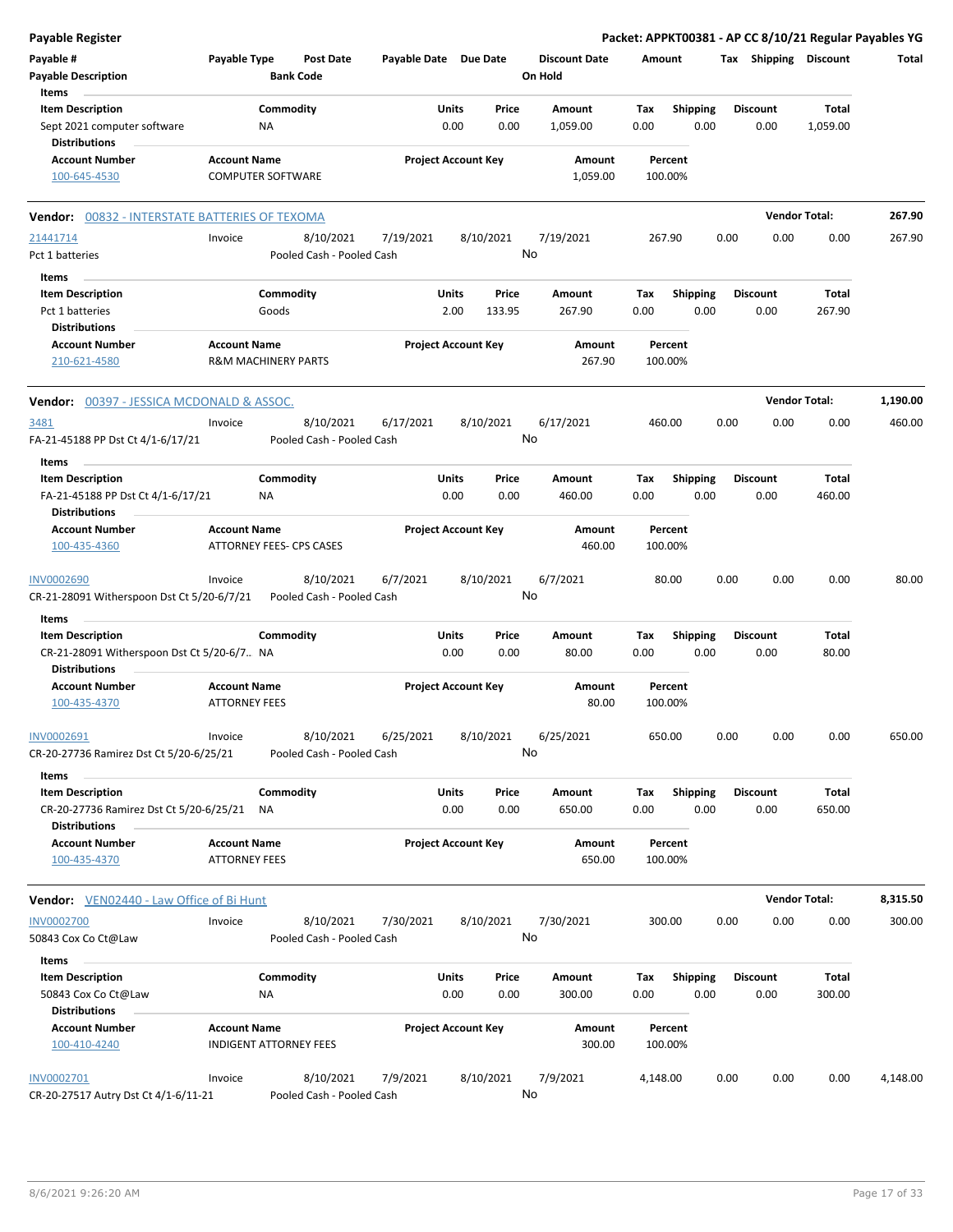| Payable #<br>Payable Type<br>Post Date<br>Payable Date Due Date<br><b>Discount Date</b><br>Tax Shipping Discount<br>Amount<br><b>Payable Description</b><br><b>Bank Code</b><br>On Hold                                               | Total            |
|---------------------------------------------------------------------------------------------------------------------------------------------------------------------------------------------------------------------------------------|------------------|
| Items                                                                                                                                                                                                                                 |                  |
| <b>Item Description</b><br>Commodity<br>Units<br>Price<br>Shipping<br><b>Discount</b><br>Amount<br>Tax                                                                                                                                | Total            |
| 0.00<br>CR-20-27517 Autry Dst Ct 4/1-6/11-21<br>0.00<br>0.00<br>0.00<br>0.00<br>ΝA<br>4,148.00<br><b>Distributions</b>                                                                                                                | 4,148.00         |
| <b>Account Number</b><br><b>Account Name</b><br><b>Project Account Key</b><br>Amount<br>Percent                                                                                                                                       |                  |
| 100-435-4370<br><b>ATTORNEY FEES</b><br>4,148.00<br>100.00%                                                                                                                                                                           |                  |
| 7/9/2021<br><b>INV0002702</b><br>8/10/2021<br>7/9/2021<br>8/10/2021<br>0.00<br>0.00<br>Invoice<br>85.00                                                                                                                               | 0.00<br>85.00    |
| No<br>CR-21-27965 Davis Dst Ct 5/27-6/9/21<br>Pooled Cash - Pooled Cash                                                                                                                                                               |                  |
| Items<br>$\sim$                                                                                                                                                                                                                       |                  |
| Commodity<br><b>Item Description</b><br>Units<br>Price<br>Amount<br>Tax<br><b>Shipping</b><br><b>Discount</b><br>0.00<br>CR-21-27965 Davis Dst Ct 5/27-6/9/21<br>0.00<br>0.00<br>85.00<br>0.00<br>0.00<br>ΝA<br>Distributions         | Total<br>85.00   |
| <b>Account Name</b><br><b>Project Account Key</b><br><b>Account Number</b><br>Amount<br>Percent<br>85.00<br><b>ATTORNEY FEES</b><br>100.00%<br>100-435-4370                                                                           |                  |
| 8/10/2021<br>8/10/2021<br>7/19/2021<br>7/19/2021<br>2,057.00<br>0.00<br>0.00<br>INV0002722<br>Invoice<br>No<br>CR-20-27710 King Dst Ct 3/24-6/21/21<br>Pooled Cash - Pooled Cash                                                      | 0.00<br>2,057.00 |
| Items                                                                                                                                                                                                                                 |                  |
| Commodity<br>Units<br>Price<br><b>Item Description</b><br>Amount<br>Tax<br><b>Shipping</b><br><b>Discount</b>                                                                                                                         | Total            |
| 0.00<br>CR-20-27710 King Dst Ct 3/24-6/21/21<br>0.00<br>0.00<br>2,057.00<br>0.00<br>0.00<br>ΝA<br><b>Distributions</b>                                                                                                                | 2,057.00         |
| <b>Project Account Key</b><br><b>Account Number</b><br><b>Account Name</b><br>Amount<br>Percent                                                                                                                                       |                  |
| 2,057.00<br>100-435-4370<br><b>ATTORNEY FEES</b><br>100.00%                                                                                                                                                                           |                  |
| 8/10/2021<br>7/19/2021<br>8/10/2021<br>7/19/2021<br>790.50<br>0.00<br>0.00<br>INV0002723<br>Invoice                                                                                                                                   | 0.00<br>790.50   |
| No<br>Pooled Cash - Pooled Cash<br>CR-21-28035 Gamez Dst Ct 6/15-30/21                                                                                                                                                                |                  |
| Items                                                                                                                                                                                                                                 |                  |
| Commodity<br><b>Item Description</b><br>Units<br>Price<br><b>Shipping</b><br><b>Discount</b><br>Amount<br>Tax                                                                                                                         | Total            |
| 0.00<br>0.00<br>0.00<br>790.50<br>0.00<br>0.00<br>CR-21-28035 Gamez Dst Ct 6/15-30/21<br>NA<br><b>Distributions</b>                                                                                                                   | 790.50           |
| <b>Project Account Key</b><br><b>Account Number</b><br><b>Account Name</b><br>Amount<br>Percent<br><b>ATTORNEY FEES</b><br>790.50<br>100.00%<br>100-435-4370                                                                          |                  |
| 8/10/2021<br>8/10/2021<br>7/8/2021<br>0.00<br>0.00<br>7/8/2021<br>935.00<br>INV0002724<br>Invoice<br>No<br>CR-21-27999 Thomas Dst Ct 2/9-6/8/21<br>Pooled Cash - Pooled Cash                                                          | 0.00<br>935.00   |
| Items                                                                                                                                                                                                                                 |                  |
| <b>Item Description</b><br>Commodity<br>Units<br>Price<br>Shipping<br><b>Discount</b><br>Amount<br>Tax<br>0.00<br>0.00<br>0.00<br>0.00<br>CR-21-27999 Thomas Dst Ct 2/9-6/8/21<br><b>NA</b><br>935.00<br>0.00<br><b>Distributions</b> | Total<br>935.00  |
| <b>Account Number</b><br><b>Account Name</b><br><b>Project Account Key</b><br>Amount<br>Percent                                                                                                                                       |                  |
| <b>ATTORNEY FEES</b><br>935.00<br>100.00%<br>100-435-4370                                                                                                                                                                             |                  |
| <b>Vendor Total:</b><br>Vendor: 00649 - LAW OFFICE OF MYLES PORTER, P.C.                                                                                                                                                              | 1,275.00         |
| <b>INV0002695</b><br>8/10/2021<br>7/28/2021<br>8/10/2021<br>7/28/2021<br>500.00<br>0.00<br>0.00<br>Invoice                                                                                                                            | 0.00<br>500.00   |
| No<br>Pooled Cash - Pooled Cash<br>50704 Carter Co Ct@Law                                                                                                                                                                             |                  |
| Items                                                                                                                                                                                                                                 |                  |
| <b>Item Description</b><br>Commodity<br>Units<br>Price<br>Shipping<br>Amount<br>Tax<br>Discount                                                                                                                                       | Total            |
| 0.00<br>0.00<br>500.00<br>0.00<br>0.00<br>50704 Carter Co Ct@Law<br>ΝA<br>0.00<br><b>Distributions</b>                                                                                                                                | 500.00           |
| <b>Account Name</b><br><b>Project Account Key</b><br>Account Number<br>Amount<br>Percent                                                                                                                                              |                  |
| 100-410-4240<br><b>INDIGENT ATTORNEY FEES</b><br>500.00<br>100.00%                                                                                                                                                                    |                  |
| <b>INV0002696</b><br>8/10/2021<br>7/28/2021<br>8/10/2021<br>7/28/2021<br>0.00<br>Invoice<br>175.00<br>0.00<br>No<br>50912 Osborne Co Ct@Law<br>Pooled Cash - Pooled Cash                                                              | 0.00<br>175.00   |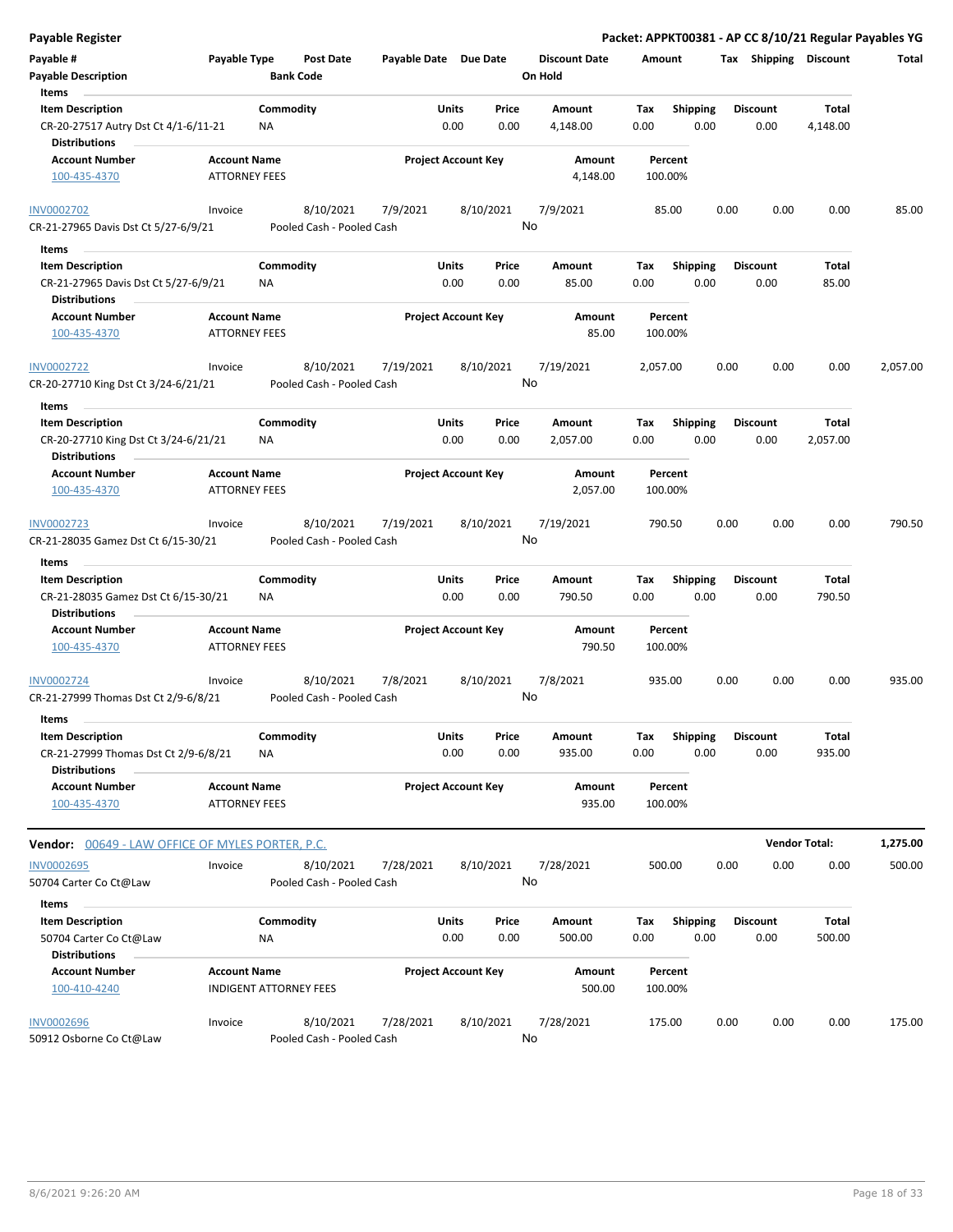| <b>Payable Description</b><br><b>Bank Code</b><br>On Hold<br>Items<br><b>Item Description</b><br>Commodity<br>Units<br>Price<br><b>Shipping</b><br><b>Discount</b><br>Total<br>Amount<br>Tax<br>0.00<br>0.00<br>175.00<br>0.00<br>0.00<br>0.00<br>175.00<br>50912 Osborne Co Ct@Law<br>ΝA<br><b>Distributions</b><br><b>Account Number</b><br><b>Project Account Key</b><br><b>Account Name</b><br>Amount<br>Percent<br><b>INDIGENT ATTORNEY FEES</b><br>175.00<br>100.00%<br>100-410-4240<br>8/10/2021<br>7/28/2021<br>8/10/2021<br>7/28/2021<br>0.00<br>0.00<br>0.00<br>300.00<br>Invoice<br>300.00<br>No<br>Pooled Cash - Pooled Cash<br>50868 Mitchell Co Ct@Law<br>Items<br>Commodity<br><b>Item Description</b><br>Units<br>Price<br>Amount<br><b>Shipping</b><br><b>Discount</b><br>Tax<br>Total<br>0.00<br>0.00<br>0.00<br>0.00<br>50868 Mitchell Co Ct@Law<br>NA<br>300.00<br>0.00<br>300.00<br><b>Distributions</b><br><b>Account Number</b><br><b>Account Name</b><br><b>Project Account Key</b><br>Amount<br>Percent<br>100-410-4240<br><b>INDIGENT ATTORNEY FEES</b><br>300.00<br>100.00%<br>8/4/2021<br>Invoice<br>8/10/2021<br>8/4/2021<br>8/10/2021<br>300.00<br>0.00<br>0.00<br>0.00<br>300.00<br>INV0002816<br>No<br>50700 Funez Co Ct@Law<br>Pooled Cash - Pooled Cash<br>Items<br>Commodity<br>Units<br>Price<br><b>Shipping</b><br>Total<br><b>Item Description</b><br>Amount<br>Tax<br><b>Discount</b><br>0.00<br>50700 Funez Co Ct@Law<br>0.00<br>0.00<br>300.00<br>0.00<br>0.00<br>300.00<br>ΝA<br><b>Distributions</b><br><b>Account Number</b><br><b>Account Name</b><br><b>Project Account Key</b><br>Amount<br>Percent<br>300.00<br><b>INDIGENT ATTORNEY FEES</b><br>100.00%<br>100-410-4240<br><b>Vendor Total:</b><br>91.21<br>Vendor: 00048 - LEONARD, CITY OF<br>8/10/2021<br>91.21<br>Invoice<br>7/15/2021<br>8/10/2021<br>7/15/2021<br>91.21<br>0.00<br>0.00<br>0.00<br>No<br>Pooled Cash - Pooled Cash<br>Pct 2 water 6/15-7/15/21<br>Items<br>Commodity<br>Units<br>Shipping<br><b>Item Description</b><br>Price<br>Amount<br>Tax<br><b>Discount</b><br>Total<br>0.00<br>0.00<br>91.21<br>0.00<br>0.00<br>0.00<br>91.21<br>Pct 2 water 6/15-7/15/21<br><b>NA</b><br><b>Distributions</b><br><b>Project Account Key</b><br><b>Account Number</b><br><b>Account Name</b><br>Amount<br>Percent<br>UTILITY WATER<br>91.21<br>100.00%<br>220-622-4420<br><b>Vendor Total:</b><br>50.00<br><b>Vendor:</b> 00273 - LEXISNEXIS RISK DATA MANAGEMENT INC<br>50.00<br>8/10/2021<br>7/31/2021<br>50.00<br>0.00<br>0.00<br>0.00<br>1394504-20210731<br>7/31/2021<br>8/10/2021<br>Invoice<br>Const #1 online research July 2021<br>Pooled Cash - Pooled Cash<br>No<br><b>Items</b><br>Commodity<br><b>Item Description</b><br>Units<br>Price<br>Amount<br>Shipping<br><b>Discount</b><br><b>Total</b><br>Tax<br>0.00<br>50.00<br>Const #1 online research July 2021<br>0.00<br>50.00<br>0.00<br>0.00<br>0.00<br>ΝA<br><b>Distributions</b><br><b>Account Number</b><br><b>Account Name</b><br><b>Project Account Key</b><br>Amount<br>Percent<br>100-551-5910<br><b>ONLINE RESEARCH</b><br>50.00<br>100.00%<br><b>Vendor Total:</b><br>Vendor: 00031 - LEXISNEXIS<br>384.00<br>8/10/2021<br>7/31/2021<br>8/10/2021<br>7/31/2021<br>384.00<br>0.00<br>0.00<br>0.00<br>384.00<br>3093398129<br>Invoice<br>No<br>July 2021 DA online research<br>Pooled Cash - Pooled Cash<br>Items<br><b>Item Description</b><br>Commodity<br>Units<br>Price<br><b>Shipping</b><br><b>Discount</b><br>Total<br>Amount<br>Tax<br>0.00<br>0.00<br>0.00<br>July 2021 DA online research<br>384.00<br>0.00<br>0.00<br>384.00<br>ΝA<br><b>Distributions</b><br><b>Account Number</b><br><b>Account Name</b><br><b>Project Account Key</b><br>Amount<br>Percent<br><b>ONLINE RESEARCH</b><br>384.00<br>100.00%<br>100-475-5910<br><b>Vendor Total:</b><br>797.96<br><b>Vendor:</b> 00440 - O'REILLY AUTOMOTIVE, INC.<br>8/10/2021<br>7/16/2021<br>8/10/2021<br>7/16/2021<br>17.49<br>0.00<br>0.00<br>0.00<br>17.49<br>0310-269390<br>Invoice<br>No<br>#163523 Pct 2 west coast mirror head<br>Pooled Cash - Pooled Cash | Payable #         | Payable Type | Post Date | Payable Date Due Date |  | <b>Discount Date</b> | Amount | Tax | Shipping | Discount | Total |
|------------------------------------------------------------------------------------------------------------------------------------------------------------------------------------------------------------------------------------------------------------------------------------------------------------------------------------------------------------------------------------------------------------------------------------------------------------------------------------------------------------------------------------------------------------------------------------------------------------------------------------------------------------------------------------------------------------------------------------------------------------------------------------------------------------------------------------------------------------------------------------------------------------------------------------------------------------------------------------------------------------------------------------------------------------------------------------------------------------------------------------------------------------------------------------------------------------------------------------------------------------------------------------------------------------------------------------------------------------------------------------------------------------------------------------------------------------------------------------------------------------------------------------------------------------------------------------------------------------------------------------------------------------------------------------------------------------------------------------------------------------------------------------------------------------------------------------------------------------------------------------------------------------------------------------------------------------------------------------------------------------------------------------------------------------------------------------------------------------------------------------------------------------------------------------------------------------------------------------------------------------------------------------------------------------------------------------------------------------------------------------------------------------------------------------------------------------------------------------------------------------------------------------------------------------------------------------------------------------------------------------------------------------------------------------------------------------------------------------------------------------------------------------------------------------------------------------------------------------------------------------------------------------------------------------------------------------------------------------------------------------------------------------------------------------------------------------------------------------------------------------------------------------------------------------------------------------------------------------------------------------------------------------------------------------------------------------------------------------------------------------------------------------------------------------------------------------------------------------------------------------------------------------------------------------------------------------------------------------------------------------------------------------------------------------------------------------------------------------------------------------------------------------------------------------------------------------------------------------------------------------------------------------------------------------------------------------------------------------------------------------------------------------------------------------------------------------------------------------------------|-------------------|--------------|-----------|-----------------------|--|----------------------|--------|-----|----------|----------|-------|
|                                                                                                                                                                                                                                                                                                                                                                                                                                                                                                                                                                                                                                                                                                                                                                                                                                                                                                                                                                                                                                                                                                                                                                                                                                                                                                                                                                                                                                                                                                                                                                                                                                                                                                                                                                                                                                                                                                                                                                                                                                                                                                                                                                                                                                                                                                                                                                                                                                                                                                                                                                                                                                                                                                                                                                                                                                                                                                                                                                                                                                                                                                                                                                                                                                                                                                                                                                                                                                                                                                                                                                                                                                                                                                                                                                                                                                                                                                                                                                                                                                                                                                                        |                   |              |           |                       |  |                      |        |     |          |          |       |
|                                                                                                                                                                                                                                                                                                                                                                                                                                                                                                                                                                                                                                                                                                                                                                                                                                                                                                                                                                                                                                                                                                                                                                                                                                                                                                                                                                                                                                                                                                                                                                                                                                                                                                                                                                                                                                                                                                                                                                                                                                                                                                                                                                                                                                                                                                                                                                                                                                                                                                                                                                                                                                                                                                                                                                                                                                                                                                                                                                                                                                                                                                                                                                                                                                                                                                                                                                                                                                                                                                                                                                                                                                                                                                                                                                                                                                                                                                                                                                                                                                                                                                                        |                   |              |           |                       |  |                      |        |     |          |          |       |
|                                                                                                                                                                                                                                                                                                                                                                                                                                                                                                                                                                                                                                                                                                                                                                                                                                                                                                                                                                                                                                                                                                                                                                                                                                                                                                                                                                                                                                                                                                                                                                                                                                                                                                                                                                                                                                                                                                                                                                                                                                                                                                                                                                                                                                                                                                                                                                                                                                                                                                                                                                                                                                                                                                                                                                                                                                                                                                                                                                                                                                                                                                                                                                                                                                                                                                                                                                                                                                                                                                                                                                                                                                                                                                                                                                                                                                                                                                                                                                                                                                                                                                                        |                   |              |           |                       |  |                      |        |     |          |          |       |
|                                                                                                                                                                                                                                                                                                                                                                                                                                                                                                                                                                                                                                                                                                                                                                                                                                                                                                                                                                                                                                                                                                                                                                                                                                                                                                                                                                                                                                                                                                                                                                                                                                                                                                                                                                                                                                                                                                                                                                                                                                                                                                                                                                                                                                                                                                                                                                                                                                                                                                                                                                                                                                                                                                                                                                                                                                                                                                                                                                                                                                                                                                                                                                                                                                                                                                                                                                                                                                                                                                                                                                                                                                                                                                                                                                                                                                                                                                                                                                                                                                                                                                                        |                   |              |           |                       |  |                      |        |     |          |          |       |
|                                                                                                                                                                                                                                                                                                                                                                                                                                                                                                                                                                                                                                                                                                                                                                                                                                                                                                                                                                                                                                                                                                                                                                                                                                                                                                                                                                                                                                                                                                                                                                                                                                                                                                                                                                                                                                                                                                                                                                                                                                                                                                                                                                                                                                                                                                                                                                                                                                                                                                                                                                                                                                                                                                                                                                                                                                                                                                                                                                                                                                                                                                                                                                                                                                                                                                                                                                                                                                                                                                                                                                                                                                                                                                                                                                                                                                                                                                                                                                                                                                                                                                                        |                   |              |           |                       |  |                      |        |     |          |          |       |
|                                                                                                                                                                                                                                                                                                                                                                                                                                                                                                                                                                                                                                                                                                                                                                                                                                                                                                                                                                                                                                                                                                                                                                                                                                                                                                                                                                                                                                                                                                                                                                                                                                                                                                                                                                                                                                                                                                                                                                                                                                                                                                                                                                                                                                                                                                                                                                                                                                                                                                                                                                                                                                                                                                                                                                                                                                                                                                                                                                                                                                                                                                                                                                                                                                                                                                                                                                                                                                                                                                                                                                                                                                                                                                                                                                                                                                                                                                                                                                                                                                                                                                                        |                   |              |           |                       |  |                      |        |     |          |          |       |
|                                                                                                                                                                                                                                                                                                                                                                                                                                                                                                                                                                                                                                                                                                                                                                                                                                                                                                                                                                                                                                                                                                                                                                                                                                                                                                                                                                                                                                                                                                                                                                                                                                                                                                                                                                                                                                                                                                                                                                                                                                                                                                                                                                                                                                                                                                                                                                                                                                                                                                                                                                                                                                                                                                                                                                                                                                                                                                                                                                                                                                                                                                                                                                                                                                                                                                                                                                                                                                                                                                                                                                                                                                                                                                                                                                                                                                                                                                                                                                                                                                                                                                                        |                   |              |           |                       |  |                      |        |     |          |          |       |
|                                                                                                                                                                                                                                                                                                                                                                                                                                                                                                                                                                                                                                                                                                                                                                                                                                                                                                                                                                                                                                                                                                                                                                                                                                                                                                                                                                                                                                                                                                                                                                                                                                                                                                                                                                                                                                                                                                                                                                                                                                                                                                                                                                                                                                                                                                                                                                                                                                                                                                                                                                                                                                                                                                                                                                                                                                                                                                                                                                                                                                                                                                                                                                                                                                                                                                                                                                                                                                                                                                                                                                                                                                                                                                                                                                                                                                                                                                                                                                                                                                                                                                                        | <b>INV0002697</b> |              |           |                       |  |                      |        |     |          |          |       |
|                                                                                                                                                                                                                                                                                                                                                                                                                                                                                                                                                                                                                                                                                                                                                                                                                                                                                                                                                                                                                                                                                                                                                                                                                                                                                                                                                                                                                                                                                                                                                                                                                                                                                                                                                                                                                                                                                                                                                                                                                                                                                                                                                                                                                                                                                                                                                                                                                                                                                                                                                                                                                                                                                                                                                                                                                                                                                                                                                                                                                                                                                                                                                                                                                                                                                                                                                                                                                                                                                                                                                                                                                                                                                                                                                                                                                                                                                                                                                                                                                                                                                                                        |                   |              |           |                       |  |                      |        |     |          |          |       |
|                                                                                                                                                                                                                                                                                                                                                                                                                                                                                                                                                                                                                                                                                                                                                                                                                                                                                                                                                                                                                                                                                                                                                                                                                                                                                                                                                                                                                                                                                                                                                                                                                                                                                                                                                                                                                                                                                                                                                                                                                                                                                                                                                                                                                                                                                                                                                                                                                                                                                                                                                                                                                                                                                                                                                                                                                                                                                                                                                                                                                                                                                                                                                                                                                                                                                                                                                                                                                                                                                                                                                                                                                                                                                                                                                                                                                                                                                                                                                                                                                                                                                                                        |                   |              |           |                       |  |                      |        |     |          |          |       |
|                                                                                                                                                                                                                                                                                                                                                                                                                                                                                                                                                                                                                                                                                                                                                                                                                                                                                                                                                                                                                                                                                                                                                                                                                                                                                                                                                                                                                                                                                                                                                                                                                                                                                                                                                                                                                                                                                                                                                                                                                                                                                                                                                                                                                                                                                                                                                                                                                                                                                                                                                                                                                                                                                                                                                                                                                                                                                                                                                                                                                                                                                                                                                                                                                                                                                                                                                                                                                                                                                                                                                                                                                                                                                                                                                                                                                                                                                                                                                                                                                                                                                                                        |                   |              |           |                       |  |                      |        |     |          |          |       |
|                                                                                                                                                                                                                                                                                                                                                                                                                                                                                                                                                                                                                                                                                                                                                                                                                                                                                                                                                                                                                                                                                                                                                                                                                                                                                                                                                                                                                                                                                                                                                                                                                                                                                                                                                                                                                                                                                                                                                                                                                                                                                                                                                                                                                                                                                                                                                                                                                                                                                                                                                                                                                                                                                                                                                                                                                                                                                                                                                                                                                                                                                                                                                                                                                                                                                                                                                                                                                                                                                                                                                                                                                                                                                                                                                                                                                                                                                                                                                                                                                                                                                                                        |                   |              |           |                       |  |                      |        |     |          |          |       |
|                                                                                                                                                                                                                                                                                                                                                                                                                                                                                                                                                                                                                                                                                                                                                                                                                                                                                                                                                                                                                                                                                                                                                                                                                                                                                                                                                                                                                                                                                                                                                                                                                                                                                                                                                                                                                                                                                                                                                                                                                                                                                                                                                                                                                                                                                                                                                                                                                                                                                                                                                                                                                                                                                                                                                                                                                                                                                                                                                                                                                                                                                                                                                                                                                                                                                                                                                                                                                                                                                                                                                                                                                                                                                                                                                                                                                                                                                                                                                                                                                                                                                                                        |                   |              |           |                       |  |                      |        |     |          |          |       |
|                                                                                                                                                                                                                                                                                                                                                                                                                                                                                                                                                                                                                                                                                                                                                                                                                                                                                                                                                                                                                                                                                                                                                                                                                                                                                                                                                                                                                                                                                                                                                                                                                                                                                                                                                                                                                                                                                                                                                                                                                                                                                                                                                                                                                                                                                                                                                                                                                                                                                                                                                                                                                                                                                                                                                                                                                                                                                                                                                                                                                                                                                                                                                                                                                                                                                                                                                                                                                                                                                                                                                                                                                                                                                                                                                                                                                                                                                                                                                                                                                                                                                                                        |                   |              |           |                       |  |                      |        |     |          |          |       |
|                                                                                                                                                                                                                                                                                                                                                                                                                                                                                                                                                                                                                                                                                                                                                                                                                                                                                                                                                                                                                                                                                                                                                                                                                                                                                                                                                                                                                                                                                                                                                                                                                                                                                                                                                                                                                                                                                                                                                                                                                                                                                                                                                                                                                                                                                                                                                                                                                                                                                                                                                                                                                                                                                                                                                                                                                                                                                                                                                                                                                                                                                                                                                                                                                                                                                                                                                                                                                                                                                                                                                                                                                                                                                                                                                                                                                                                                                                                                                                                                                                                                                                                        |                   |              |           |                       |  |                      |        |     |          |          |       |
|                                                                                                                                                                                                                                                                                                                                                                                                                                                                                                                                                                                                                                                                                                                                                                                                                                                                                                                                                                                                                                                                                                                                                                                                                                                                                                                                                                                                                                                                                                                                                                                                                                                                                                                                                                                                                                                                                                                                                                                                                                                                                                                                                                                                                                                                                                                                                                                                                                                                                                                                                                                                                                                                                                                                                                                                                                                                                                                                                                                                                                                                                                                                                                                                                                                                                                                                                                                                                                                                                                                                                                                                                                                                                                                                                                                                                                                                                                                                                                                                                                                                                                                        |                   |              |           |                       |  |                      |        |     |          |          |       |
|                                                                                                                                                                                                                                                                                                                                                                                                                                                                                                                                                                                                                                                                                                                                                                                                                                                                                                                                                                                                                                                                                                                                                                                                                                                                                                                                                                                                                                                                                                                                                                                                                                                                                                                                                                                                                                                                                                                                                                                                                                                                                                                                                                                                                                                                                                                                                                                                                                                                                                                                                                                                                                                                                                                                                                                                                                                                                                                                                                                                                                                                                                                                                                                                                                                                                                                                                                                                                                                                                                                                                                                                                                                                                                                                                                                                                                                                                                                                                                                                                                                                                                                        |                   |              |           |                       |  |                      |        |     |          |          |       |
|                                                                                                                                                                                                                                                                                                                                                                                                                                                                                                                                                                                                                                                                                                                                                                                                                                                                                                                                                                                                                                                                                                                                                                                                                                                                                                                                                                                                                                                                                                                                                                                                                                                                                                                                                                                                                                                                                                                                                                                                                                                                                                                                                                                                                                                                                                                                                                                                                                                                                                                                                                                                                                                                                                                                                                                                                                                                                                                                                                                                                                                                                                                                                                                                                                                                                                                                                                                                                                                                                                                                                                                                                                                                                                                                                                                                                                                                                                                                                                                                                                                                                                                        |                   |              |           |                       |  |                      |        |     |          |          |       |
|                                                                                                                                                                                                                                                                                                                                                                                                                                                                                                                                                                                                                                                                                                                                                                                                                                                                                                                                                                                                                                                                                                                                                                                                                                                                                                                                                                                                                                                                                                                                                                                                                                                                                                                                                                                                                                                                                                                                                                                                                                                                                                                                                                                                                                                                                                                                                                                                                                                                                                                                                                                                                                                                                                                                                                                                                                                                                                                                                                                                                                                                                                                                                                                                                                                                                                                                                                                                                                                                                                                                                                                                                                                                                                                                                                                                                                                                                                                                                                                                                                                                                                                        |                   |              |           |                       |  |                      |        |     |          |          |       |
|                                                                                                                                                                                                                                                                                                                                                                                                                                                                                                                                                                                                                                                                                                                                                                                                                                                                                                                                                                                                                                                                                                                                                                                                                                                                                                                                                                                                                                                                                                                                                                                                                                                                                                                                                                                                                                                                                                                                                                                                                                                                                                                                                                                                                                                                                                                                                                                                                                                                                                                                                                                                                                                                                                                                                                                                                                                                                                                                                                                                                                                                                                                                                                                                                                                                                                                                                                                                                                                                                                                                                                                                                                                                                                                                                                                                                                                                                                                                                                                                                                                                                                                        |                   |              |           |                       |  |                      |        |     |          |          |       |
|                                                                                                                                                                                                                                                                                                                                                                                                                                                                                                                                                                                                                                                                                                                                                                                                                                                                                                                                                                                                                                                                                                                                                                                                                                                                                                                                                                                                                                                                                                                                                                                                                                                                                                                                                                                                                                                                                                                                                                                                                                                                                                                                                                                                                                                                                                                                                                                                                                                                                                                                                                                                                                                                                                                                                                                                                                                                                                                                                                                                                                                                                                                                                                                                                                                                                                                                                                                                                                                                                                                                                                                                                                                                                                                                                                                                                                                                                                                                                                                                                                                                                                                        |                   |              |           |                       |  |                      |        |     |          |          |       |
|                                                                                                                                                                                                                                                                                                                                                                                                                                                                                                                                                                                                                                                                                                                                                                                                                                                                                                                                                                                                                                                                                                                                                                                                                                                                                                                                                                                                                                                                                                                                                                                                                                                                                                                                                                                                                                                                                                                                                                                                                                                                                                                                                                                                                                                                                                                                                                                                                                                                                                                                                                                                                                                                                                                                                                                                                                                                                                                                                                                                                                                                                                                                                                                                                                                                                                                                                                                                                                                                                                                                                                                                                                                                                                                                                                                                                                                                                                                                                                                                                                                                                                                        |                   |              |           |                       |  |                      |        |     |          |          |       |
|                                                                                                                                                                                                                                                                                                                                                                                                                                                                                                                                                                                                                                                                                                                                                                                                                                                                                                                                                                                                                                                                                                                                                                                                                                                                                                                                                                                                                                                                                                                                                                                                                                                                                                                                                                                                                                                                                                                                                                                                                                                                                                                                                                                                                                                                                                                                                                                                                                                                                                                                                                                                                                                                                                                                                                                                                                                                                                                                                                                                                                                                                                                                                                                                                                                                                                                                                                                                                                                                                                                                                                                                                                                                                                                                                                                                                                                                                                                                                                                                                                                                                                                        |                   |              |           |                       |  |                      |        |     |          |          |       |
|                                                                                                                                                                                                                                                                                                                                                                                                                                                                                                                                                                                                                                                                                                                                                                                                                                                                                                                                                                                                                                                                                                                                                                                                                                                                                                                                                                                                                                                                                                                                                                                                                                                                                                                                                                                                                                                                                                                                                                                                                                                                                                                                                                                                                                                                                                                                                                                                                                                                                                                                                                                                                                                                                                                                                                                                                                                                                                                                                                                                                                                                                                                                                                                                                                                                                                                                                                                                                                                                                                                                                                                                                                                                                                                                                                                                                                                                                                                                                                                                                                                                                                                        |                   |              |           |                       |  |                      |        |     |          |          |       |
|                                                                                                                                                                                                                                                                                                                                                                                                                                                                                                                                                                                                                                                                                                                                                                                                                                                                                                                                                                                                                                                                                                                                                                                                                                                                                                                                                                                                                                                                                                                                                                                                                                                                                                                                                                                                                                                                                                                                                                                                                                                                                                                                                                                                                                                                                                                                                                                                                                                                                                                                                                                                                                                                                                                                                                                                                                                                                                                                                                                                                                                                                                                                                                                                                                                                                                                                                                                                                                                                                                                                                                                                                                                                                                                                                                                                                                                                                                                                                                                                                                                                                                                        |                   |              |           |                       |  |                      |        |     |          |          |       |
|                                                                                                                                                                                                                                                                                                                                                                                                                                                                                                                                                                                                                                                                                                                                                                                                                                                                                                                                                                                                                                                                                                                                                                                                                                                                                                                                                                                                                                                                                                                                                                                                                                                                                                                                                                                                                                                                                                                                                                                                                                                                                                                                                                                                                                                                                                                                                                                                                                                                                                                                                                                                                                                                                                                                                                                                                                                                                                                                                                                                                                                                                                                                                                                                                                                                                                                                                                                                                                                                                                                                                                                                                                                                                                                                                                                                                                                                                                                                                                                                                                                                                                                        | INV0002801        |              |           |                       |  |                      |        |     |          |          |       |
|                                                                                                                                                                                                                                                                                                                                                                                                                                                                                                                                                                                                                                                                                                                                                                                                                                                                                                                                                                                                                                                                                                                                                                                                                                                                                                                                                                                                                                                                                                                                                                                                                                                                                                                                                                                                                                                                                                                                                                                                                                                                                                                                                                                                                                                                                                                                                                                                                                                                                                                                                                                                                                                                                                                                                                                                                                                                                                                                                                                                                                                                                                                                                                                                                                                                                                                                                                                                                                                                                                                                                                                                                                                                                                                                                                                                                                                                                                                                                                                                                                                                                                                        |                   |              |           |                       |  |                      |        |     |          |          |       |
|                                                                                                                                                                                                                                                                                                                                                                                                                                                                                                                                                                                                                                                                                                                                                                                                                                                                                                                                                                                                                                                                                                                                                                                                                                                                                                                                                                                                                                                                                                                                                                                                                                                                                                                                                                                                                                                                                                                                                                                                                                                                                                                                                                                                                                                                                                                                                                                                                                                                                                                                                                                                                                                                                                                                                                                                                                                                                                                                                                                                                                                                                                                                                                                                                                                                                                                                                                                                                                                                                                                                                                                                                                                                                                                                                                                                                                                                                                                                                                                                                                                                                                                        |                   |              |           |                       |  |                      |        |     |          |          |       |
|                                                                                                                                                                                                                                                                                                                                                                                                                                                                                                                                                                                                                                                                                                                                                                                                                                                                                                                                                                                                                                                                                                                                                                                                                                                                                                                                                                                                                                                                                                                                                                                                                                                                                                                                                                                                                                                                                                                                                                                                                                                                                                                                                                                                                                                                                                                                                                                                                                                                                                                                                                                                                                                                                                                                                                                                                                                                                                                                                                                                                                                                                                                                                                                                                                                                                                                                                                                                                                                                                                                                                                                                                                                                                                                                                                                                                                                                                                                                                                                                                                                                                                                        |                   |              |           |                       |  |                      |        |     |          |          |       |
|                                                                                                                                                                                                                                                                                                                                                                                                                                                                                                                                                                                                                                                                                                                                                                                                                                                                                                                                                                                                                                                                                                                                                                                                                                                                                                                                                                                                                                                                                                                                                                                                                                                                                                                                                                                                                                                                                                                                                                                                                                                                                                                                                                                                                                                                                                                                                                                                                                                                                                                                                                                                                                                                                                                                                                                                                                                                                                                                                                                                                                                                                                                                                                                                                                                                                                                                                                                                                                                                                                                                                                                                                                                                                                                                                                                                                                                                                                                                                                                                                                                                                                                        |                   |              |           |                       |  |                      |        |     |          |          |       |
|                                                                                                                                                                                                                                                                                                                                                                                                                                                                                                                                                                                                                                                                                                                                                                                                                                                                                                                                                                                                                                                                                                                                                                                                                                                                                                                                                                                                                                                                                                                                                                                                                                                                                                                                                                                                                                                                                                                                                                                                                                                                                                                                                                                                                                                                                                                                                                                                                                                                                                                                                                                                                                                                                                                                                                                                                                                                                                                                                                                                                                                                                                                                                                                                                                                                                                                                                                                                                                                                                                                                                                                                                                                                                                                                                                                                                                                                                                                                                                                                                                                                                                                        |                   |              |           |                       |  |                      |        |     |          |          |       |
|                                                                                                                                                                                                                                                                                                                                                                                                                                                                                                                                                                                                                                                                                                                                                                                                                                                                                                                                                                                                                                                                                                                                                                                                                                                                                                                                                                                                                                                                                                                                                                                                                                                                                                                                                                                                                                                                                                                                                                                                                                                                                                                                                                                                                                                                                                                                                                                                                                                                                                                                                                                                                                                                                                                                                                                                                                                                                                                                                                                                                                                                                                                                                                                                                                                                                                                                                                                                                                                                                                                                                                                                                                                                                                                                                                                                                                                                                                                                                                                                                                                                                                                        |                   |              |           |                       |  |                      |        |     |          |          |       |
|                                                                                                                                                                                                                                                                                                                                                                                                                                                                                                                                                                                                                                                                                                                                                                                                                                                                                                                                                                                                                                                                                                                                                                                                                                                                                                                                                                                                                                                                                                                                                                                                                                                                                                                                                                                                                                                                                                                                                                                                                                                                                                                                                                                                                                                                                                                                                                                                                                                                                                                                                                                                                                                                                                                                                                                                                                                                                                                                                                                                                                                                                                                                                                                                                                                                                                                                                                                                                                                                                                                                                                                                                                                                                                                                                                                                                                                                                                                                                                                                                                                                                                                        |                   |              |           |                       |  |                      |        |     |          |          |       |
|                                                                                                                                                                                                                                                                                                                                                                                                                                                                                                                                                                                                                                                                                                                                                                                                                                                                                                                                                                                                                                                                                                                                                                                                                                                                                                                                                                                                                                                                                                                                                                                                                                                                                                                                                                                                                                                                                                                                                                                                                                                                                                                                                                                                                                                                                                                                                                                                                                                                                                                                                                                                                                                                                                                                                                                                                                                                                                                                                                                                                                                                                                                                                                                                                                                                                                                                                                                                                                                                                                                                                                                                                                                                                                                                                                                                                                                                                                                                                                                                                                                                                                                        |                   |              |           |                       |  |                      |        |     |          |          |       |
|                                                                                                                                                                                                                                                                                                                                                                                                                                                                                                                                                                                                                                                                                                                                                                                                                                                                                                                                                                                                                                                                                                                                                                                                                                                                                                                                                                                                                                                                                                                                                                                                                                                                                                                                                                                                                                                                                                                                                                                                                                                                                                                                                                                                                                                                                                                                                                                                                                                                                                                                                                                                                                                                                                                                                                                                                                                                                                                                                                                                                                                                                                                                                                                                                                                                                                                                                                                                                                                                                                                                                                                                                                                                                                                                                                                                                                                                                                                                                                                                                                                                                                                        |                   |              |           |                       |  |                      |        |     |          |          |       |
|                                                                                                                                                                                                                                                                                                                                                                                                                                                                                                                                                                                                                                                                                                                                                                                                                                                                                                                                                                                                                                                                                                                                                                                                                                                                                                                                                                                                                                                                                                                                                                                                                                                                                                                                                                                                                                                                                                                                                                                                                                                                                                                                                                                                                                                                                                                                                                                                                                                                                                                                                                                                                                                                                                                                                                                                                                                                                                                                                                                                                                                                                                                                                                                                                                                                                                                                                                                                                                                                                                                                                                                                                                                                                                                                                                                                                                                                                                                                                                                                                                                                                                                        |                   |              |           |                       |  |                      |        |     |          |          |       |
|                                                                                                                                                                                                                                                                                                                                                                                                                                                                                                                                                                                                                                                                                                                                                                                                                                                                                                                                                                                                                                                                                                                                                                                                                                                                                                                                                                                                                                                                                                                                                                                                                                                                                                                                                                                                                                                                                                                                                                                                                                                                                                                                                                                                                                                                                                                                                                                                                                                                                                                                                                                                                                                                                                                                                                                                                                                                                                                                                                                                                                                                                                                                                                                                                                                                                                                                                                                                                                                                                                                                                                                                                                                                                                                                                                                                                                                                                                                                                                                                                                                                                                                        |                   |              |           |                       |  |                      |        |     |          |          |       |
|                                                                                                                                                                                                                                                                                                                                                                                                                                                                                                                                                                                                                                                                                                                                                                                                                                                                                                                                                                                                                                                                                                                                                                                                                                                                                                                                                                                                                                                                                                                                                                                                                                                                                                                                                                                                                                                                                                                                                                                                                                                                                                                                                                                                                                                                                                                                                                                                                                                                                                                                                                                                                                                                                                                                                                                                                                                                                                                                                                                                                                                                                                                                                                                                                                                                                                                                                                                                                                                                                                                                                                                                                                                                                                                                                                                                                                                                                                                                                                                                                                                                                                                        |                   |              |           |                       |  |                      |        |     |          |          |       |
|                                                                                                                                                                                                                                                                                                                                                                                                                                                                                                                                                                                                                                                                                                                                                                                                                                                                                                                                                                                                                                                                                                                                                                                                                                                                                                                                                                                                                                                                                                                                                                                                                                                                                                                                                                                                                                                                                                                                                                                                                                                                                                                                                                                                                                                                                                                                                                                                                                                                                                                                                                                                                                                                                                                                                                                                                                                                                                                                                                                                                                                                                                                                                                                                                                                                                                                                                                                                                                                                                                                                                                                                                                                                                                                                                                                                                                                                                                                                                                                                                                                                                                                        |                   |              |           |                       |  |                      |        |     |          |          |       |
|                                                                                                                                                                                                                                                                                                                                                                                                                                                                                                                                                                                                                                                                                                                                                                                                                                                                                                                                                                                                                                                                                                                                                                                                                                                                                                                                                                                                                                                                                                                                                                                                                                                                                                                                                                                                                                                                                                                                                                                                                                                                                                                                                                                                                                                                                                                                                                                                                                                                                                                                                                                                                                                                                                                                                                                                                                                                                                                                                                                                                                                                                                                                                                                                                                                                                                                                                                                                                                                                                                                                                                                                                                                                                                                                                                                                                                                                                                                                                                                                                                                                                                                        |                   |              |           |                       |  |                      |        |     |          |          |       |
|                                                                                                                                                                                                                                                                                                                                                                                                                                                                                                                                                                                                                                                                                                                                                                                                                                                                                                                                                                                                                                                                                                                                                                                                                                                                                                                                                                                                                                                                                                                                                                                                                                                                                                                                                                                                                                                                                                                                                                                                                                                                                                                                                                                                                                                                                                                                                                                                                                                                                                                                                                                                                                                                                                                                                                                                                                                                                                                                                                                                                                                                                                                                                                                                                                                                                                                                                                                                                                                                                                                                                                                                                                                                                                                                                                                                                                                                                                                                                                                                                                                                                                                        |                   |              |           |                       |  |                      |        |     |          |          |       |
|                                                                                                                                                                                                                                                                                                                                                                                                                                                                                                                                                                                                                                                                                                                                                                                                                                                                                                                                                                                                                                                                                                                                                                                                                                                                                                                                                                                                                                                                                                                                                                                                                                                                                                                                                                                                                                                                                                                                                                                                                                                                                                                                                                                                                                                                                                                                                                                                                                                                                                                                                                                                                                                                                                                                                                                                                                                                                                                                                                                                                                                                                                                                                                                                                                                                                                                                                                                                                                                                                                                                                                                                                                                                                                                                                                                                                                                                                                                                                                                                                                                                                                                        |                   |              |           |                       |  |                      |        |     |          |          |       |
|                                                                                                                                                                                                                                                                                                                                                                                                                                                                                                                                                                                                                                                                                                                                                                                                                                                                                                                                                                                                                                                                                                                                                                                                                                                                                                                                                                                                                                                                                                                                                                                                                                                                                                                                                                                                                                                                                                                                                                                                                                                                                                                                                                                                                                                                                                                                                                                                                                                                                                                                                                                                                                                                                                                                                                                                                                                                                                                                                                                                                                                                                                                                                                                                                                                                                                                                                                                                                                                                                                                                                                                                                                                                                                                                                                                                                                                                                                                                                                                                                                                                                                                        |                   |              |           |                       |  |                      |        |     |          |          |       |
|                                                                                                                                                                                                                                                                                                                                                                                                                                                                                                                                                                                                                                                                                                                                                                                                                                                                                                                                                                                                                                                                                                                                                                                                                                                                                                                                                                                                                                                                                                                                                                                                                                                                                                                                                                                                                                                                                                                                                                                                                                                                                                                                                                                                                                                                                                                                                                                                                                                                                                                                                                                                                                                                                                                                                                                                                                                                                                                                                                                                                                                                                                                                                                                                                                                                                                                                                                                                                                                                                                                                                                                                                                                                                                                                                                                                                                                                                                                                                                                                                                                                                                                        |                   |              |           |                       |  |                      |        |     |          |          |       |
|                                                                                                                                                                                                                                                                                                                                                                                                                                                                                                                                                                                                                                                                                                                                                                                                                                                                                                                                                                                                                                                                                                                                                                                                                                                                                                                                                                                                                                                                                                                                                                                                                                                                                                                                                                                                                                                                                                                                                                                                                                                                                                                                                                                                                                                                                                                                                                                                                                                                                                                                                                                                                                                                                                                                                                                                                                                                                                                                                                                                                                                                                                                                                                                                                                                                                                                                                                                                                                                                                                                                                                                                                                                                                                                                                                                                                                                                                                                                                                                                                                                                                                                        |                   |              |           |                       |  |                      |        |     |          |          |       |
|                                                                                                                                                                                                                                                                                                                                                                                                                                                                                                                                                                                                                                                                                                                                                                                                                                                                                                                                                                                                                                                                                                                                                                                                                                                                                                                                                                                                                                                                                                                                                                                                                                                                                                                                                                                                                                                                                                                                                                                                                                                                                                                                                                                                                                                                                                                                                                                                                                                                                                                                                                                                                                                                                                                                                                                                                                                                                                                                                                                                                                                                                                                                                                                                                                                                                                                                                                                                                                                                                                                                                                                                                                                                                                                                                                                                                                                                                                                                                                                                                                                                                                                        |                   |              |           |                       |  |                      |        |     |          |          |       |
|                                                                                                                                                                                                                                                                                                                                                                                                                                                                                                                                                                                                                                                                                                                                                                                                                                                                                                                                                                                                                                                                                                                                                                                                                                                                                                                                                                                                                                                                                                                                                                                                                                                                                                                                                                                                                                                                                                                                                                                                                                                                                                                                                                                                                                                                                                                                                                                                                                                                                                                                                                                                                                                                                                                                                                                                                                                                                                                                                                                                                                                                                                                                                                                                                                                                                                                                                                                                                                                                                                                                                                                                                                                                                                                                                                                                                                                                                                                                                                                                                                                                                                                        |                   |              |           |                       |  |                      |        |     |          |          |       |
|                                                                                                                                                                                                                                                                                                                                                                                                                                                                                                                                                                                                                                                                                                                                                                                                                                                                                                                                                                                                                                                                                                                                                                                                                                                                                                                                                                                                                                                                                                                                                                                                                                                                                                                                                                                                                                                                                                                                                                                                                                                                                                                                                                                                                                                                                                                                                                                                                                                                                                                                                                                                                                                                                                                                                                                                                                                                                                                                                                                                                                                                                                                                                                                                                                                                                                                                                                                                                                                                                                                                                                                                                                                                                                                                                                                                                                                                                                                                                                                                                                                                                                                        |                   |              |           |                       |  |                      |        |     |          |          |       |
|                                                                                                                                                                                                                                                                                                                                                                                                                                                                                                                                                                                                                                                                                                                                                                                                                                                                                                                                                                                                                                                                                                                                                                                                                                                                                                                                                                                                                                                                                                                                                                                                                                                                                                                                                                                                                                                                                                                                                                                                                                                                                                                                                                                                                                                                                                                                                                                                                                                                                                                                                                                                                                                                                                                                                                                                                                                                                                                                                                                                                                                                                                                                                                                                                                                                                                                                                                                                                                                                                                                                                                                                                                                                                                                                                                                                                                                                                                                                                                                                                                                                                                                        |                   |              |           |                       |  |                      |        |     |          |          |       |
|                                                                                                                                                                                                                                                                                                                                                                                                                                                                                                                                                                                                                                                                                                                                                                                                                                                                                                                                                                                                                                                                                                                                                                                                                                                                                                                                                                                                                                                                                                                                                                                                                                                                                                                                                                                                                                                                                                                                                                                                                                                                                                                                                                                                                                                                                                                                                                                                                                                                                                                                                                                                                                                                                                                                                                                                                                                                                                                                                                                                                                                                                                                                                                                                                                                                                                                                                                                                                                                                                                                                                                                                                                                                                                                                                                                                                                                                                                                                                                                                                                                                                                                        |                   |              |           |                       |  |                      |        |     |          |          |       |
|                                                                                                                                                                                                                                                                                                                                                                                                                                                                                                                                                                                                                                                                                                                                                                                                                                                                                                                                                                                                                                                                                                                                                                                                                                                                                                                                                                                                                                                                                                                                                                                                                                                                                                                                                                                                                                                                                                                                                                                                                                                                                                                                                                                                                                                                                                                                                                                                                                                                                                                                                                                                                                                                                                                                                                                                                                                                                                                                                                                                                                                                                                                                                                                                                                                                                                                                                                                                                                                                                                                                                                                                                                                                                                                                                                                                                                                                                                                                                                                                                                                                                                                        |                   |              |           |                       |  |                      |        |     |          |          |       |
|                                                                                                                                                                                                                                                                                                                                                                                                                                                                                                                                                                                                                                                                                                                                                                                                                                                                                                                                                                                                                                                                                                                                                                                                                                                                                                                                                                                                                                                                                                                                                                                                                                                                                                                                                                                                                                                                                                                                                                                                                                                                                                                                                                                                                                                                                                                                                                                                                                                                                                                                                                                                                                                                                                                                                                                                                                                                                                                                                                                                                                                                                                                                                                                                                                                                                                                                                                                                                                                                                                                                                                                                                                                                                                                                                                                                                                                                                                                                                                                                                                                                                                                        |                   |              |           |                       |  |                      |        |     |          |          |       |
|                                                                                                                                                                                                                                                                                                                                                                                                                                                                                                                                                                                                                                                                                                                                                                                                                                                                                                                                                                                                                                                                                                                                                                                                                                                                                                                                                                                                                                                                                                                                                                                                                                                                                                                                                                                                                                                                                                                                                                                                                                                                                                                                                                                                                                                                                                                                                                                                                                                                                                                                                                                                                                                                                                                                                                                                                                                                                                                                                                                                                                                                                                                                                                                                                                                                                                                                                                                                                                                                                                                                                                                                                                                                                                                                                                                                                                                                                                                                                                                                                                                                                                                        |                   |              |           |                       |  |                      |        |     |          |          |       |
|                                                                                                                                                                                                                                                                                                                                                                                                                                                                                                                                                                                                                                                                                                                                                                                                                                                                                                                                                                                                                                                                                                                                                                                                                                                                                                                                                                                                                                                                                                                                                                                                                                                                                                                                                                                                                                                                                                                                                                                                                                                                                                                                                                                                                                                                                                                                                                                                                                                                                                                                                                                                                                                                                                                                                                                                                                                                                                                                                                                                                                                                                                                                                                                                                                                                                                                                                                                                                                                                                                                                                                                                                                                                                                                                                                                                                                                                                                                                                                                                                                                                                                                        |                   |              |           |                       |  |                      |        |     |          |          |       |
|                                                                                                                                                                                                                                                                                                                                                                                                                                                                                                                                                                                                                                                                                                                                                                                                                                                                                                                                                                                                                                                                                                                                                                                                                                                                                                                                                                                                                                                                                                                                                                                                                                                                                                                                                                                                                                                                                                                                                                                                                                                                                                                                                                                                                                                                                                                                                                                                                                                                                                                                                                                                                                                                                                                                                                                                                                                                                                                                                                                                                                                                                                                                                                                                                                                                                                                                                                                                                                                                                                                                                                                                                                                                                                                                                                                                                                                                                                                                                                                                                                                                                                                        |                   |              |           |                       |  |                      |        |     |          |          |       |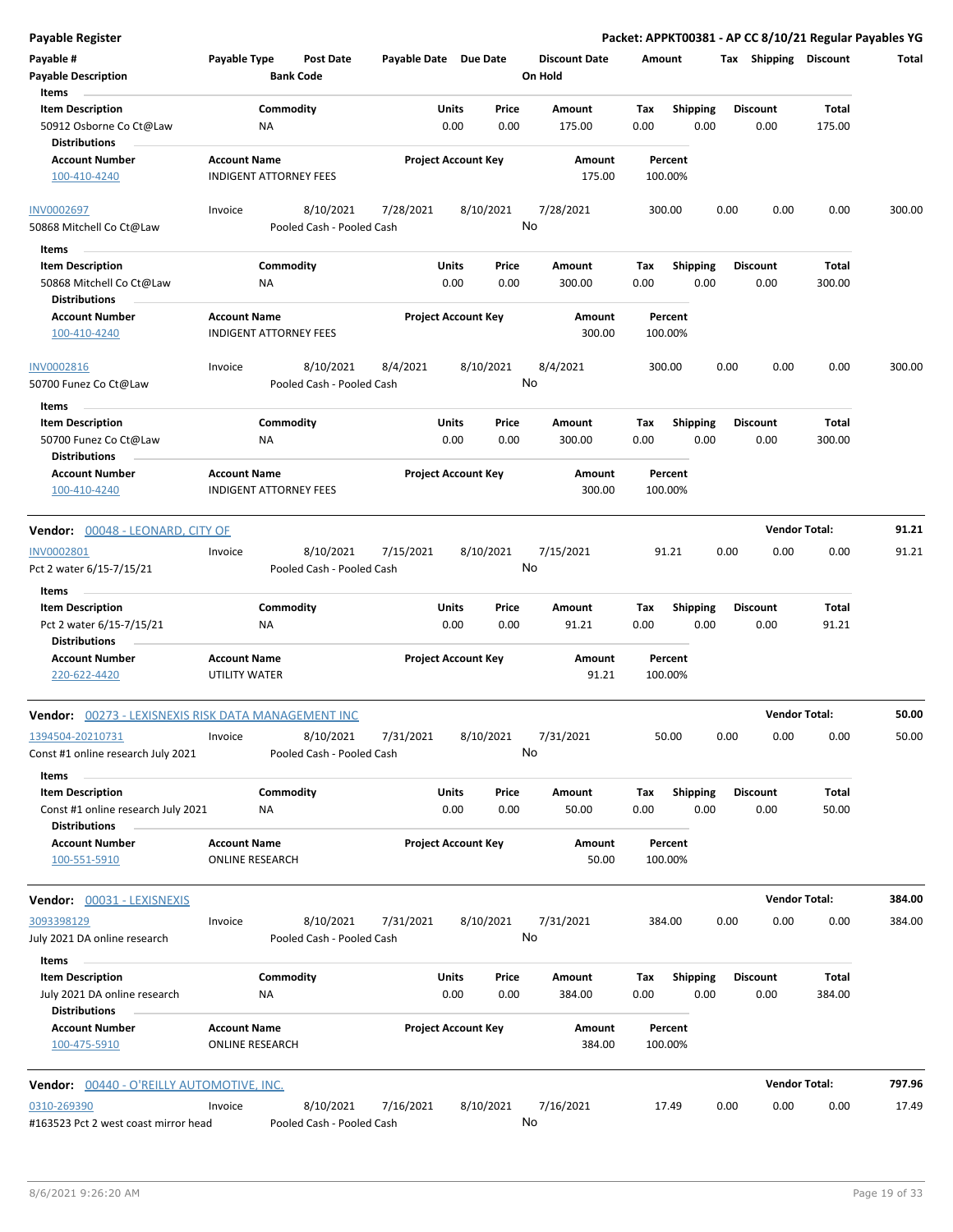| Payable #<br><b>Payable Description</b>                      | Payable Type                                          | <b>Post Date</b><br><b>Bank Code</b>   | Payable Date Due Date |                            |           | <b>Discount Date</b><br>On Hold | Amount      |                         | Tax  | Shipping        | <b>Discount</b> | Total     |
|--------------------------------------------------------------|-------------------------------------------------------|----------------------------------------|-----------------------|----------------------------|-----------|---------------------------------|-------------|-------------------------|------|-----------------|-----------------|-----------|
| Items                                                        |                                                       |                                        |                       |                            |           |                                 |             |                         |      |                 |                 |           |
| <b>Item Description</b>                                      |                                                       | Commodity                              |                       | Units                      | Price     | Amount                          | Tax         | <b>Shipping</b>         |      | <b>Discount</b> | Total           |           |
| #163523 Pct 2 west coast mirror head<br><b>Distributions</b> |                                                       | Goods                                  |                       | 1.00                       | 17.49     | 17.49                           | 0.00        | 0.00                    |      | 0.00            | 17.49           |           |
| <b>Account Number</b>                                        | <b>Account Name</b>                                   |                                        |                       | <b>Project Account Key</b> |           | Amount                          |             | Percent                 |      |                 |                 |           |
| 220-622-4580                                                 | <b>R&amp;M MACHINERY PARTS</b>                        |                                        |                       |                            |           | 17.49                           |             | 100.00%                 |      |                 |                 |           |
| 0361-371068                                                  | Invoice                                               | 8/10/2021                              | 6/18/2021             |                            | 8/10/2021 | 6/18/2021                       | 139.07      |                         | 0.00 | 0.00            | 0.00            | 139.07    |
| #260555 Sheriff battery                                      |                                                       | Pooled Cash - Pooled Cash              |                       |                            |           | No                              |             |                         |      |                 |                 |           |
| Items                                                        |                                                       |                                        |                       |                            |           |                                 |             |                         |      |                 |                 |           |
| <b>Item Description</b>                                      |                                                       | Commodity                              |                       | Units                      | Price     | Amount                          | Tax         | <b>Shipping</b>         |      | Discount        | Total           |           |
| #260555 Sheriff battery                                      |                                                       | Goods                                  |                       | 1.00                       | 139.07    | 139.07                          | 0.00        | 0.00                    |      | 0.00            | 139.07          |           |
| <b>Distributions</b>                                         |                                                       |                                        |                       |                            |           |                                 |             |                         |      |                 |                 |           |
| <b>Account Number</b><br>100-560-4540                        | <b>Account Name</b><br>R & M AUTOMOBILES              |                                        |                       | <b>Project Account Key</b> |           | Amount<br>139.07                |             | Percent<br>100.00%      |      |                 |                 |           |
|                                                              |                                                       |                                        |                       |                            |           |                                 |             |                         | 0.00 | 0.00            |                 |           |
| 0361-371070<br>#260555 Sheriff battery return                | Credit Memo                                           | 8/10/2021<br>Pooled Cash - Pooled Cash | 6/18/2021             |                            | 6/18/2021 | 6/18/2021<br>No                 | -157.07     |                         |      |                 | 0.00            | $-157.07$ |
|                                                              |                                                       |                                        |                       |                            |           |                                 |             |                         |      |                 |                 |           |
| Items                                                        |                                                       |                                        |                       |                            |           |                                 |             |                         |      |                 |                 |           |
| <b>Item Description</b>                                      |                                                       | Commodity                              |                       | Units                      | Price     | Amount                          | Tax         | Shipping                |      | <b>Discount</b> | Total           |           |
| #260555 Sheriff battery return<br><b>Distributions</b>       |                                                       | Goods                                  |                       | $-1.00$                    | 157.07    | $-157.07$                       | 0.00        | 0.00                    |      | 0.00            | $-157.07$       |           |
|                                                              | <b>Account Name</b>                                   |                                        |                       |                            |           |                                 |             | Percent                 |      |                 |                 |           |
| <b>Account Number</b><br>100-560-4540                        | R & M AUTOMOBILES                                     |                                        |                       | <b>Project Account Key</b> |           | Amount<br>$-157.07$             |             | 100.00%                 |      |                 |                 |           |
| 0361-373409                                                  | Invoice                                               | 8/10/2021                              | 6/29/2021             |                            | 8/10/2021 | 6/29/2021                       | 106.93      |                         | 0.00 | 0.00            | 0.00            | 106.93    |
| #163525 Pct 4 antifreeze/blue def                            |                                                       | Pooled Cash - Pooled Cash              |                       |                            |           | No                              |             |                         |      |                 |                 |           |
|                                                              |                                                       |                                        |                       |                            |           |                                 |             |                         |      |                 |                 |           |
| Items<br><b>Item Description</b>                             |                                                       | Commodity                              |                       | Units                      | Price     |                                 |             |                         |      | <b>Discount</b> | Total           |           |
| #163525 Pct 4 antifreeze/blue def                            | ΝA                                                    |                                        |                       | 0.00                       | 0.00      | Amount<br>106.93                | Tax<br>0.00 | <b>Shipping</b><br>0.00 |      | 0.00            | 106.93          |           |
| <b>Distributions</b>                                         |                                                       |                                        |                       |                            |           |                                 |             |                         |      |                 |                 |           |
| <b>Account Number</b>                                        | <b>Account Name</b>                                   |                                        |                       | <b>Project Account Key</b> |           | Amount                          |             | Percent                 |      |                 |                 |           |
| 240-624-4580                                                 | <b>R&amp;M MACHINERY PARTS</b>                        |                                        |                       |                            |           | 106.93                          |             | 100.00%                 |      |                 |                 |           |
| 0361-373761                                                  | Invoice                                               | 8/10/2021                              | 6/30/2021             |                            | 8/10/2021 | 6/30/2021                       |             | 25.95                   | 0.00 | 0.00            | 0.00            | 25.95     |
| #260555 Sheriff wiper fluid                                  |                                                       | Pooled Cash - Pooled Cash              |                       |                            |           | No                              |             |                         |      |                 |                 |           |
| Items                                                        |                                                       |                                        |                       |                            |           |                                 |             |                         |      |                 |                 |           |
| <b>Item Description</b>                                      |                                                       | Commodity                              |                       | Units                      | Price     | Amount                          | Tax         | Shipping                |      | <b>Discount</b> | Total           |           |
| #260555 Sheriff wiper fluid                                  | NА                                                    |                                        |                       | 0.00                       | 0.00      | 25.95                           | 0.00        | 0.00                    |      | 0.00            | 25.95           |           |
| <b>Distributions</b>                                         |                                                       |                                        |                       |                            |           |                                 |             |                         |      |                 |                 |           |
| <b>Account Number</b><br>100-560-4540                        | <b>Account Name</b><br>R & M AUTOMOBILES              |                                        |                       | <b>Project Account Key</b> |           | Amount<br>25.95                 |             | Percent<br>100.00%      |      |                 |                 |           |
|                                                              |                                                       |                                        |                       |                            |           |                                 |             |                         |      |                 |                 |           |
| 0361-374068                                                  | Invoice                                               | 8/10/2021<br>Pooled Cash - Pooled Cash | 7/2/2021              |                            | 8/10/2021 | 7/2/2021<br>No                  | 212.00      |                         | 0.00 | 0.00            | 0.00            | 212.00    |
| #163525 Pct 4 u-joint                                        |                                                       |                                        |                       |                            |           |                                 |             |                         |      |                 |                 |           |
| Items                                                        |                                                       |                                        |                       |                            |           |                                 |             |                         |      |                 |                 |           |
| <b>Item Description</b>                                      |                                                       | Commodity                              |                       | Units                      | Price     | Amount                          | Tax         | Shipping                |      | <b>Discount</b> | Total           |           |
| #163525 Pct 4 u-joint                                        | NA                                                    |                                        |                       | 0.00                       | 0.00      | 212.00                          | 0.00        | 0.00                    |      | 0.00            | 212.00          |           |
| <b>Distributions</b>                                         |                                                       |                                        |                       |                            |           |                                 |             |                         |      |                 |                 |           |
| <b>Account Number</b><br>240-624-4580                        | <b>Account Name</b><br><b>R&amp;M MACHINERY PARTS</b> |                                        |                       | <b>Project Account Key</b> |           | Amount<br>212.00                |             | Percent<br>100.00%      |      |                 |                 |           |
| 0361-375099                                                  | Invoice                                               | 8/10/2021                              | 7/7/2021              |                            | 8/10/2021 | 7/7/2021                        |             | 12.99                   | 0.00 | 0.00            | 0.00            | 12.99     |
| #152888 Pct 1 blue def                                       |                                                       | Pooled Cash - Pooled Cash              |                       |                            |           | No                              |             |                         |      |                 |                 |           |
| Items                                                        |                                                       |                                        |                       |                            |           |                                 |             |                         |      |                 |                 |           |
| <b>Item Description</b>                                      |                                                       | Commodity                              |                       | Units                      | Price     | Amount                          | Тах         | <b>Shipping</b>         |      | Discount        | Total           |           |
| #152888 Pct 1 blue def                                       |                                                       | Goods                                  |                       | 1.00                       | 12.99     | 12.99                           | 0.00        | 0.00                    |      | 0.00            | 12.99           |           |
| <b>Distributions</b>                                         |                                                       |                                        |                       |                            |           |                                 |             |                         |      |                 |                 |           |
| <b>Account Number</b>                                        | <b>Account Name</b>                                   |                                        |                       | <b>Project Account Key</b> |           | Amount                          |             | Percent                 |      |                 |                 |           |

210-621-4580 R&M MACHINERY PARTS 12.99 100.00%

**Payable Register Packet: APPKT00381 - AP CC 8/10/21 Regular Payables YG**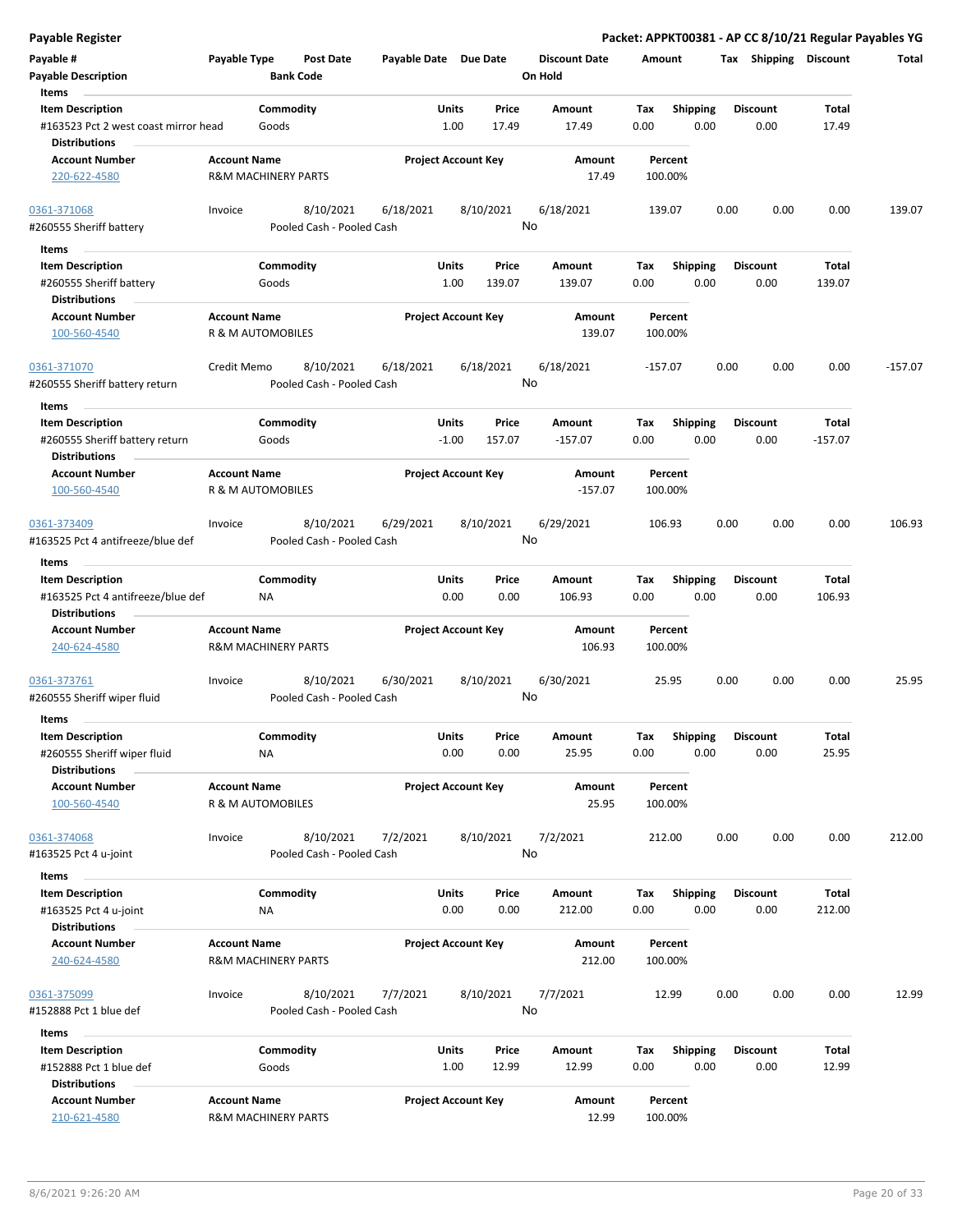| Payable Register                                 |                     |                                        |                       |                            |           |                      |             |                         |      |                       |                | Packet: APPKT00381 - AP CC 8/10/21 Regular Payables YG |
|--------------------------------------------------|---------------------|----------------------------------------|-----------------------|----------------------------|-----------|----------------------|-------------|-------------------------|------|-----------------------|----------------|--------------------------------------------------------|
| Payable #                                        | Payable Type        | <b>Post Date</b>                       | Payable Date Due Date |                            |           | <b>Discount Date</b> | Amount      |                         |      | Tax Shipping Discount |                | Total                                                  |
| <b>Payable Description</b>                       |                     | <b>Bank Code</b>                       |                       |                            |           | On Hold              |             |                         |      |                       |                |                                                        |
| 0361-375257                                      | Invoice             | 8/10/2021                              | 7/12/2021             |                            | 8/10/2021 | 7/12/2021            |             | 105.98                  | 0.00 | 0.00                  | 0.00           | 105.98                                                 |
| #163523 Pct 2 tractor fluid                      |                     | Pooled Cash - Pooled Cash              |                       |                            |           | No                   |             |                         |      |                       |                |                                                        |
| <b>Items</b>                                     |                     |                                        |                       |                            |           |                      |             |                         |      |                       |                |                                                        |
| <b>Item Description</b>                          |                     | Commodity                              |                       | <b>Units</b>               | Price     | Amount               | Tax         | <b>Shipping</b>         |      | <b>Discount</b>       | Total          |                                                        |
| #163523 Pct 2 tractor fluid                      |                     | Goods                                  |                       | 2.00                       | 52.99     | 105.98               | 0.00        | 0.00                    |      | 0.00                  | 105.98         |                                                        |
| <b>Distributions</b><br><b>Account Number</b>    | <b>Account Name</b> |                                        |                       | <b>Project Account Key</b> |           | Amount               |             | Percent                 |      |                       |                |                                                        |
| 220-622-4580                                     |                     | <b>R&amp;M MACHINERY PARTS</b>         |                       |                            |           | 105.98               |             | 100.00%                 |      |                       |                |                                                        |
|                                                  |                     |                                        |                       |                            |           |                      |             |                         |      |                       |                |                                                        |
| 0361-375802                                      | Invoice             | 8/10/2021                              | 7/15/2021             |                            | 8/10/2021 | 7/15/2021            |             | 166.92                  | 0.00 | 0.00                  | 0.00           | 166.92                                                 |
| #152888 Pct 1 hyd filter/tractor fluid           |                     | Pooled Cash - Pooled Cash              |                       |                            |           | No                   |             |                         |      |                       |                |                                                        |
| Items                                            |                     |                                        |                       |                            |           |                      |             |                         |      |                       |                |                                                        |
| <b>Item Description</b>                          |                     | Commodity                              |                       | Units                      | Price     | Amount               | Tax         | <b>Shipping</b>         |      | <b>Discount</b>       | Total          |                                                        |
| #152888 Pct 1 hyd filter/tractor fluid           |                     | NA                                     |                       | 0.00                       | 0.00      | 166.92               | 0.00        | 0.00                    |      | 0.00                  | 166.92         |                                                        |
| <b>Distributions</b>                             |                     |                                        |                       |                            |           |                      |             |                         |      |                       |                |                                                        |
| <b>Account Number</b>                            | <b>Account Name</b> |                                        |                       | <b>Project Account Key</b> |           | Amount               |             | Percent                 |      |                       |                |                                                        |
| 210-621-4580                                     |                     | <b>R&amp;M MACHINERY PARTS</b>         |                       |                            |           | 166.92               |             | 100.00%                 |      |                       |                |                                                        |
| 0361-377122                                      | Invoice             | 8/10/2021                              | 7/16/2021             |                            | 8/10/2021 | 7/16/2021            |             | 22.99                   | 0.00 | 0.00                  | 0.00           | 22.99                                                  |
| #163525 Pct 4 blue def                           |                     | Pooled Cash - Pooled Cash              |                       |                            |           | No                   |             |                         |      |                       |                |                                                        |
| Items                                            |                     |                                        |                       |                            |           |                      |             |                         |      |                       |                |                                                        |
| <b>Item Description</b>                          |                     | Commodity                              |                       | Units                      | Price     | Amount               | Tax         | <b>Shipping</b>         |      | <b>Discount</b>       | Total          |                                                        |
| #163525 Pct 4 blue def                           |                     | Goods                                  |                       | 1.00                       | 22.99     | 22.99                | 0.00        | 0.00                    |      | 0.00                  | 22.99          |                                                        |
| <b>Distributions</b>                             |                     |                                        |                       |                            |           |                      |             |                         |      |                       |                |                                                        |
| <b>Account Number</b>                            | <b>Account Name</b> |                                        |                       | <b>Project Account Key</b> |           | Amount               |             | Percent                 |      |                       |                |                                                        |
| 240-624-4580                                     |                     | <b>R&amp;M MACHINERY PARTS</b>         |                       |                            |           | 22.99                |             | 100.00%                 |      |                       |                |                                                        |
|                                                  |                     |                                        |                       |                            |           |                      |             |                         |      |                       |                |                                                        |
| 0361-377622<br>#152888 Pct 1 WD-40               | Invoice             | 8/10/2021<br>Pooled Cash - Pooled Cash | 7/19/2021             |                            | 8/10/2021 | 7/19/2021<br>No      |             | 4.99                    | 0.00 | 0.00                  | 0.00           | 4.99                                                   |
|                                                  |                     |                                        |                       |                            |           |                      |             |                         |      |                       |                |                                                        |
| Items                                            |                     | Commodity                              |                       | Units                      | Price     | Amount               |             |                         |      | <b>Discount</b>       | Total          |                                                        |
| <b>Item Description</b><br>#152888 Pct 1 WD-40   |                     | Goods                                  |                       | 1.00                       | 4.99      | 4.99                 | Tax<br>0.00 | <b>Shipping</b><br>0.00 |      | 0.00                  | 4.99           |                                                        |
| <b>Distributions</b>                             |                     |                                        |                       |                            |           |                      |             |                         |      |                       |                |                                                        |
| <b>Account Number</b>                            | <b>Account Name</b> |                                        |                       | <b>Project Account Key</b> |           | Amount               |             | Percent                 |      |                       |                |                                                        |
| 210-621-4580                                     |                     | <b>R&amp;M MACHINERY PARTS</b>         |                       |                            |           | 4.99                 |             | 100.00%                 |      |                       |                |                                                        |
|                                                  |                     |                                        |                       |                            |           |                      |             |                         |      |                       |                |                                                        |
| 0361-377878                                      | Invoice             | 8/10/2021                              | 7/20/2021             |                            | 8/10/2021 | 7/20/2021            |             | 83.94                   | 0.00 | 0.00                  | 0.00           | 83.94                                                  |
| #163525 Pct 4 antifreeze                         |                     | Pooled Cash - Pooled Cash              |                       |                            |           | No                   |             |                         |      |                       |                |                                                        |
| Items                                            |                     |                                        |                       |                            |           |                      |             |                         |      |                       |                |                                                        |
| <b>Item Description</b>                          |                     | Commodity                              |                       | Units                      | Price     | Amount<br>83.94      | Tax         | Shipping                |      | Discount              | Total<br>83.94 |                                                        |
| #163525 Pct 4 antifreeze<br><b>Distributions</b> |                     | Goods                                  |                       | 6.00                       | 13.99     |                      | 0.00        | 0.00                    |      | 0.00                  |                |                                                        |
| <b>Account Number</b>                            | <b>Account Name</b> |                                        |                       | <b>Project Account Key</b> |           | Amount               |             | Percent                 |      |                       |                |                                                        |
| 240-624-4580                                     |                     | <b>R&amp;M MACHINERY PARTS</b>         |                       |                            |           | 83.94                |             | 100.00%                 |      |                       |                |                                                        |
|                                                  |                     |                                        |                       |                            |           |                      |             |                         |      |                       |                |                                                        |
| 0361-377882                                      | Credit Memo         | 8/10/2021                              | 7/20/2021             |                            | 7/20/2021 | 7/20/2021            |             | $-18.00$                | 0.00 | 0.00                  | 0.00           | $-18.00$                                               |
| #163525 Pct 4 antifreeze                         |                     | Pooled Cash - Pooled Cash              |                       |                            |           | No                   |             |                         |      |                       |                |                                                        |
| Items                                            |                     |                                        |                       |                            |           |                      |             |                         |      |                       |                |                                                        |
| <b>Item Description</b>                          |                     | Commodity                              |                       | Units                      | Price     | Amount               | Tax         | <b>Shipping</b>         |      | <b>Discount</b>       | Total          |                                                        |
| #163525 Pct 4 antifreeze                         |                     | Goods                                  |                       | $-6.00$                    | 13.99     | $-83.94$             | 0.00        | 0.00                    |      | 0.00                  | $-83.94$       |                                                        |
| <b>Distributions</b>                             |                     |                                        |                       |                            |           |                      |             |                         |      |                       |                |                                                        |
| <b>Account Number</b>                            | <b>Account Name</b> |                                        |                       | <b>Project Account Key</b> |           | Amount               |             | Percent                 |      |                       |                |                                                        |
| 240-624-4580                                     |                     | R&M MACHINERY PARTS                    |                       |                            |           | $-83.94$             |             | 100.00%                 |      |                       |                |                                                        |
| Items<br><b>Item Description</b>                 |                     | Commodity                              |                       | Units                      | Price     |                      |             | Shipping                |      | Discount              | Total          |                                                        |
| #163525 Pct 4 antifreeze                         |                     | Goods                                  |                       | $-6.00$                    | $-10.99$  | Amount<br>65.94      | Tax<br>0.00 | 0.00                    |      | 0.00                  | 65.94          |                                                        |
| <b>Distributions</b>                             |                     |                                        |                       |                            |           |                      |             |                         |      |                       |                |                                                        |
| <b>Account Number</b>                            | <b>Account Name</b> |                                        |                       | <b>Project Account Key</b> |           | Amount               |             | Percent                 |      |                       |                |                                                        |
| 240-624-4580                                     |                     | R&M MACHINERY PARTS                    |                       |                            |           | 65.94                |             | 100.00%                 |      |                       |                |                                                        |
|                                                  |                     |                                        |                       |                            |           |                      |             |                         |      |                       |                |                                                        |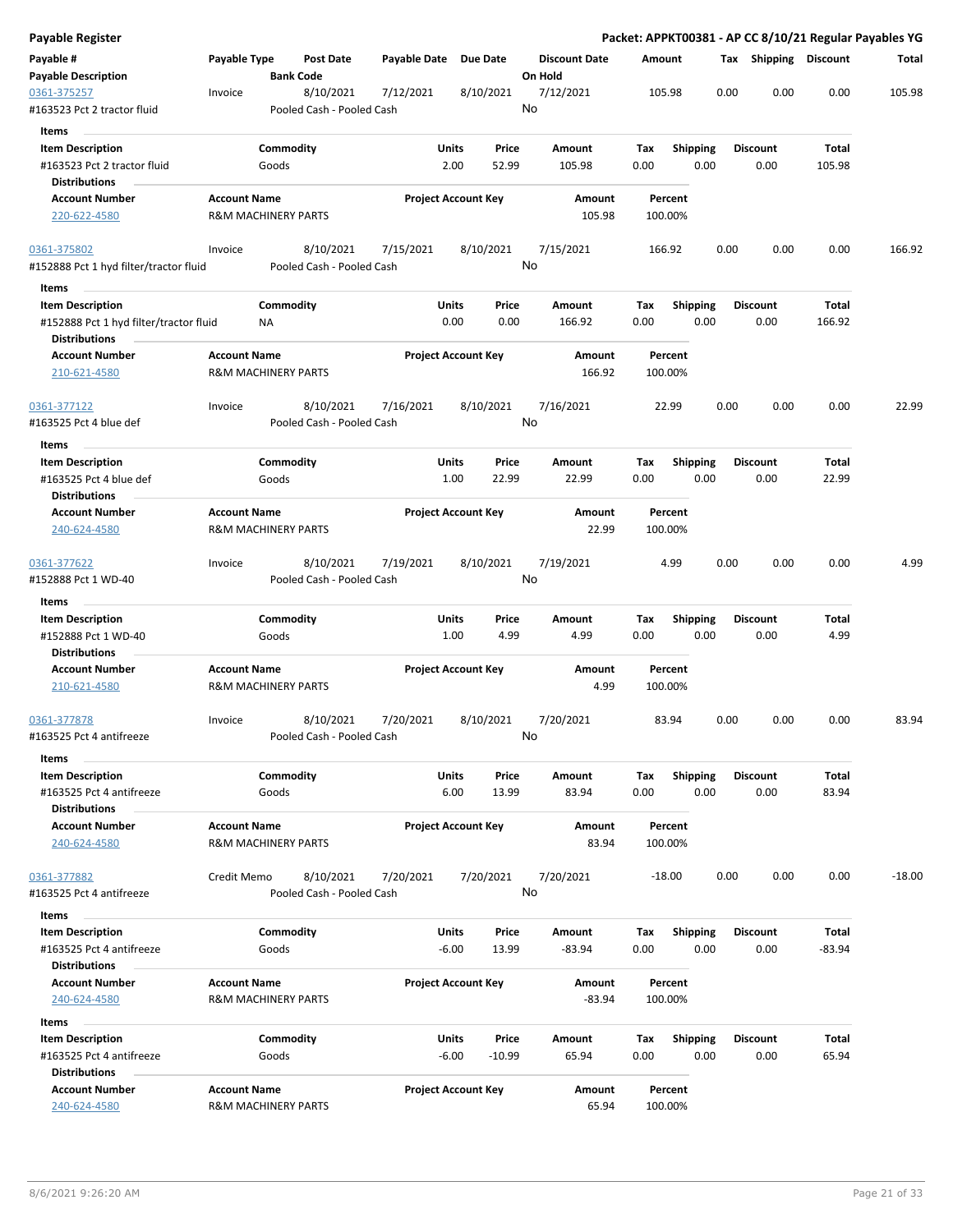| <b>Payable Register</b>                         |                                             |           |                                        |                       |                            |       |                      |          |                    |      |      |                       | Packet: APPKT00381 - AP CC 8/10/21 Regular Payables YG |          |
|-------------------------------------------------|---------------------------------------------|-----------|----------------------------------------|-----------------------|----------------------------|-------|----------------------|----------|--------------------|------|------|-----------------------|--------------------------------------------------------|----------|
| Payable #                                       | Payable Type                                |           | <b>Post Date</b>                       | Payable Date Due Date |                            |       | <b>Discount Date</b> | Amount   |                    |      |      | Tax Shipping Discount |                                                        | Total    |
| <b>Payable Description</b>                      |                                             |           | <b>Bank Code</b>                       |                       |                            |       | On Hold              |          |                    |      |      |                       |                                                        |          |
| 0361-379374<br>#152888 Pct 1 clamps/hose/mender | Invoice                                     |           | 8/10/2021<br>Pooled Cash - Pooled Cash | 7/27/2021             | 8/10/2021                  |       | 7/27/2021<br>No      |          | 46.19              |      | 0.00 | 0.00                  | 0.00                                                   | 46.19    |
| Items                                           |                                             |           |                                        |                       |                            |       |                      |          |                    |      |      |                       |                                                        |          |
| <b>Item Description</b>                         |                                             | Commodity |                                        |                       | Units                      | Price | Amount               | Tax      | <b>Shipping</b>    |      |      | <b>Discount</b>       | Total                                                  |          |
| #152888 Pct 1 clamps/hose/mender                |                                             | ΝA        |                                        |                       | 0.00                       | 0.00  | 46.19                | 0.00     |                    | 0.00 |      | 0.00                  | 46.19                                                  |          |
| <b>Distributions</b>                            |                                             |           |                                        |                       |                            |       |                      |          |                    |      |      |                       |                                                        |          |
| <b>Account Number</b>                           | <b>Account Name</b>                         |           |                                        |                       | <b>Project Account Key</b> |       | Amount               |          | Percent            |      |      |                       |                                                        |          |
| 210-621-3400                                    | <b>SHOP SUPPLIES</b>                        |           |                                        |                       |                            |       | 46.19                |          | 100.00%            |      |      |                       |                                                        |          |
|                                                 |                                             |           |                                        |                       |                            |       |                      |          |                    |      |      |                       |                                                        |          |
| 0361-379611                                     | Invoice                                     |           | 8/10/2021                              | 7/28/2021             | 8/10/2021                  |       | 7/28/2021            |          | 10.10              |      | 0.00 | 0.00                  | 0.00                                                   | 10.10    |
| #152888 Pct 1 v-belt/coupler set                |                                             |           | Pooled Cash - Pooled Cash              |                       |                            |       | No                   |          |                    |      |      |                       |                                                        |          |
| Items                                           |                                             |           |                                        |                       |                            |       |                      |          |                    |      |      |                       |                                                        |          |
| <b>Item Description</b>                         |                                             | Commodity |                                        |                       | Units                      | Price | Amount               | Tax      | <b>Shipping</b>    |      |      | <b>Discount</b>       | Total                                                  |          |
| #152888 Pct 1 v-belt                            |                                             | Goods     |                                        |                       | 1.00                       | 5.72  | 5.72                 | 0.00     |                    | 0.00 |      | 0.00                  | 5.72                                                   |          |
| <b>Distributions</b>                            |                                             |           |                                        |                       |                            |       |                      |          |                    |      |      |                       |                                                        |          |
| <b>Account Number</b>                           | <b>Account Name</b>                         |           |                                        |                       | <b>Project Account Key</b> |       | Amount               |          | Percent            |      |      |                       |                                                        |          |
| 210-621-4580                                    | <b>R&amp;M MACHINERY PARTS</b>              |           |                                        |                       |                            |       | 5.72                 |          | 100.00%            |      |      |                       |                                                        |          |
|                                                 |                                             |           |                                        |                       |                            |       |                      |          |                    |      |      |                       |                                                        |          |
| Items                                           |                                             |           |                                        |                       |                            |       |                      |          |                    |      |      | <b>Discount</b>       |                                                        |          |
| <b>Item Description</b>                         |                                             | Commodity |                                        |                       | Units                      | Price | Amount               | Tax      | <b>Shipping</b>    |      |      |                       | Total                                                  |          |
| #152888 Pct 1 coupler set                       |                                             | Goods     |                                        |                       | 1.00                       | 4.38  | 4.38                 | 0.00     |                    | 0.00 |      | 0.00                  | 4.38                                                   |          |
| <b>Distributions</b>                            |                                             |           |                                        |                       | <b>Project Account Key</b> |       |                      |          |                    |      |      |                       |                                                        |          |
| <b>Account Number</b>                           | <b>Account Name</b><br><b>SHOP SUPPLIES</b> |           |                                        |                       |                            |       | Amount<br>4.38       |          | Percent<br>100.00% |      |      |                       |                                                        |          |
| 210-621-3400                                    |                                             |           |                                        |                       |                            |       |                      |          |                    |      |      |                       |                                                        |          |
| 5900-184300                                     | Invoice                                     |           | 8/10/2021                              | 7/16/2021             | 8/10/2021                  |       | 7/16/2021            |          | 17.49              |      | 0.00 | 0.00                  | 0.00                                                   | 17.49    |
| #163523 Pct 2 west coast mirror head            |                                             |           | Pooled Cash - Pooled Cash              |                       |                            |       | No                   |          |                    |      |      |                       |                                                        |          |
|                                                 |                                             |           |                                        |                       |                            |       |                      |          |                    |      |      |                       |                                                        |          |
| Items                                           |                                             |           |                                        |                       |                            |       |                      |          |                    |      |      |                       |                                                        |          |
| <b>Item Description</b>                         |                                             | Commodity |                                        |                       | Units                      | Price | Amount               | Tax      | <b>Shipping</b>    |      |      | <b>Discount</b>       | Total                                                  |          |
| #163523 Pct 2 west coast mirror head            |                                             | Goods     |                                        |                       | 1.00                       | 17.49 | 17.49                | 0.00     |                    | 0.00 |      | 0.00                  | 17.49                                                  |          |
| <b>Distributions</b>                            |                                             |           |                                        |                       |                            |       |                      |          |                    |      |      |                       |                                                        |          |
| <b>Account Number</b>                           | <b>Account Name</b>                         |           |                                        |                       | <b>Project Account Key</b> |       | Amount               |          | Percent            |      |      |                       |                                                        |          |
| 220-622-4580                                    | <b>R&amp;M MACHINERY PARTS</b>              |           |                                        |                       |                            |       | 17.49                |          | 100.00%            |      |      |                       |                                                        |          |
| Vendor: 00532 - PARHAM, WILLIAM                 |                                             |           |                                        |                       |                            |       |                      |          |                    |      |      |                       | <b>Vendor Total:</b>                                   | 1,850.00 |
|                                                 |                                             |           |                                        |                       |                            |       |                      |          |                    |      |      |                       |                                                        |          |
| <b>INV0002698</b>                               | Invoice                                     |           | 8/10/2021                              | 7/28/2021             | 8/10/2021                  |       | 7/28/2021            |          | 300.00             |      | 0.00 | 0.00                  | 0.00                                                   | 300.00   |
| 50799 Allen Co Ct@Law                           |                                             |           | Pooled Cash - Pooled Cash              |                       |                            |       | No                   |          |                    |      |      |                       |                                                        |          |
| Items                                           |                                             |           |                                        |                       |                            |       |                      |          |                    |      |      |                       |                                                        |          |
| <b>Item Description</b>                         |                                             | Commodity |                                        |                       | Units                      | Price | Amount               | Tax      | <b>Shipping</b>    |      |      | <b>Discount</b>       | Total                                                  |          |
| 50799 Allen Co Ct@Law                           |                                             | NA        |                                        |                       | 0.00                       | 0.00  | 300.00               | 0.00     |                    | 0.00 |      | 0.00                  | 300.00                                                 |          |
| <b>Distributions</b>                            |                                             |           |                                        |                       |                            |       |                      |          |                    |      |      |                       |                                                        |          |
| <b>Account Number</b>                           | <b>Account Name</b>                         |           |                                        |                       | <b>Project Account Key</b> |       | Amount               |          | Percent            |      |      |                       |                                                        |          |
| 100-410-4240                                    | <b>INDIGENT ATTORNEY FEES</b>               |           |                                        |                       |                            |       | 300.00               |          | 100.00%            |      |      |                       |                                                        |          |
|                                                 |                                             |           |                                        |                       |                            |       |                      |          |                    |      |      |                       |                                                        |          |
| <b>INV0002699</b>                               | Invoice                                     |           | 8/10/2021                              | 7/28/2021             | 8/10/2021                  |       | 7/28/2021            | 1,550.00 |                    |      | 0.00 | 0.00                  | 0.00                                                   | 1,550.00 |
| 50280 Schiler Co Ct@Law                         |                                             |           | Pooled Cash - Pooled Cash              |                       |                            |       | No                   |          |                    |      |      |                       |                                                        |          |
| Items                                           |                                             |           |                                        |                       |                            |       |                      |          |                    |      |      |                       |                                                        |          |
| <b>Item Description</b>                         |                                             | Commodity |                                        |                       | Units                      | Price | Amount               | Tax      | Shipping           |      |      | <b>Discount</b>       | Total                                                  |          |
| 50280 Schiler Co Ct@Law                         |                                             | ΝA        |                                        |                       | 0.00                       | 0.00  | 1,550.00             | 0.00     |                    | 0.00 |      | 0.00                  | 1,550.00                                               |          |
| <b>Distributions</b>                            |                                             |           |                                        |                       |                            |       |                      |          |                    |      |      |                       |                                                        |          |
| <b>Account Number</b>                           | <b>Account Name</b>                         |           |                                        |                       | <b>Project Account Key</b> |       | Amount               |          | Percent            |      |      |                       |                                                        |          |
| 100-410-4240                                    | <b>INDIGENT ATTORNEY FEES</b>               |           |                                        |                       |                            |       | 1,550.00             |          | 100.00%            |      |      |                       |                                                        |          |
|                                                 |                                             |           |                                        |                       |                            |       |                      |          |                    |      |      |                       |                                                        |          |
| Vendor: 00589 - PERKINS, J. DANIEL              |                                             |           |                                        |                       |                            |       |                      |          |                    |      |      |                       | <b>Vendor Total:</b>                                   | 1,773.00 |
| <b>INV0002688</b>                               | Invoice                                     |           | 8/10/2021                              | 7/30/2021             | 8/10/2021                  |       | 7/30/2021            | 1,467.00 |                    |      | 0.00 | 0.00                  | 0.00                                                   | 1,467.00 |
| FA-16-42974 LF/AS/GS/LD Dst Ct 6/18-7/30/21     |                                             |           | Pooled Cash - Pooled Cash              |                       |                            |       | No                   |          |                    |      |      |                       |                                                        |          |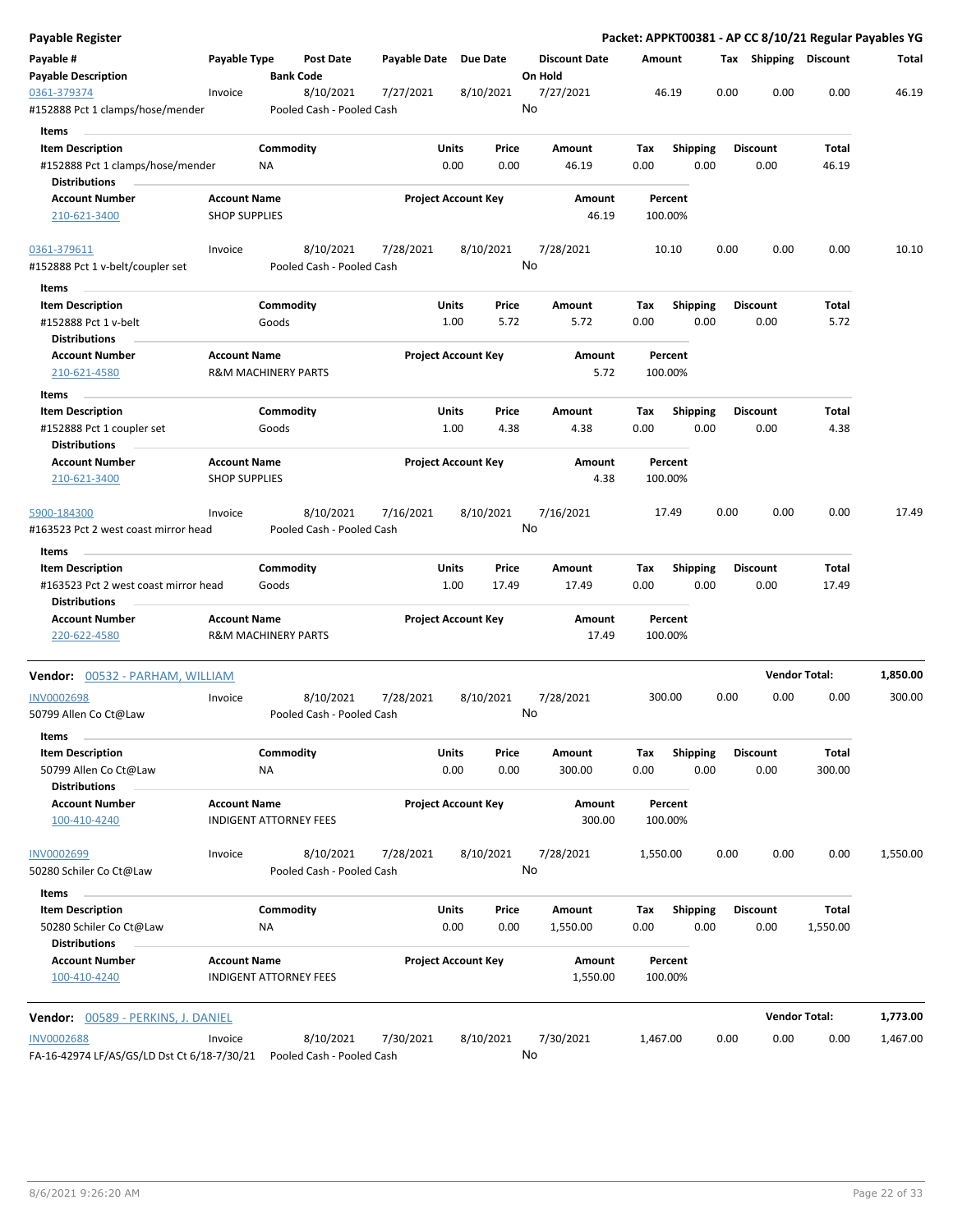| <b>Payable Register</b>                                            |                                       |                                |                                        |                       |       |                            |                                 |          |                         |      |                       |                      | Packet: APPKT00381 - AP CC 8/10/21 Regular Payables YG |
|--------------------------------------------------------------------|---------------------------------------|--------------------------------|----------------------------------------|-----------------------|-------|----------------------------|---------------------------------|----------|-------------------------|------|-----------------------|----------------------|--------------------------------------------------------|
| Payable #<br><b>Payable Description</b>                            | Payable Type                          | <b>Bank Code</b>               | <b>Post Date</b>                       | Payable Date Due Date |       |                            | <b>Discount Date</b><br>On Hold |          | Amount                  |      | Tax Shipping Discount |                      | Total                                                  |
| Items<br><b>Item Description</b>                                   |                                       | Commodity                      |                                        |                       | Units | Price                      | Amount                          | Tax      |                         |      | <b>Discount</b>       | <b>Total</b>         |                                                        |
| FA-16-42974 LF/AS/GS/LD Dst Ct 6/18-7/3 NA<br><b>Distributions</b> |                                       |                                |                                        |                       | 0.00  | 0.00                       | 1,467.00                        | 0.00     | <b>Shipping</b><br>0.00 |      | 0.00                  | 1,467.00             |                                                        |
| <b>Account Number</b>                                              | <b>Account Name</b>                   |                                |                                        |                       |       | <b>Project Account Key</b> | Amount                          |          | Percent                 |      |                       |                      |                                                        |
| 100-435-4360                                                       |                                       | ATTORNEY FEES- CPS CASES       |                                        |                       |       |                            | 1,467.00                        |          | 100.00%                 |      |                       |                      |                                                        |
| <b>INV0002689</b><br>FA-20-44630 SAR Dst Ct 7/16-7/30/21           | Invoice                               |                                | 8/10/2021<br>Pooled Cash - Pooled Cash | 7/30/2021             |       | 8/10/2021                  | 7/30/2021<br>No                 |          | 306.00                  | 0.00 | 0.00                  | 0.00                 | 306.00                                                 |
| Items                                                              |                                       |                                |                                        |                       |       |                            |                                 |          |                         |      |                       |                      |                                                        |
| <b>Item Description</b>                                            |                                       | Commodity                      |                                        |                       | Units | Price                      | Amount                          | Tax      | <b>Shipping</b>         |      | <b>Discount</b>       | Total                |                                                        |
| FA-20-44630 SAR Dst Ct 7/16-7/30/21<br><b>Distributions</b>        |                                       | ΝA                             |                                        |                       | 0.00  | 0.00                       | 306.00                          | 0.00     | 0.00                    |      | 0.00                  | 306.00               |                                                        |
| <b>Account Number</b>                                              | <b>Account Name</b>                   |                                |                                        |                       |       | <b>Project Account Key</b> | Amount                          |          | Percent                 |      |                       |                      |                                                        |
| 100-435-4360                                                       |                                       | ATTORNEY FEES- CPS CASES       |                                        |                       |       |                            | 306.00                          |          | 100.00%                 |      |                       |                      |                                                        |
| Vendor: 00057 - PUSH & PULL HYDRAULICS                             |                                       |                                |                                        |                       |       |                            |                                 |          |                         |      |                       | <b>Vendor Total:</b> | 1,698.39                                               |
| 15745                                                              | Invoice                               |                                | 8/10/2021                              | 7/12/2021             |       | 8/10/2021                  | 7/12/2021                       | 1,601.88 |                         | 0.00 | 96.51                 | 0.00                 | 1,698.39                                               |
| Pct 3 parker 140 cylinder<br>Items                                 |                                       |                                | Pooled Cash - Pooled Cash              |                       |       |                            | No                              |          |                         |      |                       |                      |                                                        |
| <b>Item Description</b>                                            |                                       | Commodity                      |                                        |                       | Units | Price                      | Amount                          | Tax      | <b>Shipping</b>         |      | <b>Discount</b>       | Total                |                                                        |
| Pct 3 parker 140 cylinder<br><b>Distributions</b>                  |                                       | Goods                          |                                        |                       | 1.00  | 1,601.88                   | 1,601.88                        | 0.00     | 96.51                   |      | 0.00                  | 1,698.39             |                                                        |
| <b>Account Number</b>                                              | <b>Account Name</b>                   |                                |                                        |                       |       | <b>Project Account Key</b> | Amount                          |          | Percent                 |      |                       |                      |                                                        |
| 230-623-4580                                                       |                                       | <b>R&amp;M MACHINERY PARTS</b> |                                        |                       |       |                            | 1,698.39                        |          | 100.00%                 |      |                       |                      |                                                        |
| Vendor: 00782 - QUADIENT LEASING USA, INC                          |                                       |                                |                                        |                       |       |                            |                                 |          |                         |      |                       | <b>Vendor Total:</b> | 243.01                                                 |
| N8983697                                                           | Invoice                               |                                | 8/10/2021                              | 8/2/2021              |       | 8/10/2021                  | 8/2/2021                        |          | 165.26                  | 0.00 | 0.00                  | 0.00                 | 165.26                                                 |
| Courthouse postage lease Sept 2021                                 |                                       |                                | Pooled Cash - Pooled Cash              |                       |       |                            | No                              |          |                         |      |                       |                      |                                                        |
| Items                                                              |                                       |                                |                                        |                       |       |                            |                                 |          |                         |      |                       |                      |                                                        |
| <b>Item Description</b>                                            |                                       | Commodity                      |                                        |                       | Units | Price                      | Amount                          | Tax      | <b>Shipping</b>         |      | <b>Discount</b>       | Total                |                                                        |
| Courthouse postage lease Sept 2021<br><b>Distributions</b>         |                                       | <b>NA</b>                      |                                        |                       | 0.00  | 0.00                       | 165.26                          | 0.00     | 0.00                    |      | 0.00                  | 165.26               |                                                        |
| <b>Account Number</b>                                              | <b>Account Name</b><br><b>POSTAGE</b> |                                |                                        |                       |       | <b>Project Account Key</b> | Amount<br>165.26                |          | Percent                 |      |                       |                      |                                                        |
| 100-510-3110                                                       |                                       |                                |                                        |                       |       |                            |                                 |          | 100.00%                 |      |                       |                      |                                                        |
| N8983698<br>S Annex postage lease Sept 2021                        | Invoice                               |                                | 8/10/2021<br>Pooled Cash - Pooled Cash | 8/2/2021              |       | 8/10/2021                  | 8/2/2021<br>No                  |          | 77.75                   | 0.00 | 0.00                  | 0.00                 | 77.75                                                  |
| Items                                                              |                                       |                                |                                        |                       |       |                            |                                 |          |                         |      |                       |                      |                                                        |
| <b>Item Description</b>                                            |                                       | Commodity                      |                                        |                       | Units | Price                      | Amount                          | Tax      | <b>Shipping</b>         |      | <b>Discount</b>       | Total                |                                                        |
| S Annex postage lease Sept 2021<br><b>Distributions</b>            |                                       | ΝA                             |                                        |                       | 0.00  | 0.00                       | 77.75                           | 0.00     | 0.00                    |      | 0.00                  | 77.75                |                                                        |
| <b>Account Number</b><br>100-513-3110                              | <b>Account Name</b><br><b>POSTAGE</b> |                                |                                        |                       |       | <b>Project Account Key</b> | Amount<br>77.75                 |          | Percent<br>100.00%      |      |                       |                      |                                                        |
| Vendor: 00638 - R.K. HALL, LLC                                     |                                       |                                |                                        |                       |       |                            |                                 |          |                         |      |                       | <b>Vendor Total:</b> | 29,490.72                                              |
| 295417                                                             | Invoice                               |                                | 8/10/2021                              | 7/1/2021              |       | 8/10/2021                  | 7/1/2021                        |          | 608.26                  | 0.00 | 0.00                  | 0.00                 | 608.26                                                 |
| #1474 Pct 3 Rock & Gravel                                          |                                       |                                | Pooled Cash - Pooled Cash              |                       |       |                            | No                              |          |                         |      |                       |                      |                                                        |
| Items<br><b>Item Description</b>                                   |                                       | Commodity                      |                                        |                       | Units | Price                      | Amount                          | Tax      |                         |      | <b>Discount</b>       | Total                |                                                        |
| #1474 Pct 3 Rock & Gravel<br><b>Distributions</b>                  |                                       | NA                             |                                        |                       | 0.00  | 0.00                       | 608.26                          | 0.00     | <b>Shipping</b><br>0.00 |      | 0.00                  | 608.26               |                                                        |
| <b>Account Number</b>                                              | <b>Account Name</b>                   |                                |                                        |                       |       | <b>Project Account Key</b> | Amount                          |          | Percent                 |      |                       |                      |                                                        |
| 230-623-3410                                                       |                                       | R&B MAT. ROCK & GRAVEL         |                                        |                       |       |                            | 608.26                          |          | 100.00%                 |      |                       |                      |                                                        |
| 296024                                                             | Invoice                               |                                | 8/10/2021                              | 7/6/2021              |       | 8/10/2021                  | 7/6/2021                        |          | 595.09                  | 0.00 | 0.00                  | 0.00                 | 595.09                                                 |
| #1474 Pct 3 Rock & Gravel                                          |                                       |                                | Pooled Cash - Pooled Cash              |                       |       |                            | No                              |          |                         |      |                       |                      |                                                        |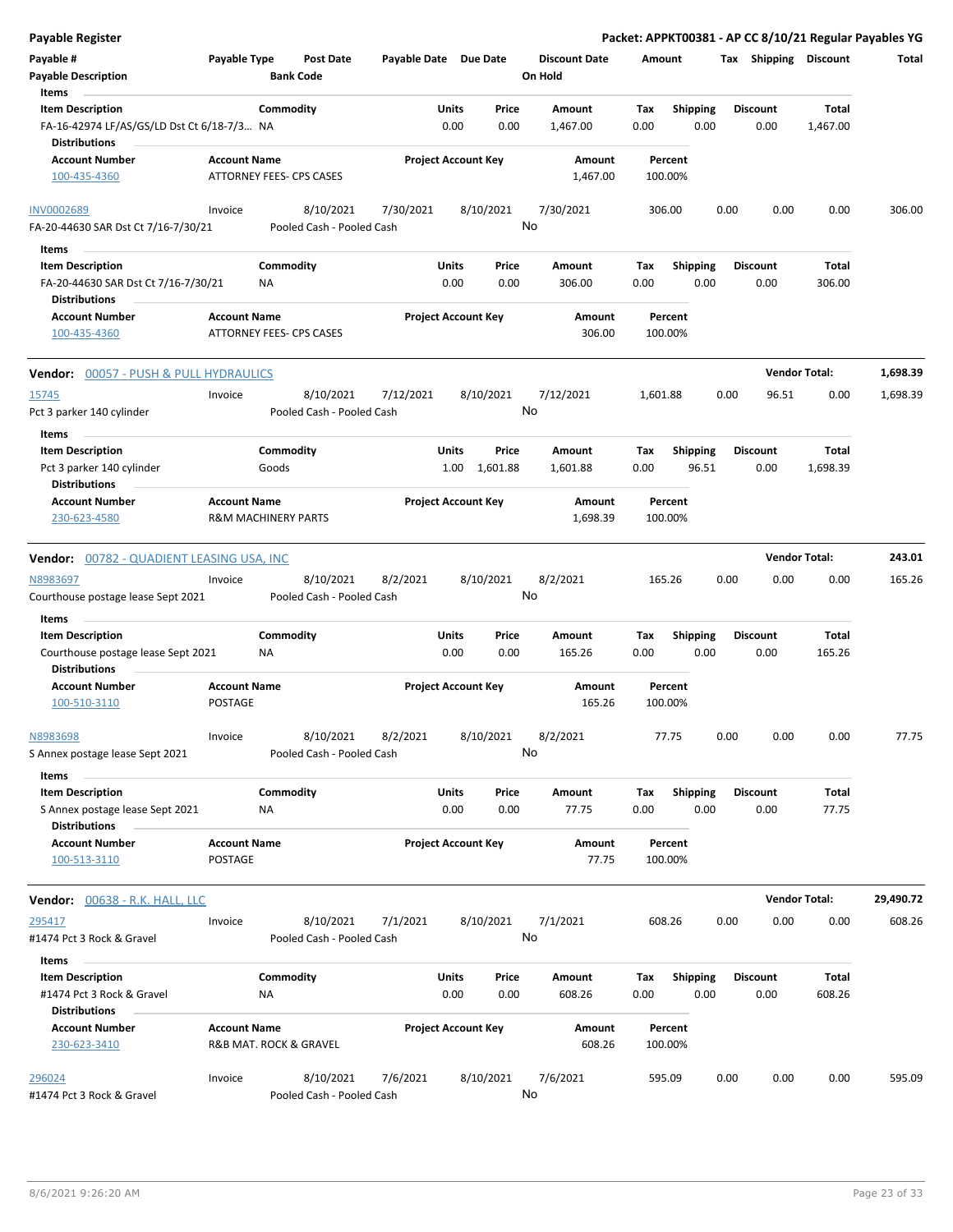**Payable Register Packet: APPKT00381 - AP CC 8/10/21 Regular Payables YG**

| Payable #                                         | Payable Type            | <b>Post Date</b>          |           | Payable Date Due Date      |         | <b>Discount Date</b> | Amount   |                 | Tax  | <b>Shipping</b> | <b>Discount</b> | <b>Total</b> |
|---------------------------------------------------|-------------------------|---------------------------|-----------|----------------------------|---------|----------------------|----------|-----------------|------|-----------------|-----------------|--------------|
| <b>Payable Description</b>                        |                         | <b>Bank Code</b>          |           |                            | On Hold |                      |          |                 |      |                 |                 |              |
| Items                                             |                         |                           |           |                            |         |                      |          |                 |      |                 |                 |              |
| <b>Item Description</b>                           |                         | Commodity                 |           | Price<br>Units             |         | Amount               | Tax      | Shipping        |      | <b>Discount</b> | Total           |              |
| #1474 Pct 3 Rock & Gravel<br><b>Distributions</b> | ΝA                      |                           |           | 0.00<br>0.00               |         | 595.09               | 0.00     | 0.00            |      | 0.00            | 595.09          |              |
| <b>Account Number</b>                             | <b>Account Name</b>     |                           |           | <b>Project Account Key</b> |         | Amount               | Percent  |                 |      |                 |                 |              |
| 230-623-3410                                      | R&B MAT. ROCK & GRAVEL  |                           |           |                            |         | 595.09               | 100.00%  |                 |      |                 |                 |              |
| 296064                                            | Invoice                 | 8/10/2021                 | 7/7/2021  | 8/10/2021                  |         | 7/7/2021             | 608.86   |                 | 0.00 | 0.00            | 0.00            | 608.86       |
| #1474 Pct 3 Rock & Gravel                         |                         | Pooled Cash - Pooled Cash |           |                            | No      |                      |          |                 |      |                 |                 |              |
| Items                                             |                         |                           |           |                            |         |                      |          |                 |      |                 |                 |              |
| <b>Item Description</b>                           |                         | Commodity                 |           | Units<br>Price             |         | Amount               | Tax      | <b>Shipping</b> |      | <b>Discount</b> | Total           |              |
| #1474 Pct 3 Rock & Gravel<br><b>Distributions</b> | NA                      |                           |           | 0.00<br>0.00               |         | 608.86               | 0.00     | 0.00            |      | 0.00            | 608.86          |              |
| <b>Account Number</b>                             | <b>Account Name</b>     |                           |           | <b>Project Account Key</b> |         | Amount               | Percent  |                 |      |                 |                 |              |
| 230-623-3410                                      | R&B MAT. ROCK & GRAVEL  |                           |           |                            |         | 608.86               | 100.00%  |                 |      |                 |                 |              |
| 296108                                            | Invoice                 | 8/10/2021                 | 7/8/2021  | 8/10/2021                  |         | 7/8/2021             | 610.65   |                 | 0.00 | 0.00            | 0.00            | 610.65       |
| #1474 Pct 3 Rock & Gravel                         |                         | Pooled Cash - Pooled Cash |           |                            | No      |                      |          |                 |      |                 |                 |              |
| Items                                             |                         |                           |           |                            |         |                      |          |                 |      |                 |                 |              |
| <b>Item Description</b>                           |                         | Commodity                 |           | Units<br>Price             |         | Amount               | Tax      | <b>Shipping</b> |      | <b>Discount</b> | Total           |              |
| #1474 Pct 3 Rock & Gravel                         | ΝA                      |                           |           | 0.00<br>0.00               |         | 610.65               | 0.00     | 0.00            |      | 0.00            | 610.65          |              |
| <b>Distributions</b>                              |                         |                           |           |                            |         |                      |          |                 |      |                 |                 |              |
| <b>Account Number</b>                             | <b>Account Name</b>     |                           |           | <b>Project Account Key</b> |         | Amount               | Percent  |                 |      |                 |                 |              |
| 230-623-3410                                      | R&B MAT. ROCK & GRAVEL  |                           |           |                            |         | 610.65               | 100.00%  |                 |      |                 |                 |              |
| <u>296395</u>                                     | Invoice                 | 8/10/2021                 | 7/9/2021  | 8/10/2021                  |         | 7/9/2021             | 3,659.30 |                 | 0.00 | 0.00            | 0.00            | 3,659.30     |
| #1476 Pct 1 Oil sand                              |                         | Pooled Cash - Pooled Cash |           |                            | No      |                      |          |                 |      |                 |                 |              |
| Items                                             |                         |                           |           |                            |         |                      |          |                 |      |                 |                 |              |
| <b>Item Description</b>                           |                         | Commodity                 |           | Units<br>Price             |         | Amount               | Tax      | Shipping        |      | <b>Discount</b> | Total           |              |
| #1476 Pct 1 Oil sand                              | <b>NA</b>               |                           |           | 0.00<br>0.00               |         | 3,659.30             | 0.00     | 0.00            |      | 0.00            | 3,659.30        |              |
| <b>Distributions</b>                              |                         |                           |           |                            |         |                      |          |                 |      |                 |                 |              |
| <b>Account Number</b>                             | <b>Account Name</b>     |                           |           | <b>Project Account Key</b> |         | Amount               | Percent  |                 |      |                 |                 |              |
| 210-621-3440                                      | R&B MAT. ASPHALT/RD OIL |                           |           |                            |         | 3,659.30             | 100.00%  |                 |      |                 |                 |              |
| 297097                                            | Invoice                 | 8/10/2021                 | 7/14/2021 | 8/10/2021                  |         | 7/14/2021            | 612.52   |                 | 0.00 | 0.00            | 0.00            | 612.52       |
| #1474 Pct 3 Rock & Gravel                         |                         | Pooled Cash - Pooled Cash |           |                            | No      |                      |          |                 |      |                 |                 |              |
|                                                   |                         |                           |           |                            |         |                      |          |                 |      |                 |                 |              |
| Items                                             |                         |                           |           |                            |         |                      |          |                 |      |                 |                 |              |
| <b>Item Description</b>                           |                         | Commodity                 |           | Units<br>Price             |         | Amount               | Тах      | <b>Shipping</b> |      | <b>Discount</b> | Total           |              |
| #1474 Pct 3 Rock & Gravel<br><b>Distributions</b> | ΝA                      |                           |           | 0.00<br>0.00               |         | 612.52               | 0.00     | 0.00            |      | 0.00            | 612.52          |              |
| <b>Account Number</b>                             | <b>Account Name</b>     |                           |           | <b>Project Account Key</b> |         | Amount               | Percent  |                 |      |                 |                 |              |
| 230-623-3410                                      | R&B MAT. ROCK & GRAVEL  |                           |           |                            |         | 612.52               | 100.00%  |                 |      |                 |                 |              |
|                                                   |                         |                           |           |                            |         |                      |          |                 |      |                 |                 |              |
| 297316                                            | Invoice                 | 8/10/2021                 | 7/15/2021 | 8/10/2021                  |         | 7/15/2021            | 601.72   |                 | 0.00 | 0.00            | 0.00            | 601.72       |
| #1474 Pct 3 Rock & Gravel                         |                         | Pooled Cash - Pooled Cash |           |                            | No      |                      |          |                 |      |                 |                 |              |
| Items                                             |                         |                           |           |                            |         |                      |          |                 |      |                 |                 |              |
| <b>Item Description</b>                           |                         | Commodity                 |           | Units<br>Price             |         | Amount               | Tax      | Shipping        |      | <b>Discount</b> | Total           |              |
| #1474 Pct 3 Rock & Gravel                         | ΝA                      |                           |           | 0.00<br>0.00               |         | 601.72               | 0.00     | 0.00            |      | 0.00            | 601.72          |              |
| <b>Distributions</b>                              |                         |                           |           |                            |         |                      |          |                 |      |                 |                 |              |
| <b>Account Number</b>                             | <b>Account Name</b>     |                           |           | <b>Project Account Key</b> |         | Amount               | Percent  |                 |      |                 |                 |              |
| 230-623-3410                                      | R&B MAT. ROCK & GRAVEL  |                           |           |                            |         | 601.72               | 100.00%  |                 |      |                 |                 |              |
|                                                   | Invoice                 | 8/10/2021                 | 7/16/2021 | 8/10/2021                  |         | 7/16/2021            |          |                 | 0.00 | 0.00            | 0.00            | 3,709.62     |
| 297604<br>#1476 Pct 1 Oil sand                    |                         | Pooled Cash - Pooled Cash |           |                            | No      |                      | 3,709.62 |                 |      |                 |                 |              |
|                                                   |                         |                           |           |                            |         |                      |          |                 |      |                 |                 |              |
| Items                                             |                         |                           |           |                            |         |                      |          |                 |      |                 |                 |              |
| <b>Item Description</b>                           |                         | Commodity                 |           | Units<br>Price             |         | Amount               | Tax      | <b>Shipping</b> |      | <b>Discount</b> | Total           |              |
| #1476 Pct 1 Oil sand                              | <b>NA</b>               |                           |           | 0.00<br>0.00               |         | 3,709.62             | 0.00     | 0.00            |      | 0.00            | 3,709.62        |              |
| <b>Distributions</b>                              |                         |                           |           |                            |         |                      |          |                 |      |                 |                 |              |
| <b>Account Number</b>                             | <b>Account Name</b>     |                           |           | <b>Project Account Key</b> |         | Amount               | Percent  |                 |      |                 |                 |              |
| 210-621-3440                                      | R&B MAT. ASPHALT/RD OIL |                           |           |                            |         | 3,709.62             | 100.00%  |                 |      |                 |                 |              |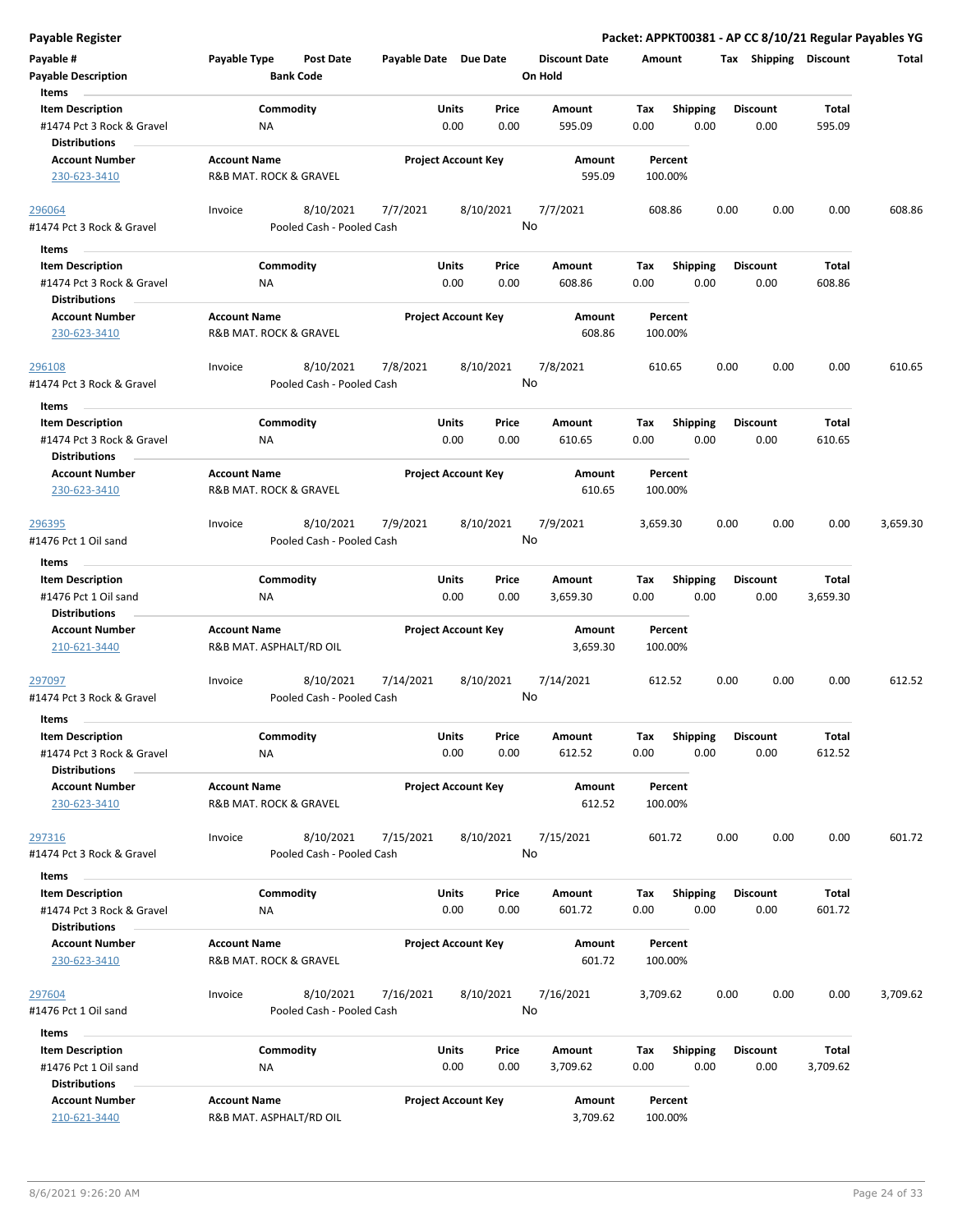| Payable Register                                  |                     |                                        |                       |                                |                                 |                    |                         | Packet: APPKT00381 - AP CC 8/10/21 Regular Payables YG |                          |          |
|---------------------------------------------------|---------------------|----------------------------------------|-----------------------|--------------------------------|---------------------------------|--------------------|-------------------------|--------------------------------------------------------|--------------------------|----------|
| Payable #<br><b>Payable Description</b>           | Payable Type        | <b>Post Date</b><br><b>Bank Code</b>   | Payable Date Due Date |                                | <b>Discount Date</b><br>On Hold | Amount             |                         | Tax Shipping Discount                                  |                          | Total    |
| 297949<br>#1474 Pct 3 Rock & Gravel               | Invoice             | 8/10/2021<br>Pooled Cash - Pooled Cash | 7/19/2021             | 8/10/2021                      | 7/19/2021<br>No                 | 408.51             |                         | 0.00<br>0.00                                           | 0.00                     | 408.51   |
| Items                                             |                     |                                        |                       |                                |                                 |                    |                         |                                                        |                          |          |
| <b>Item Description</b>                           |                     | Commodity                              |                       | Units<br>Price                 | Amount                          | Tax                | <b>Shipping</b>         | <b>Discount</b>                                        | <b>Total</b>             |          |
| #1474 Pct 3 Rock & Gravel                         | ΝA                  |                                        |                       | 0.00<br>0.00                   | 408.51                          | 0.00               | 0.00                    | 0.00                                                   | 408.51                   |          |
| <b>Distributions</b>                              |                     |                                        |                       | <b>Project Account Key</b>     |                                 | Percent            |                         |                                                        |                          |          |
| <b>Account Number</b><br>230-623-3410             | <b>Account Name</b> | R&B MAT. ROCK & GRAVEL                 |                       |                                | Amount<br>408.51                | 100.00%            |                         |                                                        |                          |          |
| <u> 298076</u>                                    | Invoice             | 8/10/2021                              | 7/20/2021             | 8/10/2021                      | 7/20/2021                       | 612.78             |                         | 0.00<br>0.00                                           | 0.00                     | 612.78   |
| #1474 Pct 3 Rock & Gravel                         |                     | Pooled Cash - Pooled Cash              |                       |                                | No                              |                    |                         |                                                        |                          |          |
| Items                                             |                     |                                        |                       |                                |                                 |                    |                         |                                                        |                          |          |
| <b>Item Description</b>                           |                     | Commodity                              |                       | Units<br>Price                 | Amount                          | Tax                | <b>Shipping</b>         | <b>Discount</b>                                        | Total                    |          |
| #1474 Pct 3 Rock & Gravel<br><b>Distributions</b> | ΝA                  |                                        |                       | 0.00<br>0.00                   | 612.78                          | 0.00               | 0.00                    | 0.00                                                   | 612.78                   |          |
| <b>Account Number</b><br>230-623-3410             | <b>Account Name</b> | R&B MAT. ROCK & GRAVEL                 |                       | <b>Project Account Key</b>     | Amount<br>612.78                | Percent<br>100.00% |                         |                                                        |                          |          |
| 298240                                            | Invoice             | 8/10/2021                              | 7/21/2021             | 8/10/2021                      | 7/21/2021                       | 608.95             |                         | 0.00<br>0.00                                           | 0.00                     | 608.95   |
| #1474 Pct 3 Rock & Gravel                         |                     | Pooled Cash - Pooled Cash              |                       |                                | No                              |                    |                         |                                                        |                          |          |
| Items                                             |                     |                                        |                       |                                |                                 |                    |                         |                                                        |                          |          |
| <b>Item Description</b>                           |                     | Commodity                              |                       | Units<br>Price                 | Amount                          | Tax                | <b>Shipping</b>         | <b>Discount</b>                                        | Total                    |          |
| #1474 Pct 3 Rock & Gravel<br><b>Distributions</b> | ΝA                  |                                        |                       | 0.00<br>0.00                   | 608.95                          | 0.00               | 0.00                    | 0.00                                                   | 608.95                   |          |
| <b>Account Number</b>                             | <b>Account Name</b> |                                        |                       | <b>Project Account Key</b>     | Amount                          | Percent            |                         |                                                        |                          |          |
| 230-623-3410                                      |                     | R&B MAT. ROCK & GRAVEL                 |                       |                                | 608.95                          | 100.00%            |                         |                                                        |                          |          |
| 298481                                            | Invoice             | 8/10/2021                              | 7/22/2021             | 8/10/2021                      | 7/22/2021                       | 612.77             |                         | 0.00<br>0.00                                           | 0.00                     | 612.77   |
| #1474 Pct 3 Rock & Gravel                         |                     | Pooled Cash - Pooled Cash              |                       |                                | No                              |                    |                         |                                                        |                          |          |
| Items                                             |                     |                                        |                       |                                |                                 |                    |                         |                                                        |                          |          |
| <b>Item Description</b>                           |                     | Commodity                              |                       | Units<br>Price                 | Amount                          | Tax                | <b>Shipping</b>         | Discount                                               | Total                    |          |
| #1474 Pct 3 Rock & Gravel<br><b>Distributions</b> | ΝA                  |                                        |                       | 0.00<br>0.00                   | 612.77                          | 0.00               | 0.00                    | 0.00                                                   | 612.77                   |          |
| <b>Account Number</b>                             | <b>Account Name</b> |                                        |                       | <b>Project Account Key</b>     | Amount                          | Percent            |                         |                                                        |                          |          |
| 230-623-3410                                      |                     | R&B MAT. ROCK & GRAVEL                 |                       |                                | 612.77                          | 100.00%            |                         |                                                        |                          |          |
| 298782                                            | Invoice             | 8/10/2021                              | 7/23/2021             | 8/10/2021                      | 7/23/2021                       | 3,924.00           |                         | 0.00<br>0.00                                           | 0.00                     | 3,924.00 |
| #1476 Pct 1 Oil sand                              |                     | Pooled Cash - Pooled Cash              |                       |                                | No                              |                    |                         |                                                        |                          |          |
| <b>Items</b>                                      |                     |                                        |                       |                                |                                 |                    |                         |                                                        |                          |          |
| <b>Item Description</b><br>#1476 Pct 1 Oil sand   | <b>NA</b>           | Commodity                              |                       | Units<br>Price<br>0.00<br>0.00 | Amount<br>3,924.00              | Tax<br>0.00        | <b>Shipping</b><br>0.00 | Discount<br>0.00                                       | <b>Total</b><br>3,924.00 |          |
| <b>Distributions</b>                              |                     |                                        |                       |                                |                                 |                    |                         |                                                        |                          |          |
| <b>Account Number</b><br>210-621-3440             | <b>Account Name</b> | R&B MAT. ASPHALT/RD OIL                |                       | <b>Project Account Key</b>     | Amount<br>3,924.00              | Percent<br>100.00% |                         |                                                        |                          |          |
| 299539                                            | Invoice             | 8/10/2021                              | 7/28/2021             | 8/10/2021                      | 7/28/2021                       | 3,891.00           |                         | 0.00<br>0.00                                           | 0.00                     | 3,891.00 |
| #1476 Pct 1 Oil sand                              |                     | Pooled Cash - Pooled Cash              |                       |                                | No                              |                    |                         |                                                        |                          |          |
| Items                                             |                     |                                        |                       |                                |                                 |                    |                         |                                                        |                          |          |
| <b>Item Description</b>                           |                     | Commodity                              |                       | Units<br>Price                 | Amount                          | Tax                | <b>Shipping</b>         | <b>Discount</b>                                        | <b>Total</b>             |          |
| #1476 Pct 1 Oil sand                              | ΝA                  |                                        |                       | 0.00<br>0.00                   | 3,891.00                        | 0.00               | 0.00                    | 0.00                                                   | 3,891.00                 |          |
| <b>Distributions</b>                              |                     |                                        |                       |                                |                                 |                    |                         |                                                        |                          |          |
| <b>Account Number</b>                             | <b>Account Name</b> |                                        |                       | <b>Project Account Key</b>     | Amount                          | Percent            |                         |                                                        |                          |          |
| 210-621-3440                                      |                     | R&B MAT. ASPHALT/RD OIL                |                       |                                | 3,891.00                        | 100.00%            |                         |                                                        |                          |          |
| 299674                                            | Invoice             | 8/10/2021                              | 7/29/2021             | 8/10/2021                      | 7/29/2021                       | 608.69             |                         | 0.00<br>0.00                                           | 0.00                     | 608.69   |
| #1474 Pct 3 Rock & Gravel                         |                     | Pooled Cash - Pooled Cash              |                       |                                | No                              |                    |                         |                                                        |                          |          |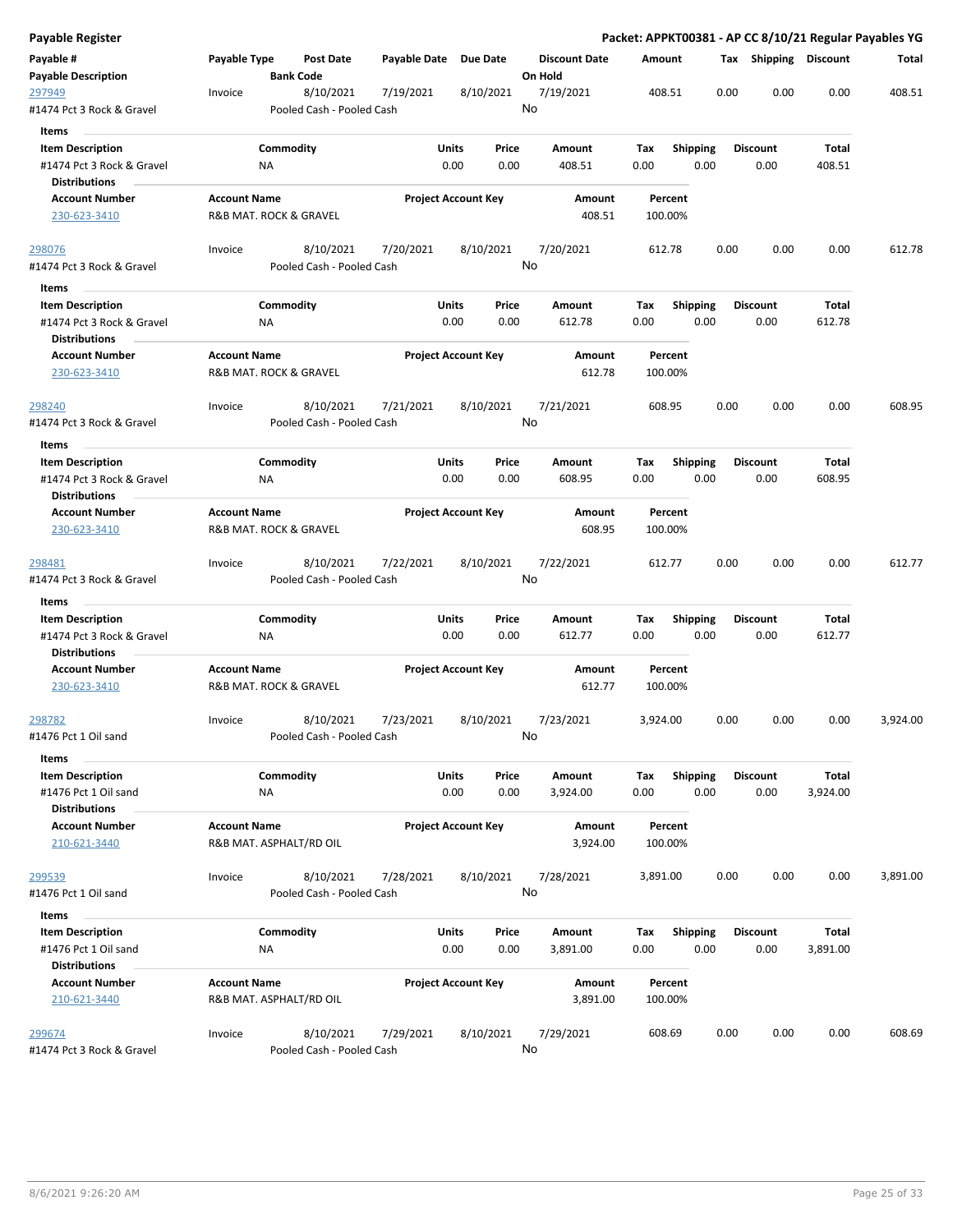| Payable #                                             | Payable Type                                   | Post Date                 | Payable Date Due Date      |               |               | <b>Discount Date</b> | Amount             |                         | Tax  | Shipping                | <b>Discount</b>        | Total    |
|-------------------------------------------------------|------------------------------------------------|---------------------------|----------------------------|---------------|---------------|----------------------|--------------------|-------------------------|------|-------------------------|------------------------|----------|
| <b>Payable Description</b><br>Items                   |                                                | <b>Bank Code</b>          |                            |               |               | On Hold              |                    |                         |      |                         |                        |          |
| <b>Item Description</b>                               |                                                | Commodity                 |                            | Units         | Price         | Amount               | Tax                | <b>Shipping</b>         |      | <b>Discount</b>         | Total                  |          |
| #1474 Pct 3 Rock & Gravel<br><b>Distributions</b>     | ΝA                                             |                           |                            | 0.00          | 0.00          | 608.69               | 0.00               | 0.00                    |      | 0.00                    | 608.69                 |          |
| <b>Account Number</b>                                 | <b>Account Name</b>                            |                           | <b>Project Account Key</b> |               |               | Amount               | Percent            |                         |      |                         |                        |          |
| 230-623-3410                                          | R&B MAT. ROCK & GRAVEL                         |                           |                            |               |               | 608.69               | 100.00%            |                         |      |                         |                        |          |
| 299768                                                | Invoice                                        | 8/10/2021                 | 7/29/2021                  |               | 8/10/2021     | 7/29/2021            | 3,914.25           |                         | 0.00 | 0.00                    | 0.00                   | 3,914.25 |
| #1476 Pct 1 Oil sand                                  |                                                | Pooled Cash - Pooled Cash |                            |               |               | No                   |                    |                         |      |                         |                        |          |
| Items                                                 |                                                |                           |                            |               |               |                      |                    |                         |      |                         |                        |          |
| <b>Item Description</b>                               |                                                | Commodity                 |                            | Units         | Price         | Amount               | Tax                | <b>Shipping</b>         |      | <b>Discount</b>         | Total                  |          |
| #1476 Pct 1 Oil sand                                  | NA                                             |                           |                            | 0.00          | 0.00          | 3,914.25             | 0.00               | 0.00                    |      | 0.00                    | 3,914.25               |          |
| <b>Distributions</b>                                  |                                                |                           |                            |               |               |                      |                    |                         |      |                         |                        |          |
| <b>Account Number</b>                                 | <b>Account Name</b>                            |                           | <b>Project Account Key</b> |               |               | Amount               | Percent            |                         |      |                         |                        |          |
| 210-621-3440                                          | R&B MAT. ASPHALT/RD OIL                        |                           |                            |               |               | 3,914.25             | 100.00%            |                         |      |                         |                        |          |
| 299922                                                | Invoice                                        | 8/10/2021                 | 7/30/2021                  |               | 8/10/2021     | 7/30/2021            | 3,903.75           |                         | 0.00 | 0.00                    | 0.00                   | 3,903.75 |
| #1476 Pct 1 Oil sand                                  |                                                | Pooled Cash - Pooled Cash |                            |               |               | No                   |                    |                         |      |                         |                        |          |
| Items                                                 |                                                |                           |                            |               |               |                      |                    |                         |      |                         |                        |          |
| <b>Item Description</b>                               |                                                | Commodity                 |                            | Units         | Price         | Amount               | Tax                | <b>Shipping</b>         |      | <b>Discount</b>         | Total                  |          |
| #1476 Pct 1 Oil sand<br><b>Distributions</b>          | ΝA                                             |                           |                            | 0.00          | 0.00          | 3,903.75             | 0.00               | 0.00                    |      | 0.00                    | 3,903.75               |          |
| <b>Account Number</b>                                 | <b>Account Name</b>                            |                           | <b>Project Account Key</b> |               |               | Amount               | Percent            |                         |      |                         |                        |          |
| 210-621-3440                                          | R&B MAT. ASPHALT/RD OIL                        |                           |                            |               |               | 3,903.75             | 100.00%            |                         |      |                         |                        |          |
| Vendor: 00353 - RDO EQUIPMENT CO                      |                                                |                           |                            |               |               |                      |                    |                         |      |                         | <b>Vendor Total:</b>   | 4,278.24 |
| W7948324                                              | Invoice                                        | 8/10/2021                 | 7/30/2021                  |               | 8/10/2021     | 7/30/2021            | 4,278.24           |                         | 0.00 | 0.00                    | 0.00                   | 4,278.24 |
| #2039004 Pct 4 Cat 12G repair                         |                                                | Pooled Cash - Pooled Cash |                            |               |               | No                   |                    |                         |      |                         |                        |          |
| Items                                                 |                                                |                           |                            |               |               |                      |                    |                         |      |                         |                        |          |
| <b>Item Description</b>                               |                                                | Commodity                 |                            | Units         | Price         | Amount               | Tax                | <b>Shipping</b>         |      | <b>Discount</b>         | Total                  |          |
| #2039004 Pct 4 Cat 12G repair<br><b>Distributions</b> | ΝA                                             |                           |                            | 0.00          | 0.00          | 4,278.24             | 0.00               | 0.00                    |      | 0.00                    | 4,278.24               |          |
| <b>Account Number</b>                                 | <b>Account Name</b>                            |                           | <b>Project Account Key</b> |               |               | Amount               | Percent            |                         |      |                         |                        |          |
| 240-624-4580                                          | <b>R&amp;M MACHINERY PARTS</b>                 |                           |                            |               |               | 4,278.24             | 100.00%            |                         |      |                         |                        |          |
| Vendor: 00756 - RICHARD DRAKE CONSTRUCTION CO. L.P.   |                                                |                           |                            |               |               |                      |                    |                         |      |                         | <b>Vendor Total:</b>   | 1,851.03 |
| 181004                                                | Invoice                                        | 8/10/2021                 | 7/22/2021                  |               | 8/10/2021     | 7/22/2021            | 922.51             |                         | 0.00 | 0.00                    | 0.00                   | 922.51   |
| #F006 Pct 4 oil sand                                  |                                                | Pooled Cash - Pooled Cash |                            |               |               | No                   |                    |                         |      |                         |                        |          |
| Items                                                 |                                                |                           |                            |               |               |                      |                    |                         |      |                         |                        |          |
| <b>Item Description</b>                               |                                                | Commodity                 |                            | Units         | Price         | Amount               | Tax                | Shipping                |      | <b>Discount</b>         | Total                  |          |
| #F006 Pct 4 oil sand                                  | <b>NA</b>                                      |                           |                            | 0.00          | 0.00          | 922.51               | 0.00               | 0.00                    |      | 0.00                    | 922.51                 |          |
| <b>Distributions</b><br><b>Account Number</b>         | <b>Account Name</b>                            |                           | <b>Project Account Key</b> |               |               |                      |                    |                         |      |                         |                        |          |
| 240-624-3440                                          | R&B MAT. ASPHALT/RD OIL                        |                           |                            |               |               | Amount<br>922.51     | Percent<br>100.00% |                         |      |                         |                        |          |
| 181034                                                | Invoice                                        | 8/10/2021                 | 7/27/2021                  |               | 8/10/2021     | 7/27/2021            | 928.52             |                         | 0.00 | 0.00                    | 0.00                   | 928.52   |
| #F006 Pct 4 oil sand                                  |                                                | Pooled Cash - Pooled Cash |                            |               |               | No                   |                    |                         |      |                         |                        |          |
| Items                                                 |                                                |                           |                            |               |               |                      |                    |                         |      |                         |                        |          |
| <b>Item Description</b><br>#F006 Pct 4 oil sand       |                                                | Commodity                 |                            | Units<br>0.00 | Price<br>0.00 | Amount<br>928.52     | Tax<br>0.00        | <b>Shipping</b><br>0.00 |      | <b>Discount</b><br>0.00 | <b>Total</b><br>928.52 |          |
| <b>Distributions</b>                                  | ΝA                                             |                           |                            |               |               |                      |                    |                         |      |                         |                        |          |
| <b>Account Number</b><br>240-624-3440                 | <b>Account Name</b><br>R&B MAT. ASPHALT/RD OIL |                           | <b>Project Account Key</b> |               |               | Amount<br>928.52     | Percent<br>100.00% |                         |      |                         |                        |          |
| <b>Vendor: 00365 - RLI</b>                            |                                                |                           |                            |               |               |                      |                    |                         |      |                         | <b>Vendor Total:</b>   | 100.00   |
| 0039598                                               | Invoice                                        | 8/10/2021                 | 7/28/2021                  |               | 8/10/2021     | 7/28/2021            | 100.00             |                         | 0.00 | 0.00                    | 0.00                   | 100.00   |
| #LFM0039598 Enviro Dev. bond exp 10/1/2022            |                                                | Pooled Cash - Pooled Cash |                            |               |               | No                   |                    |                         |      |                         |                        |          |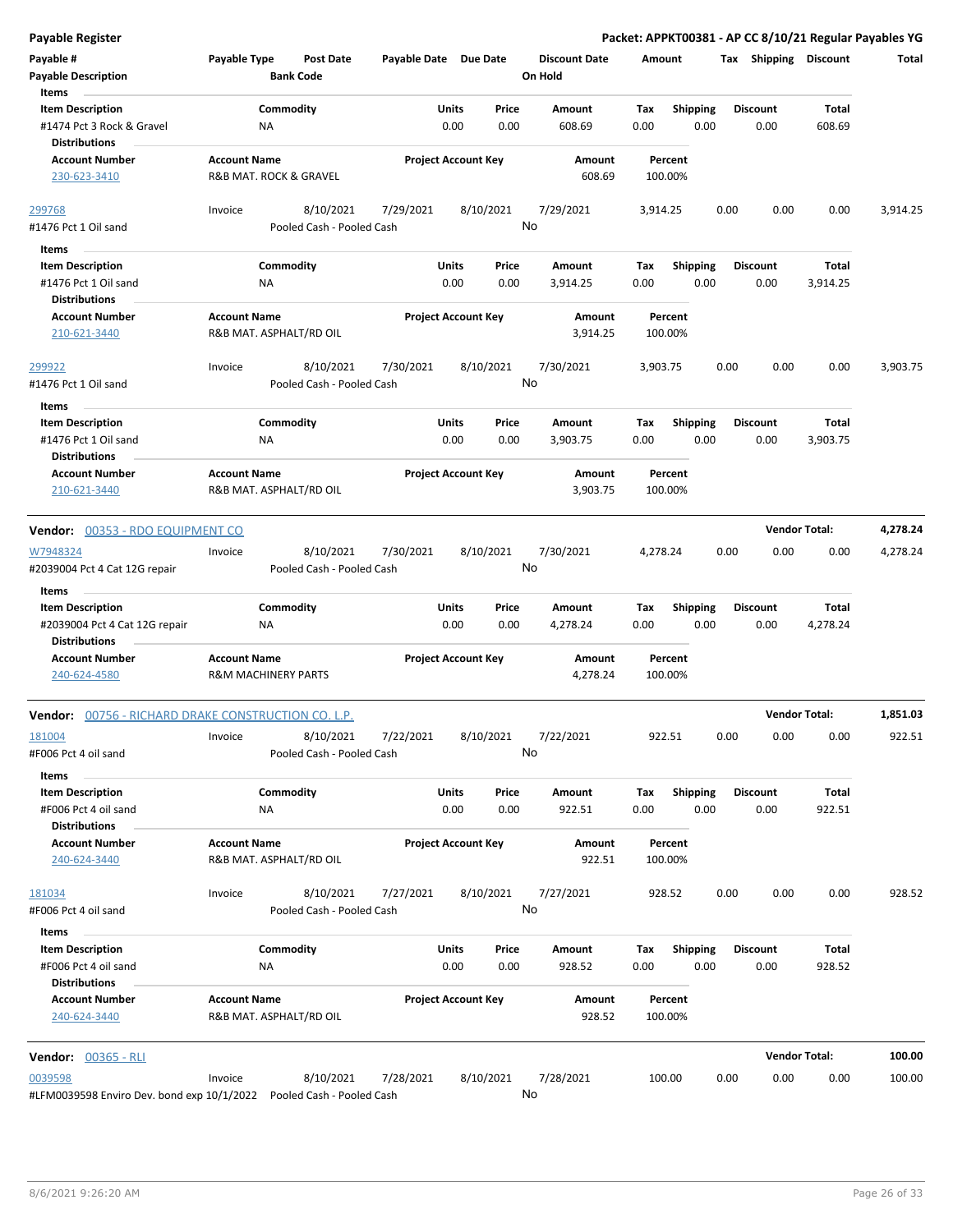| <b>Payable Register</b>                                                                        |                                                       |                                        |                       |                            |                |                                 |             |                         |      |                         | Packet: APPKT00381 - AP CC 8/10/21 Regular Payables YG |          |
|------------------------------------------------------------------------------------------------|-------------------------------------------------------|----------------------------------------|-----------------------|----------------------------|----------------|---------------------------------|-------------|-------------------------|------|-------------------------|--------------------------------------------------------|----------|
| Payable #<br><b>Payable Description</b>                                                        | Payable Type                                          | <b>Post Date</b><br><b>Bank Code</b>   | Payable Date Due Date |                            |                | <b>Discount Date</b><br>On Hold | Amount      |                         |      | Tax Shipping Discount   |                                                        | Total    |
| Items<br><b>Item Description</b>                                                               |                                                       | Commodity                              |                       | Units                      | Price          | Amount                          | Tax         | <b>Shipping</b>         |      | <b>Discount</b>         | Total                                                  |          |
| #LFM0039598 Enviro Dev. bond exp 10/1/ NA<br><b>Distributions</b>                              |                                                       |                                        |                       | 0.00                       | 0.00           | 100.00                          | 0.00        | 0.00                    |      | 0.00                    | 100.00                                                 |          |
| <b>Account Number</b><br>100-590-4800                                                          | <b>Account Name</b><br><b>BOND</b>                    |                                        |                       | <b>Project Account Key</b> |                | Amount<br>100.00                |             | Percent<br>100.00%      |      |                         |                                                        |          |
| Vendor: 00269 - ROMCO EQUIPMENT CO.                                                            |                                                       |                                        |                       |                            |                |                                 |             |                         |      |                         | <b>Vendor Total:</b>                                   | 1,291.60 |
| 101130928                                                                                      | Invoice                                               | 8/10/2021                              | 8/2/2021              |                            | 8/10/2021      | 8/2/2021                        | 1,291.60    |                         | 0.00 | 0.00                    | 0.00                                                   | 1,291.60 |
| Pct 1 grader blades                                                                            |                                                       | Pooled Cash - Pooled Cash              |                       |                            |                | No                              |             |                         |      |                         |                                                        |          |
| Items                                                                                          |                                                       |                                        |                       |                            |                |                                 |             |                         |      |                         |                                                        |          |
| <b>Item Description</b>                                                                        | Goods                                                 | Commodity                              |                       | Units<br>20.00             | Price<br>64.58 | Amount                          | Tax<br>0.00 | <b>Shipping</b>         |      | <b>Discount</b><br>0.00 | Total                                                  |          |
| Pct 1 grader blades<br><b>Distributions</b>                                                    |                                                       |                                        |                       |                            |                | 1,291.60                        |             | 0.00                    |      |                         | 1,291.60                                               |          |
| <b>Account Number</b><br>210-621-4580                                                          | <b>Account Name</b><br><b>R&amp;M MACHINERY PARTS</b> |                                        |                       | <b>Project Account Key</b> |                | Amount<br>1,291.60              |             | Percent<br>100.00%      |      |                         |                                                        |          |
| <b>Vendor: 00349 - SANITATION SOLUTIONS, INC.</b>                                              |                                                       |                                        |                       |                            |                |                                 |             |                         |      |                         | <b>Vendor Total:</b>                                   | 2,205.39 |
| 3739574<br>#5200-23345 Pct 4 trash July 2021                                                   | Invoice                                               | 8/10/2021<br>Pooled Cash - Pooled Cash | 8/1/2021              |                            | 8/10/2021      | 8/1/2021<br>No                  | 400.75      |                         | 0.00 | 0.00                    | 0.00                                                   | 400.75   |
| Items                                                                                          |                                                       |                                        |                       |                            |                |                                 |             |                         |      |                         |                                                        |          |
| <b>Item Description</b><br>#5200-23345 Pct 4 trash July 2021<br><b>Distributions</b>           | <b>NA</b>                                             | Commodity                              |                       | Units<br>0.00              | Price<br>0.00  | Amount<br>400.75                | Tax<br>0.00 | <b>Shipping</b><br>0.00 |      | <b>Discount</b><br>0.00 | Total<br>400.75                                        |          |
| <b>Account Number</b><br>240-624-4430                                                          | <b>Account Name</b><br><b>TRASH PICK-UP</b>           |                                        |                       | <b>Project Account Key</b> |                | Amount<br>400.75                |             | Percent<br>100.00%      |      |                         |                                                        |          |
| 3740210<br>#5200-30700 Pct 3 debris removal July 2021                                          | Invoice                                               | 8/10/2021<br>Pooled Cash - Pooled Cash | 8/1/2021              |                            | 8/10/2021      | 8/1/2021<br>No                  | 427.51      |                         | 0.00 | 0.00                    | 0.00                                                   | 427.51   |
| Items                                                                                          |                                                       |                                        |                       |                            |                |                                 |             |                         |      |                         |                                                        |          |
| <b>Item Description</b><br>#5200-30700 Pct 3 debris removal July 20 NA<br><b>Distributions</b> |                                                       | Commodity                              |                       | Units<br>0.00              | Price<br>0.00  | <b>Amount</b><br>427.51         | Tax<br>0.00 | <b>Shipping</b><br>0.00 |      | <b>Discount</b><br>0.00 | <b>Total</b><br>427.51                                 |          |
| <b>Account Number</b><br>230-623-3500                                                          | <b>Account Name</b><br><b>DEBRIS REMOVAL</b>          |                                        |                       | <b>Project Account Key</b> |                | Amount<br>427.51                |             | Percent<br>100.00%      |      |                         |                                                        |          |
| 3744555<br>#5200-50863 Courthouse July 2021                                                    | Invoice                                               | 8/10/2021<br>Pooled Cash - Pooled Cash | 8/1/2021              |                            | 8/10/2021      | 8/1/2021<br>No                  | 1,377.13    |                         | 0.00 | 0.00                    | 0.00                                                   | 1,377.13 |
| Items                                                                                          |                                                       |                                        |                       |                            |                |                                 |             |                         |      |                         |                                                        |          |
| <b>Item Description</b><br>#5200-50863 Courthouse July 2021<br><b>Distributions</b>            | ΝA                                                    | Commodity                              |                       | Units<br>0.00              | Price<br>0.00  | Amount<br>1,377.13              | Tax<br>0.00 | Shipping<br>0.00        |      | <b>Discount</b><br>0.00 | Total<br>1,377.13                                      |          |
| <b>Account Number</b><br>690-669-4430                                                          | <b>Account Name</b><br>TRASH PICK UP                  |                                        |                       | <b>Project Account Key</b> |                | Amount<br>1,377.13              |             | Percent<br>100.00%      |      |                         |                                                        |          |
| <b>Vendor: 00817 - SMITH, THOMAS SCOTT</b>                                                     |                                                       |                                        |                       |                            |                |                                 |             |                         |      |                         | <b>Vendor Total:</b>                                   | 7,209.75 |
| INV0002692                                                                                     | Invoice                                               | 8/10/2021                              | 7/26/2021             |                            | 8/10/2021      | 7/26/2021                       | 918.65      |                         | 0.00 | 0.00                    | 0.00                                                   | 918.65   |
| CR-21-27952 Adams Dst Ct 12/18/20-7/26/21<br>Items                                             |                                                       | Pooled Cash - Pooled Cash              |                       |                            |                | No                              |             |                         |      |                         |                                                        |          |
| <b>Item Description</b>                                                                        |                                                       | Commodity                              |                       | Units                      | Price          | Amount                          | Tax         | <b>Shipping</b>         |      | Discount                | Total                                                  |          |
| CR-21-27952 Adams Dst Ct 12/18/20-7/26 NA<br><b>Distributions</b>                              |                                                       |                                        |                       | 0.00                       | 0.00           | 918.65                          | 0.00        | 0.00                    |      | 0.00                    | 918.65                                                 |          |
| <b>Account Number</b><br>100-435-4370                                                          | <b>Account Name</b><br><b>ATTORNEY FEES</b>           |                                        |                       | <b>Project Account Key</b> |                | Amount<br>918.65                |             | Percent<br>100.00%      |      |                         |                                                        |          |
| <b>INV0002693</b><br>CR-19-27064 Fogelman Dst Ct 10/2/20-7/14/21 Pooled Cash - Pooled Cash     | Invoice                                               | 8/10/2021                              | 7/14/2021             |                            | 8/10/2021      | 7/14/2021<br>No                 | 2,258.30    |                         | 0.00 | 0.00                    | 0.00                                                   | 2,258.30 |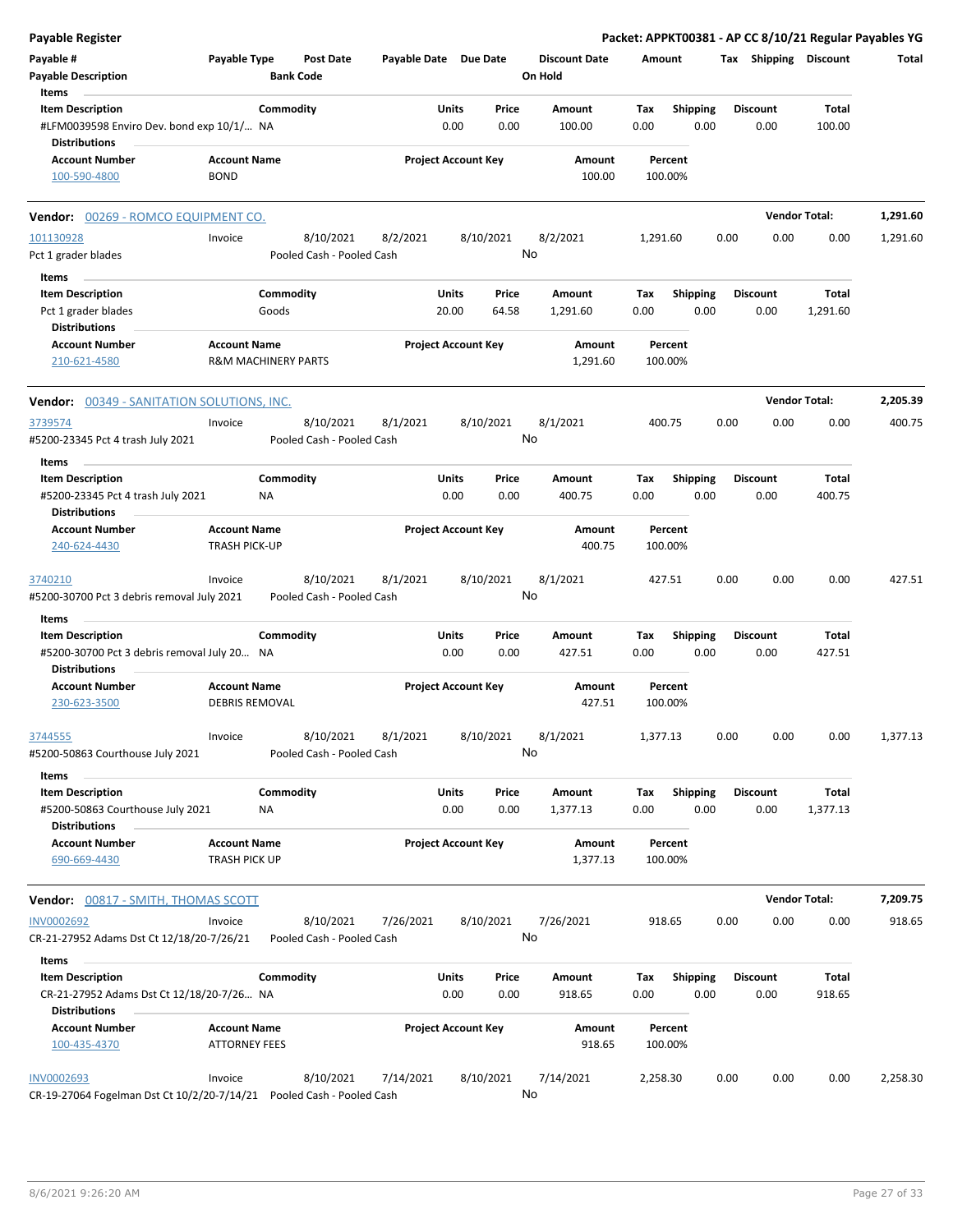| Payable Register                                                  |                                                           |                 |                                        |                       |                            |                 |                      |             |                         |      |                         | Packet: APPKT00381 - AP CC 8/10/21 Regular Payables YG |          |
|-------------------------------------------------------------------|-----------------------------------------------------------|-----------------|----------------------------------------|-----------------------|----------------------------|-----------------|----------------------|-------------|-------------------------|------|-------------------------|--------------------------------------------------------|----------|
| Payable #                                                         | Payable Type                                              |                 | <b>Post Date</b>                       | Payable Date Due Date |                            |                 | <b>Discount Date</b> | Amount      |                         |      | Tax Shipping Discount   |                                                        | Total    |
| <b>Payable Description</b>                                        |                                                           |                 | <b>Bank Code</b>                       |                       |                            |                 | On Hold              |             |                         |      |                         |                                                        |          |
| Items                                                             |                                                           |                 |                                        |                       |                            |                 |                      |             |                         |      |                         |                                                        |          |
| <b>Item Description</b>                                           |                                                           | Commodity       |                                        |                       | Units                      | Price           | Amount               | Tax         | <b>Shipping</b>         |      | <b>Discount</b>         | Total                                                  |          |
| CR-19-27064 Fogelman Dst Ct 10/2/20-7/<br><b>Distributions</b>    |                                                           | NA              |                                        |                       | 0.00                       | 0.00            | 2,258.30             | 0.00        | 0.00                    |      | 0.00                    | 2,258.30                                               |          |
|                                                                   |                                                           |                 |                                        |                       |                            |                 |                      |             |                         |      |                         |                                                        |          |
| <b>Account Number</b><br>100-435-4370                             | <b>Account Name</b><br><b>ATTORNEY FEES</b>               |                 |                                        |                       | <b>Project Account Key</b> |                 | Amount<br>2,258.30   | 100.00%     | Percent                 |      |                         |                                                        |          |
| <b>INV0002694</b>                                                 | Invoice                                                   |                 | 8/10/2021                              | 7/14/2021             |                            | 8/10/2021       | 7/14/2021            | 2,721.00    |                         | 0.00 | 0.00                    | 0.00                                                   | 2,721.00 |
| CR-20-27592 Maples Dst Ct 10/16/20-7/14/21                        |                                                           |                 | Pooled Cash - Pooled Cash              |                       |                            | No              |                      |             |                         |      |                         |                                                        |          |
| Items                                                             |                                                           |                 |                                        |                       |                            |                 |                      |             |                         |      |                         |                                                        |          |
| <b>Item Description</b>                                           |                                                           | Commodity       |                                        |                       | Units                      | Price           | Amount               | Тах         | <b>Shipping</b>         |      | <b>Discount</b>         | Total                                                  |          |
| CR-20-27592 Maples Dst Ct 10/16/20-7/1 NA<br>Distributions        |                                                           |                 |                                        |                       | 0.00                       | 0.00            | 2,721.00             | 0.00        | 0.00                    |      | 0.00                    | 2,721.00                                               |          |
| <b>Account Number</b>                                             | <b>Account Name</b>                                       |                 |                                        |                       | <b>Project Account Key</b> |                 | Amount               |             | Percent                 |      |                         |                                                        |          |
| 100-435-4370                                                      | <b>ATTORNEY FEES</b>                                      |                 |                                        |                       |                            |                 | 2,721.00             | 100.00%     |                         |      |                         |                                                        |          |
| INV0002721                                                        | Invoice                                                   |                 | 8/10/2021                              | 8/1/2021              |                            | 8/10/2021       | 8/1/2021             | 1,311.80    |                         | 0.00 | 0.00                    | 0.00                                                   | 1,311.80 |
| CR-21-27996 Sanchez Dst Ct 3/26-8/1/21                            |                                                           |                 | Pooled Cash - Pooled Cash              |                       |                            | No              |                      |             |                         |      |                         |                                                        |          |
| Items                                                             |                                                           | Commodity       |                                        |                       | Units                      | Price           | Amount               | Tax         |                         |      | <b>Discount</b>         | Total                                                  |          |
| <b>Item Description</b><br>CR-21-27996 Sanchez Dst Ct 3/26-8/1/21 |                                                           | ΝA              |                                        |                       | 0.00                       | 0.00            | 1,311.80             | 0.00        | <b>Shipping</b><br>0.00 |      | 0.00                    | 1,311.80                                               |          |
| Distributions                                                     |                                                           |                 |                                        |                       |                            |                 |                      |             |                         |      |                         |                                                        |          |
| <b>Account Number</b><br>100-435-4370                             | <b>Account Name</b><br><b>ATTORNEY FEES</b>               |                 |                                        |                       | <b>Project Account Key</b> |                 | Amount<br>1,311.80   | 100.00%     | Percent                 |      |                         |                                                        |          |
| Vendor: 00520 - SUNBELT RENTALS, INC                              |                                                           |                 |                                        |                       |                            |                 |                      |             |                         |      |                         | <b>Vendor Total:</b>                                   | 5,664.17 |
| 101551640-0016                                                    | Invoice                                                   |                 | 8/10/2021                              | 7/22/2021             |                            | 8/10/2021       | 7/22/2021            | 2,859.36    |                         | 0.00 | 0.00                    | 0.00                                                   | 2,859.36 |
| Courthouse forklift rental 7/13-8/9/21                            |                                                           |                 | Pooled Cash - Pooled Cash              |                       |                            | No              |                      |             |                         |      |                         |                                                        |          |
| Items                                                             |                                                           |                 |                                        |                       |                            |                 |                      |             |                         |      |                         |                                                        |          |
| <b>Item Description</b>                                           |                                                           | Commodity       |                                        |                       | Units                      | Price           | Amount               | Tax         | <b>Shipping</b>         |      | <b>Discount</b>         | Total                                                  |          |
| Courthouse forklift rental 7/13-8/9/21<br><b>Distributions</b>    |                                                           | ΝA              |                                        |                       | 0.00                       | 0.00            | 2,859.36             | 0.00        | 0.00                    |      | 0.00                    | 2,859.36                                               |          |
| <b>Account Number</b>                                             | <b>Account Name</b>                                       |                 |                                        |                       | <b>Project Account Key</b> |                 | Amount               |             | Percent                 |      |                         |                                                        |          |
| 690-669-1650                                                      | <b>CONSTRUCTION</b>                                       |                 |                                        |                       |                            |                 | 2,859.36             | 100.00%     |                         |      |                         |                                                        |          |
| 96597644-0032                                                     | Invoice                                                   |                 | 8/10/2021                              | 7/24/2021             |                            | 8/10/2021       | 7/24/2021            | 2,804.81    |                         | 0.00 | 0.00                    | 0.00                                                   | 2,804.81 |
| Courthouse forklift 7/14-8/10/21<br>Items                         |                                                           |                 | Pooled Cash - Pooled Cash              |                       |                            | No              |                      |             |                         |      |                         |                                                        |          |
| <b>Item Description</b>                                           |                                                           | Commodity       |                                        |                       | Units                      | Price           | Amount               | Tax         | <b>Shipping</b>         |      | Discount                | Total                                                  |          |
| Courthouse forklift 7/14-8/10/21                                  |                                                           | NA              |                                        |                       | 0.00                       | 0.00            | 2,804.81             | 0.00        | 0.00                    |      | 0.00                    | 2,804.81                                               |          |
| <b>Distributions</b><br><b>Account Number</b>                     | <b>Account Name</b>                                       |                 |                                        |                       | <b>Project Account Key</b> |                 | Amount               |             | Percent                 |      |                         |                                                        |          |
| 690-669-1650                                                      | <b>CONSTRUCTION</b>                                       |                 |                                        |                       |                            |                 | 2,804.81             | 100.00%     |                         |      |                         |                                                        |          |
| <b>Vendor: 00627 - THE FANNIN COUNTY LEADER</b>                   |                                                           |                 |                                        |                       |                            |                 |                      |             |                         |      |                         | <b>Vendor Total:</b>                                   | 60.54    |
| INV0002811                                                        | Invoice                                                   |                 | 8/10/2021                              | 7/31/2021             |                            | 8/10/2021       | 7/31/2021            |             | 60.54                   | 0.00 | 0.00                    | 0.00                                                   | 60.54    |
| Pct 1 employment notice July 2021                                 |                                                           |                 | Pooled Cash - Pooled Cash              |                       |                            | No              |                      |             |                         |      |                         |                                                        |          |
| Items                                                             |                                                           |                 |                                        |                       |                            |                 |                      |             |                         |      |                         |                                                        |          |
| <b>Item Description</b><br>Pct 1 employment notice July 2021      |                                                           | Commodity<br>ΝA |                                        |                       | Units<br>0.00              | Price<br>0.00   | Amount<br>60.54      | Tax<br>0.00 | <b>Shipping</b><br>0.00 |      | <b>Discount</b><br>0.00 | Total<br>60.54                                         |          |
| <b>Distributions</b>                                              |                                                           |                 |                                        |                       |                            |                 |                      |             |                         |      |                         |                                                        |          |
| <b>Account Number</b><br>210-621-4300                             | <b>Account Name</b><br><b>BIDS, NOTICES &amp; PERMITS</b> |                 |                                        |                       | <b>Project Account Key</b> |                 | Amount<br>60.54      | 100.00%     | Percent                 |      |                         |                                                        |          |
| Vendor: 00176 - TRACTOR SUPPLY CREDIT PLAN                        |                                                           |                 |                                        |                       |                            |                 |                      |             |                         |      |                         | <b>Vendor Total:</b>                                   | 19.90    |
|                                                                   |                                                           |                 |                                        |                       |                            |                 |                      |             |                         |      |                         |                                                        |          |
| 100425376<br>Pct 4 lithium grease                                 | Invoice                                                   |                 | 8/10/2021<br>Pooled Cash - Pooled Cash | 6/28/2021             |                            | 8/10/2021<br>No | 6/28/2021            | 19.90       |                         | 0.00 | 0.00                    | 0.00                                                   | 19.90    |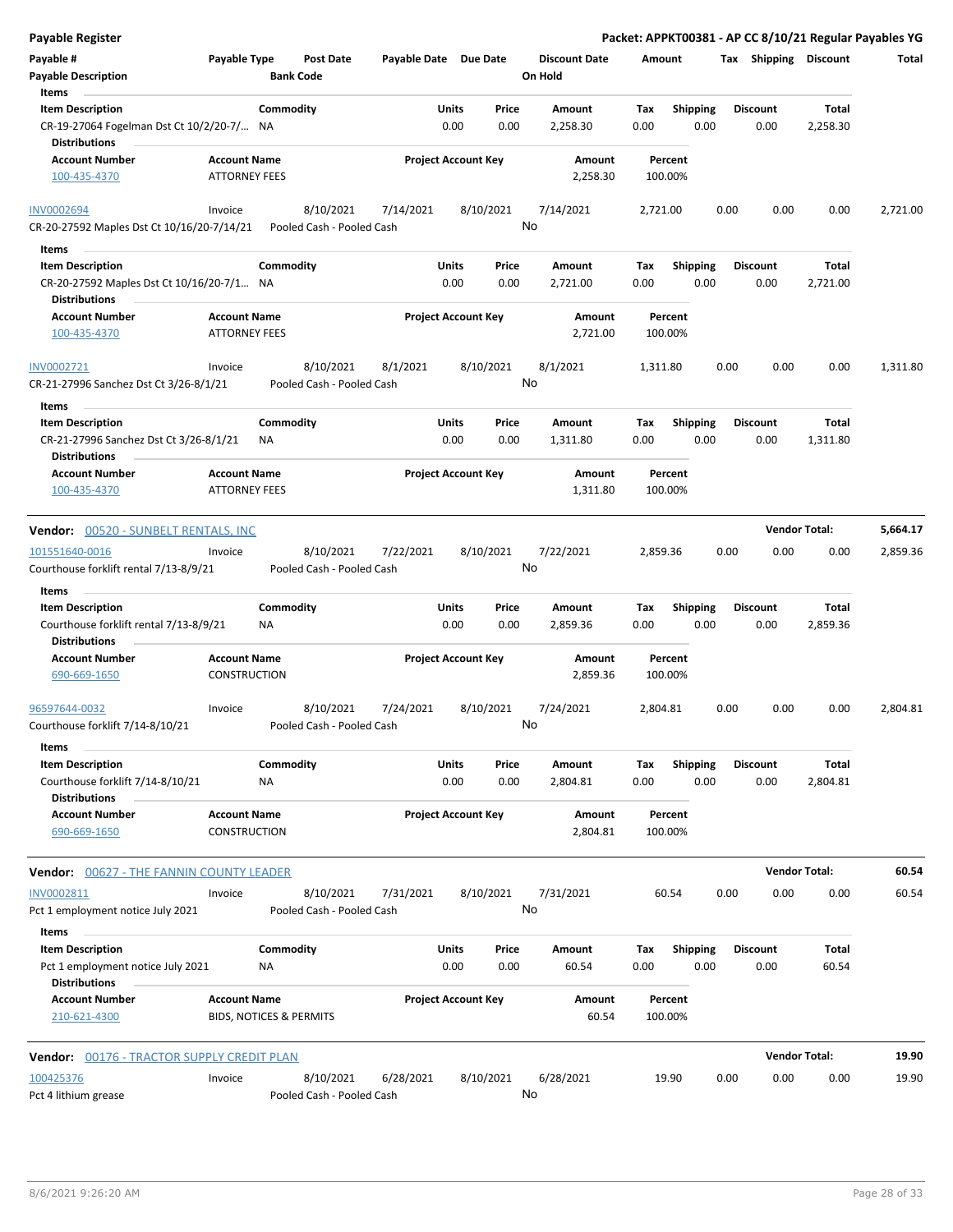| Payable Register                                              |                                                       |                                      |                       |                            |           |                                 |                    |                 |      |                 |                       | Packet: APPKT00381 - AP CC 8/10/21 Regular Payables YG |
|---------------------------------------------------------------|-------------------------------------------------------|--------------------------------------|-----------------------|----------------------------|-----------|---------------------------------|--------------------|-----------------|------|-----------------|-----------------------|--------------------------------------------------------|
| Payable #<br><b>Payable Description</b>                       | Payable Type                                          | <b>Post Date</b><br><b>Bank Code</b> | Payable Date Due Date |                            |           | <b>Discount Date</b><br>On Hold | Amount             |                 |      |                 | Tax Shipping Discount | Total                                                  |
| Items                                                         |                                                       |                                      |                       |                            |           |                                 |                    |                 |      |                 |                       |                                                        |
| <b>Item Description</b>                                       |                                                       | Commodity                            |                       | Units                      | Price     | Amount                          | Tax                | Shipping        |      | <b>Discount</b> | Total                 |                                                        |
| Pct 4 lithium grease<br><b>Distributions</b>                  |                                                       | Goods                                |                       | 10.00                      | 1.99      | 19.90                           | 0.00               | 0.00            |      | 0.00            | 19.90                 |                                                        |
| <b>Account Number</b>                                         | <b>Account Name</b>                                   |                                      |                       | <b>Project Account Key</b> |           | Amount                          | Percent            |                 |      |                 |                       |                                                        |
| 240-624-4580                                                  | <b>R&amp;M MACHINERY PARTS</b>                        |                                      |                       |                            |           | 19.90                           | 100.00%            |                 |      |                 |                       |                                                        |
| <b>Vendor: 00539 - U.S. BANK CORPORATE TRUST</b>              |                                                       |                                      |                       |                            |           |                                 |                    |                 |      |                 | <b>Vendor Total:</b>  | 182,719.68                                             |
| <b>FAN210703FCMJ</b>                                          | Invoice                                               | 8/10/2021                            | 8/3/2021              | 8/10/2021                  |           | 8/3/2021                        | 60,917.09          |                 | 0.00 | 0.00            | 0.00                  | 60,917.09                                              |
| July 2021 Main jail housing                                   |                                                       | Pooled Cash - Pooled Cash            |                       |                            |           | No                              |                    |                 |      |                 |                       |                                                        |
| Items                                                         |                                                       |                                      |                       |                            |           |                                 |                    |                 |      |                 |                       |                                                        |
| <b>Item Description</b>                                       |                                                       | Commodity                            |                       | Units                      | Price     | Amount                          | Tax                | <b>Shipping</b> |      | <b>Discount</b> | Total                 |                                                        |
| July 2021 Main jail housing<br><b>Distributions</b>           | ΝA                                                    |                                      |                       | 0.00                       | 0.00      | 60,917.09                       | 0.00               | 0.00            |      | 0.00            | 60,917.09             |                                                        |
| <b>Account Number</b>                                         | <b>Account Name</b>                                   |                                      |                       | <b>Project Account Key</b> |           | Amount                          | Percent            |                 |      |                 |                       |                                                        |
| 100-565-3800                                                  | PRISONER HOUSING                                      |                                      |                       |                            |           | 60,917.09                       | 100.00%            |                 |      |                 |                       |                                                        |
| <b>FAN210704FCSA</b>                                          | Invoice                                               | 8/10/2021                            | 8/3/2021              | 8/10/2021                  |           | 8/3/2021<br>No                  | 121,186.71         |                 | 0.00 | 0.00            | 0.00                  | 121,186.71                                             |
| July 2021 S Annex housing                                     |                                                       | Pooled Cash - Pooled Cash            |                       |                            |           |                                 |                    |                 |      |                 |                       |                                                        |
| Items                                                         |                                                       |                                      |                       |                            |           |                                 |                    |                 |      |                 |                       |                                                        |
| <b>Item Description</b>                                       |                                                       | Commodity                            |                       | Units                      | Price     | Amount                          | Tax                | <b>Shipping</b> |      | Discount        | Total                 |                                                        |
| July 2021 S Annex housing                                     | ΝA                                                    |                                      |                       | 0.00                       | 0.00      | 121,186.71                      | 0.00               | 0.00            |      | 0.00            | 121,186.71            |                                                        |
| <b>Distributions</b>                                          |                                                       |                                      |                       |                            |           |                                 |                    |                 |      |                 |                       |                                                        |
| <b>Account Number</b><br>100-565-3800                         | <b>Account Name</b><br>PRISONER HOUSING               |                                      |                       | <b>Project Account Key</b> |           | Amount<br>121,186.71            | Percent<br>100.00% |                 |      |                 |                       |                                                        |
| <b>FAN210715FCGT</b>                                          | Invoice                                               | 8/10/2021                            | 8/3/2021              | 8/10/2021                  |           | 8/3/2021                        | 435.00             |                 | 0.00 | 0.00            | 0.00                  | 435.00                                                 |
| July 2021 guard hours                                         |                                                       | Pooled Cash - Pooled Cash            |                       |                            |           | No                              |                    |                 |      |                 |                       |                                                        |
| Items                                                         |                                                       |                                      |                       |                            |           |                                 |                    |                 |      |                 |                       |                                                        |
| <b>Item Description</b>                                       |                                                       | Commodity                            |                       | Units                      | Price     | Amount                          | Tax                | <b>Shipping</b> |      | <b>Discount</b> | Total                 |                                                        |
| July 2021 guard hours                                         | ΝA                                                    |                                      |                       | 0.00                       | 0.00      | 435.00                          | 0.00               | 0.00            |      | 0.00            | 435.00                |                                                        |
| <b>Distributions</b>                                          |                                                       |                                      |                       |                            |           |                                 |                    |                 |      |                 |                       |                                                        |
| <b>Account Number</b><br>100-565-4000                         | <b>Account Name</b>                                   | PRISONER TRANSPORT/GUARD             |                       | <b>Project Account Key</b> |           | Amount<br>435.00                | Percent<br>100.00% |                 |      |                 |                       |                                                        |
| <b>FAN210724FCMT</b>                                          | Invoice                                               | 8/10/2021                            | 8/3/2021              |                            | 8/10/2021 | 8/3/2021                        | 180.88             |                 | 0.00 | 0.00            | 0.00                  | 180.88                                                 |
| July 2021 transport<br>Items                                  |                                                       | Pooled Cash - Pooled Cash            |                       |                            |           | No                              |                    |                 |      |                 |                       |                                                        |
| <b>Item Description</b>                                       |                                                       | Commodity                            |                       | Units                      | Price     | Amount                          | Tax                | <b>Shipping</b> |      | <b>Discount</b> | Total                 |                                                        |
| July 2021 transport<br><b>Distributions</b>                   | ΝA                                                    |                                      |                       | 0.00                       | 0.00      | 180.88                          | 0.00               | 0.00            |      | 0.00            | 180.88                |                                                        |
| <b>Account Number</b><br>100-565-4000                         | <b>Account Name</b>                                   | PRISONER TRANSPORT/GUARD             |                       | <b>Project Account Key</b> |           | Amount<br>180.88                | Percent<br>100.00% |                 |      |                 |                       |                                                        |
| <b>Vendor: 00699 - UNITED AG &amp; TURF</b>                   |                                                       |                                      |                       |                            |           |                                 |                    |                 |      |                 | <b>Vendor Total:</b>  | 2,848.12                                               |
| 11586615                                                      | Invoice                                               | 8/10/2021                            | 7/19/2021             |                            | 8/10/2021 | 7/19/2021                       | 2,848.12           |                 | 0.00 | 0.00            | 0.00                  | 2,848.12                                               |
| #878973 Pct 4 JD6415 fuel pump repair<br>Items                |                                                       | Pooled Cash - Pooled Cash            |                       |                            |           | No                              |                    |                 |      |                 |                       |                                                        |
| <b>Item Description</b>                                       |                                                       | Commodity                            |                       | Units                      | Price     | Amount                          | Тах                | <b>Shipping</b> |      | <b>Discount</b> | Total                 |                                                        |
| #878973 Pct 4 JD6415 fuel pump repair<br><b>Distributions</b> | ΝA                                                    |                                      |                       | 0.00                       | 0.00      | 2,848.12                        | 0.00               | 0.00            |      | 0.00            | 2,848.12              |                                                        |
| <b>Account Number</b><br>240-624-4580                         | <b>Account Name</b><br><b>R&amp;M MACHINERY PARTS</b> |                                      |                       | <b>Project Account Key</b> |           | Amount<br>2,848.12              | Percent<br>100.00% |                 |      |                 |                       |                                                        |
| Vendor: 00225 - VICE, TERRY                                   |                                                       |                                      |                       |                            |           |                                 |                    |                 |      |                 | <b>Vendor Total:</b>  | 275.00                                                 |
| INV0002710                                                    | Invoice                                               | 8/10/2021                            | 5/4/2021              |                            | 8/10/2021 | 5/4/2021                        | 275.00             |                 | 0.00 | 0.00            | 0.00                  | 275.00                                                 |
| CR-19-27112 Goolsby - Brese-Lebron attny                      |                                                       | Pooled Cash - Pooled Cash            |                       |                            |           | No                              |                    |                 |      |                 |                       |                                                        |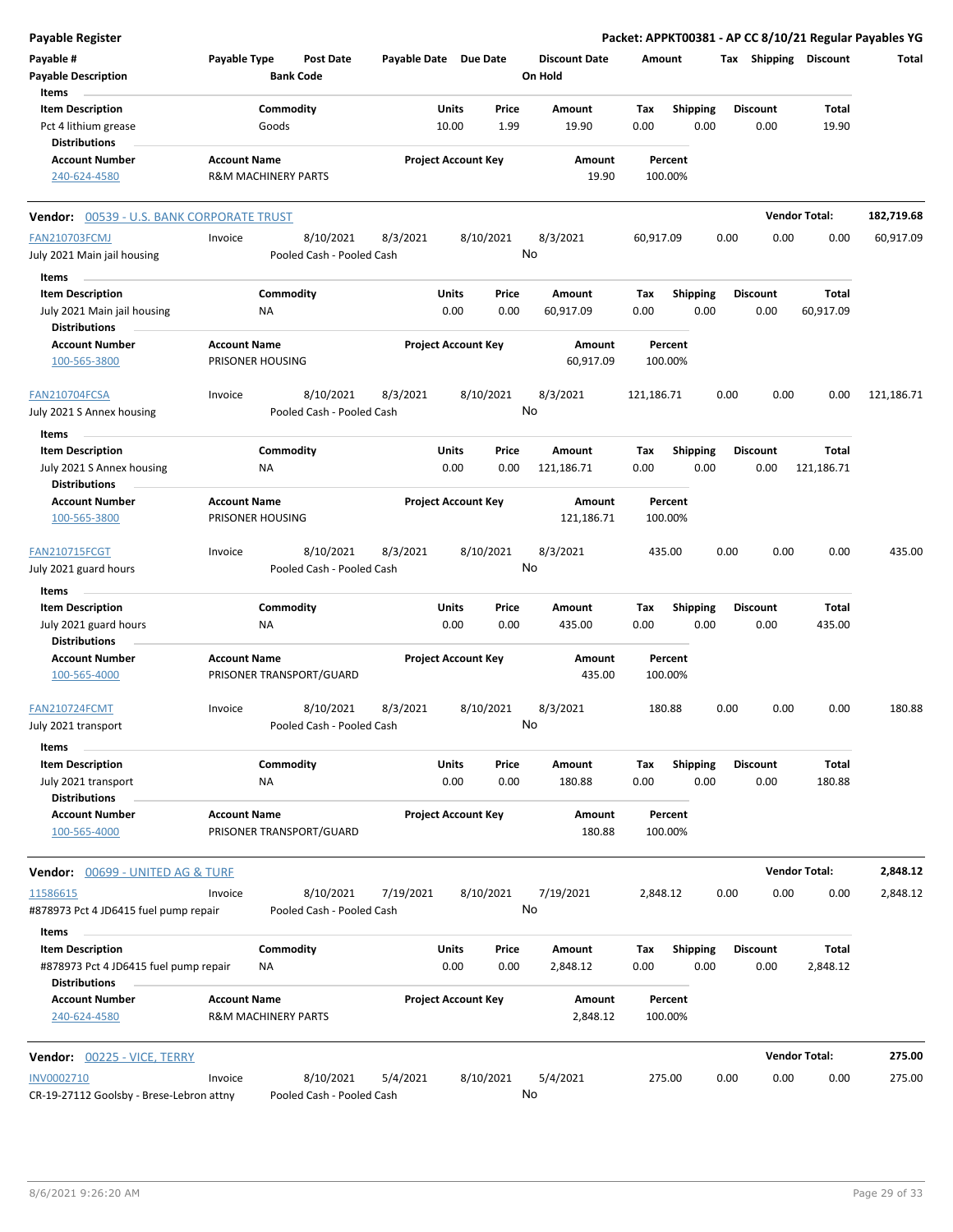| <b>Payable Register</b>                                                                              |                                                |                                        |                       |                            |                 |                                 |                    |                         |      |                         | Packet: APPKT00381 - AP CC 8/10/21 Regular Payables YG |          |
|------------------------------------------------------------------------------------------------------|------------------------------------------------|----------------------------------------|-----------------------|----------------------------|-----------------|---------------------------------|--------------------|-------------------------|------|-------------------------|--------------------------------------------------------|----------|
| Payable #<br><b>Payable Description</b>                                                              | Payable Type                                   | <b>Post Date</b><br><b>Bank Code</b>   | Payable Date Due Date |                            |                 | <b>Discount Date</b><br>On Hold | Amount             |                         |      | Tax Shipping Discount   |                                                        | Total    |
| Items<br><b>Item Description</b><br>CR-19-27112 Goolsby - Brese-Lebron attny<br><b>Distributions</b> | NA                                             | Commodity                              |                       | Units<br>0.00              | Price<br>0.00   | Amount<br>275.00                | Tax<br>0.00        | <b>Shipping</b><br>0.00 |      | <b>Discount</b><br>0.00 | Total<br>275.00                                        |          |
| <b>Account Number</b><br>100-435-4420                                                                | <b>Account Name</b>                            | OTHER PROFESSIONAL SERV.               |                       | <b>Project Account Key</b> |                 | Amount<br>275.00                | Percent<br>100.00% |                         |      |                         |                                                        |          |
| Vendor: 00104 - WEX BANK                                                                             |                                                |                                        |                       |                            |                 |                                 |                    |                         |      |                         | <b>Vendor Total:</b>                                   | 248.94   |
| 73181042<br>Sheriff transport gas July 2021                                                          | Invoice                                        | 8/10/2021<br>Pooled Cash - Pooled Cash | 7/31/2021             |                            | 8/10/2021<br>No | 7/31/2021                       | 248.94             |                         | 0.00 | 0.00                    | 0.00                                                   | 248.94   |
| Items<br><b>Item Description</b><br>Sheriff transport gas July 2021<br><b>Distributions</b>          | ΝA                                             | Commodity                              |                       | Units<br>0.00              | Price<br>0.00   | Amount<br>248.94                | Tax<br>0.00        | <b>Shipping</b><br>0.00 |      | <b>Discount</b><br>0.00 | Total<br>248.94                                        |          |
| <b>Account Number</b><br>100-560-4280                                                                | <b>Account Name</b><br>PRISONER TRANSPORT      |                                        |                       | <b>Project Account Key</b> |                 | Amount<br>248.94                | Percent<br>100.00% |                         |      |                         |                                                        |          |
| Vendor: 00447 - WHITE SHED WATER SUPPLY CORP.                                                        |                                                |                                        |                       |                            |                 |                                 |                    |                         |      |                         | <b>Vendor Total:</b>                                   | 36.60    |
| <b>INV0002767</b><br>Lake Fannin water 6/23-7/20/21                                                  | Invoice                                        | 8/10/2021<br>Pooled Cash - Pooled Cash | 7/26/2021             |                            | 8/10/2021<br>No | 7/26/2021                       | 36.60              |                         | 0.00 | 0.00                    | 0.00                                                   | 36.60    |
| Items                                                                                                |                                                |                                        |                       |                            |                 |                                 |                    |                         |      |                         |                                                        |          |
| <b>Item Description</b><br>Lake Fannin water 6/23-7/20/21<br><b>Distributions</b>                    | ΝA                                             | Commodity                              |                       | Units<br>0.00              | Price<br>0.00   | Amount<br>36.60                 | Tax<br>0.00        | <b>Shipping</b><br>0.00 |      | <b>Discount</b><br>0.00 | Total<br>36.60                                         |          |
| <b>Account Number</b><br>850-520-4420                                                                | <b>Account Name</b><br>UTILITIES WATER         |                                        |                       | <b>Project Account Key</b> |                 | Amount<br>36.60                 | Percent<br>100.00% |                         |      |                         |                                                        |          |
| <b>Vendor: 00654 - WILSON CULVERTS, INC.</b>                                                         |                                                |                                        |                       |                            |                 |                                 |                    |                         |      |                         | <b>Vendor Total:</b>                                   | 8,517.10 |
| 84758<br>Pct 3 culverts                                                                              | Invoice                                        | 8/10/2021<br>Pooled Cash - Pooled Cash | 7/27/2021             |                            | 8/10/2021<br>No | 7/27/2021                       | 8,517.10           |                         | 0.00 | 0.00                    | 0.00                                                   | 8,517.10 |
| Items<br><b>Item Description</b>                                                                     |                                                | Commodity                              |                       | Units                      | Price           | <b>Amount</b>                   | Tax                | <b>Shipping</b>         |      | <b>Discount</b>         | Total                                                  |          |
| Pct 3 culverts<br><b>Distributions</b>                                                               | <b>NA</b>                                      |                                        |                       | 0.00                       | 0.00            | 8,517.10                        | 0.00               | 0.00                    |      | 0.00                    | 8,517.10                                               |          |
| <b>Account Number</b><br>230-623-3420                                                                | <b>Account Name</b><br>R&B MAT. CULVERTS       |                                        |                       | <b>Project Account Key</b> |                 | Amount<br>8,517.10              | Percent<br>100.00% |                         |      |                         |                                                        |          |
| <b>Vendor: 00486 - WOODSON, MARY ANN CSR, RPR</b>                                                    |                                                |                                        |                       |                            |                 |                                 |                    |                         |      |                         | <b>Vendor Total:</b>                                   | 81.00    |
| <b>INV0002777</b><br>CR-19-27203 Cannady transcript                                                  | Invoice                                        | 8/10/2021<br>Pooled Cash - Pooled Cash | 8/2/2021              |                            | 8/10/2021<br>No | 8/2/2021                        | 81.00              |                         | 0.00 | 0.00                    | 0.00                                                   | 81.00    |
| Items<br><b>Item Description</b>                                                                     |                                                | Commodity                              |                       | Units                      | Price           | Amount                          | Tax                | <b>Shipping</b>         |      | <b>Discount</b>         | Total                                                  |          |
| CR-19-27203 Cannady transcript<br><b>Distributions</b>                                               | ΝA                                             |                                        |                       | 0.00                       | 0.00            | 81.00                           | 0.00               | 0.00                    |      | 0.00                    | 81.00                                                  |          |
| <b>Account Number</b><br>100-475-4380                                                                | <b>Account Name</b><br>CT.REPORTER-TRANSCRIPTS |                                        |                       | <b>Project Account Key</b> |                 | Amount<br>81.00                 | Percent<br>100.00% |                         |      |                         |                                                        |          |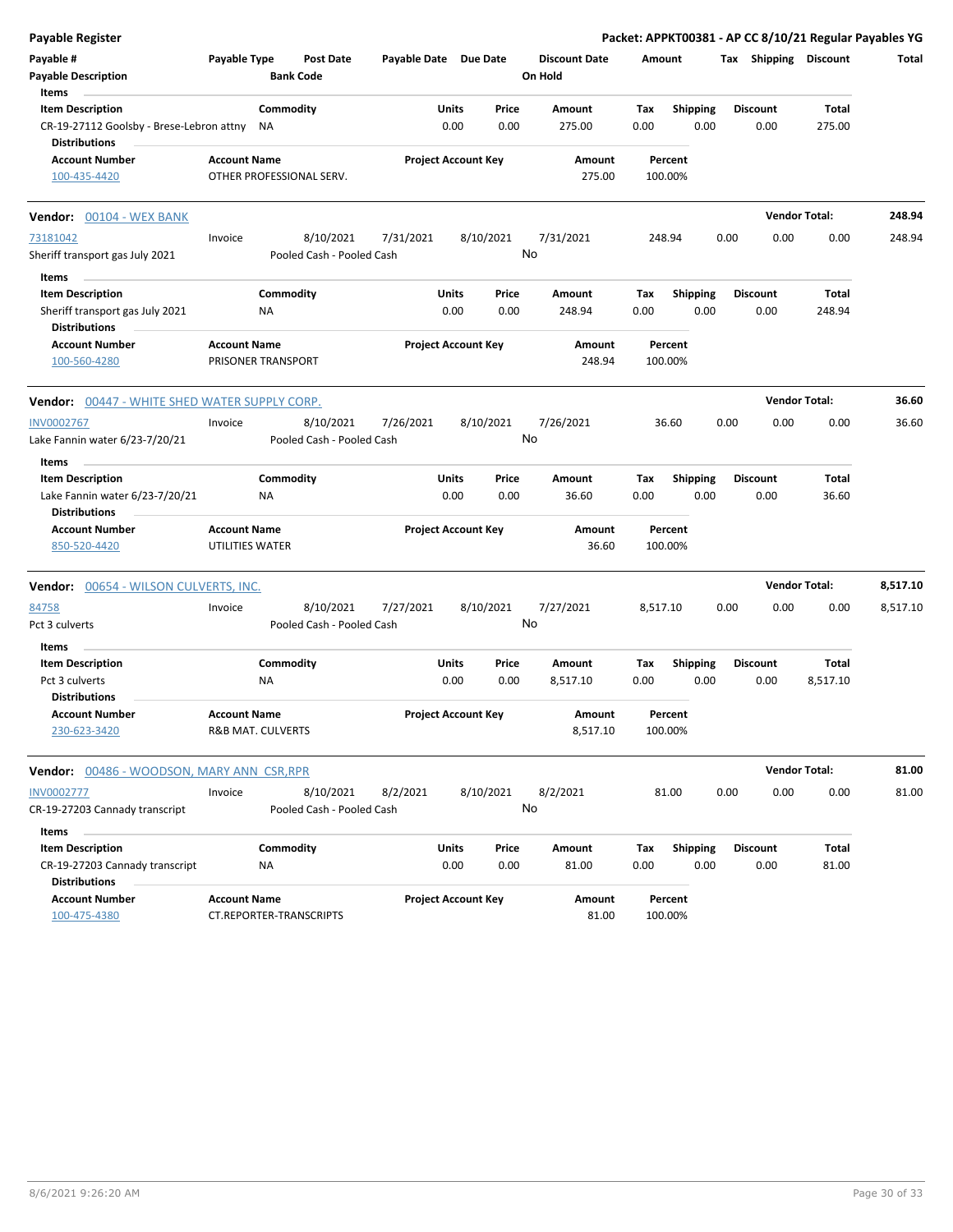## Payable Summary

| <b>Type</b> | Count               | Gross      | Tax  | Shipping | <b>Discount</b> | Total      | <b>Manual Payment</b> | <b>Balance</b> |
|-------------|---------------------|------------|------|----------|-----------------|------------|-----------------------|----------------|
| Credit Memo |                     | $-175.07$  | 0.00 | 0.00     | 0.00            | $-175.07$  | 0.00                  | $-175.07$      |
| Invoice     | 177                 | 339,425.18 | 0.00 | 96.51    | 0.00            | 339,521.69 | 0.00                  | 339,521.69     |
|             | <b>Grand Total:</b> | 339,250.11 | 0.00 | 96.51    | 0.00            | 339,346.62 | 0.00                  | 339.346.62     |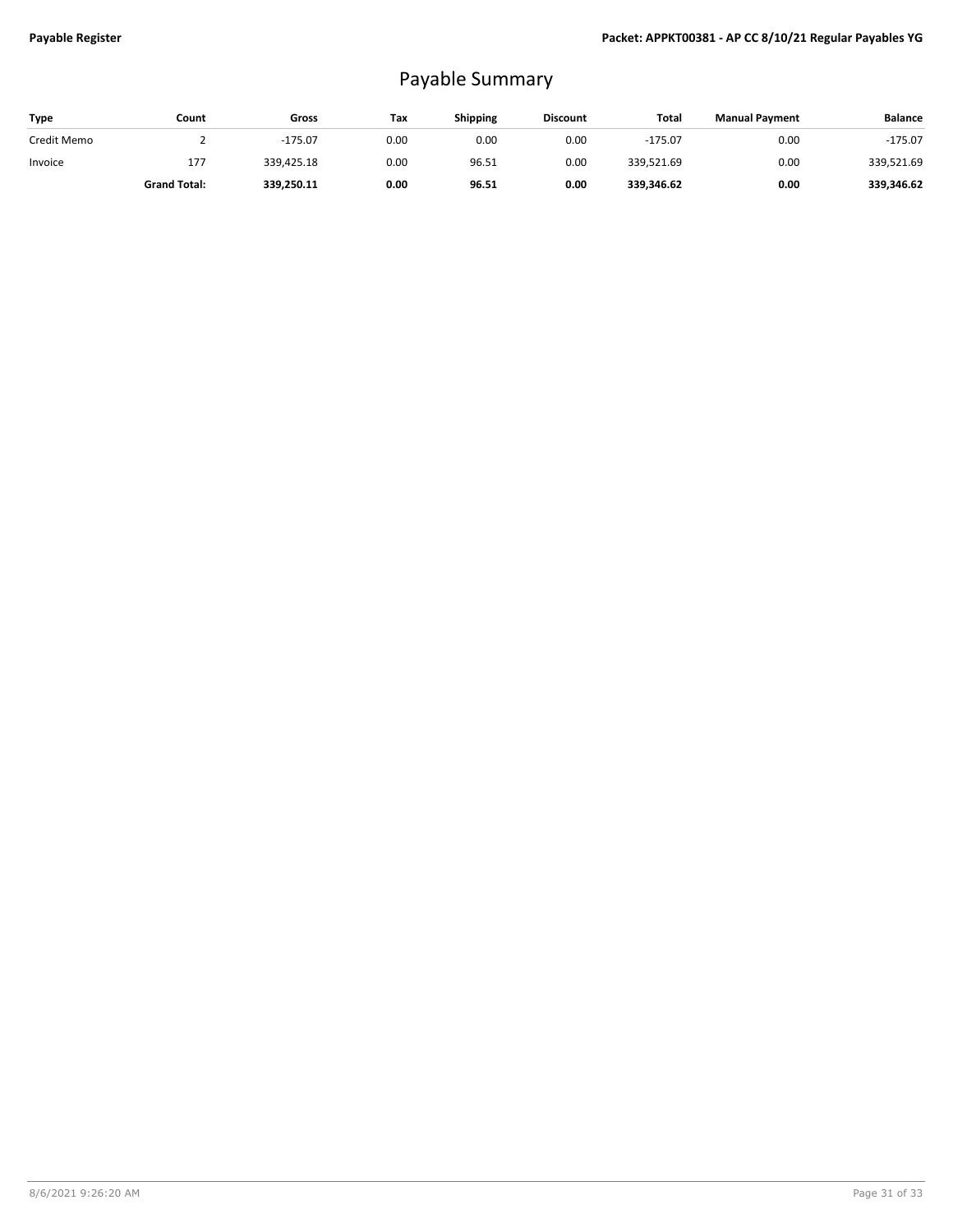### **Account Summary**

| Account             | Name                           |        | Amount     |
|---------------------|--------------------------------|--------|------------|
| 100-409-4040        | 911 EMERGENCY SERVICE          |        | 2,229.25   |
| 100-410-3150        | <b>COPIER RENTAL</b>           |        | 7.52       |
| 100-410-4240        | <b>INDIGENT ATTORNEY FEES</b>  |        | 3,725.00   |
| <u>100-435-4360</u> | ATTORNEY FEES- CPS CASES       |        | 5,198.00   |
| 100-435-4370        | <b>ATTORNEY FEES</b>           |        | 42,885.93  |
| 100-435-4420        | OTHER PROFESSIONAL SERV.       |        | 275.00     |
| 100-456-4210        | <b>INTERNET</b>                |        | 81.95      |
| 100-475-3150        | <b>COPIER EXPENSE</b>          |        | 5.98       |
| 100-475-4380        | <b>CT.REPORTER-TRANSCRIPTS</b> |        | 81.00      |
| 100-475-5910        | <b>ONLINE RESEARCH</b>         |        | 384.00     |
| <u>100-499-3150</u> | <b>COPIER EXPENSE</b>          |        | 8.52       |
| 100-499-4800        | <b>BOND</b>                    |        | 368.00     |
| 100-510-3110        | POSTAGE                        |        | 165.26     |
| <u>100-510-3150</u> | <b>COPIER RENTAL</b>           |        | 114.00     |
| 100-511-4410        | UTILITIES GAS                  |        | 61.47      |
| <u>100-511-4420</u> | UTILITIES WATER                |        | 57.58      |
| 100-511-4430        | <b>TRASH PICK-UP SERVICE</b>   |        | 43.78      |
| 100-513-3110        | POSTAGE                        |        | 77.75      |
| 100-513-3150        | <b>COPIER RENTAL</b>           |        | 10.63      |
| 100-513-4420        | UTILITIES WATER                |        | 88.08      |
| <u>100-513-4430</u> | <b>TRASH PICKUP SERVICE</b>    |        | 87.56      |
| 100-513-4500        | <b>R&amp;M BUILDING</b>        |        | 175.00     |
| 100-515-4210        | INTERNET                       |        | 46.95      |
| <u>100-515-4410</u> | UTILITIES GAS                  |        | 63.07      |
| 100-516-4420        | UTILITIES WATER                |        | 57.58      |
| <u>100-518-4420</u> | UTILITIES WATER                |        | 194.85     |
| 100-518-4430        | <b>TRASH PICKUP SERVICE</b>    |        | 116.27     |
| 100-518-4700        | OFFICE SPACE LEASE             |        | 2,350.00   |
| <u>100-551-5910</u> | <b>ONLINE RESEARCH</b>         |        | 50.00      |
| 100-560-2500        | <b>EMPLOYEE PHYSICALS</b>      |        | 125.00     |
| 100-560-4280        | <b>PRISONER TRANSPORT</b>      |        | 296.94     |
| 100-560-4420        | UTILITIES WATER                |        | 339.52     |
| 100-560-4430        | SHERIFF TRASH PICKUP           |        | 120.84     |
| 100-560-4500        | R & M BUILDING                 |        | 15.92      |
| 100-560-4540        | R & M AUTOMOBILES              |        | 689.95     |
| 100-565-3800        | PRISONER HOUSING               |        | 182,103.80 |
| 100-565-4000        | PRISONER TRANSPORT/GUARD       |        | 615.88     |
| 100-565-4500        | <b>R&amp;M BUILDING</b>        |        | 292.21     |
| 100-573-4530        | <b>COMPUTER SOFTWARE</b>       |        | 107.00     |
| 100-573-4811        | <b>FUNDING CSCD</b>            |        | 3,803.00   |
| 100-575-3150        | <b>COPIER RENTAL</b>           |        | 3.02       |
| 100-590-3150        | <b>COPIER RENTAL</b>           |        | 1.35       |
| 100-590-4800        | <b>BOND</b>                    |        | 100.00     |
| 100-640-4410        | UTILITIES GAS                  |        | 65.30      |
| 100-640-4420        | UTILITIES WATER                |        | 305.31     |
| 100-640-4430        | <b>TRASH PICK-UP</b>           |        | 43.78      |
| 100-645-4530        | <b>COMPUTER SOFTWARE</b>       |        | 1,059.00   |
| 100-665-3150        | <b>COPIER RENTAL</b>           |        | 6.66       |
|                     |                                | Total: | 249,104.46 |

| Account      | Name                               | Amount    |
|--------------|------------------------------------|-----------|
| 210-621-3400 | <b>SHOP SUPPLIES</b>               | 123.53    |
| 210-621-3440 | R&B MAT. ASPHALT/RD OIL            | 23,001.92 |
| 210-621-4210 | <b>INTERNET</b>                    | 56.90     |
| 210-621-4300 | <b>BIDS, NOTICES &amp; PERMITS</b> | 60.54     |
| 210-621-4580 | <b>R&amp;M MACHINERY PARTS</b>     | 1.850.12  |